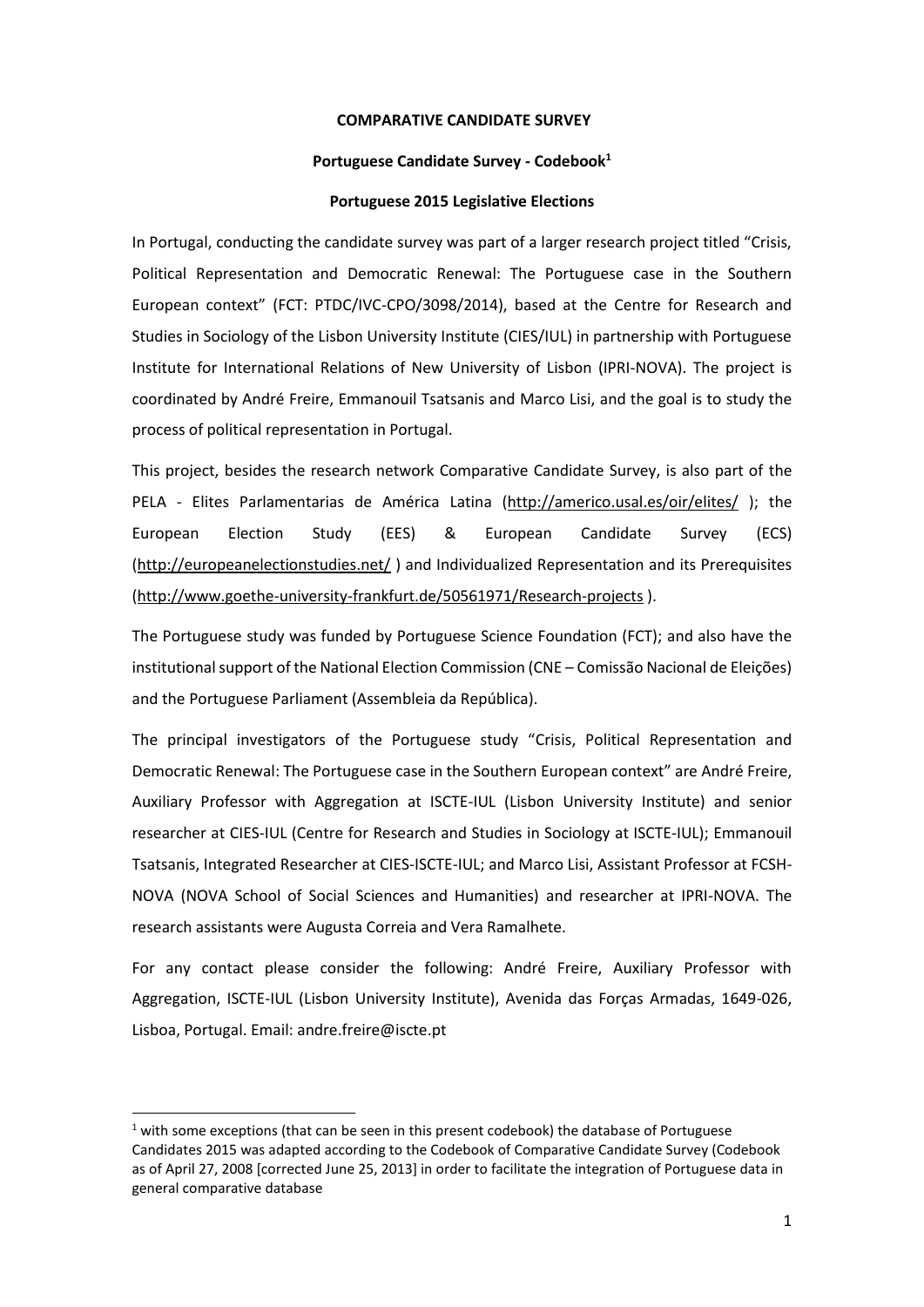For further contacts please consider the following Emails: Augusta Correia: [augusta\\_correia@iscte.pt](mailto:augusta_correia@iscte.pt) Emmanouil Tsatsanis[: etsats@gmail.com](mailto:etsats@gmail.com)

Marco Lisi: [mlisi@fcsh.unl.pt](mailto:mlisi@fcsh.unl.pt)

Vera Ramalhete: [vramalhete@fcsh.unl.pt](mailto:vramalhete@fcsh.unl.pt)

### **1. Methodological note on the survey´s application in Portugal**

The study's universe was made up of 1161 candidates to the Portuguese Parliament in the 2015 Legislative Elections. These candidates were from the 5 major parties/coalitions with representation in the Parliament: BE (Bloco de Esquerda: Left Bloc, a left-libertarian party); CDU (a permanent electoral coalition between the Communists, PCP: Partido Comunista Português, and the Greens, PEV: Partido Ecologista, Os Verdes); PS (Partido Socialista, a catch all centre-left party member of the Socialist party family in the EU); PàF – Portugal à Frente – an electoral coalition between PSD (Partido Social Democrata, a catch all centre-right party member of the EPP party family in the EU) and CDS-PP (Centro Democrático e Social – Partido Popular, a cadre conservative party member of the EPP party family in the EU) – and PAN (Pessoas Animais Natureza, a new Green party at Portuguese Parliament, focused on environmental sustainability with special attention to animals rights). Each party/coalition has 230 candidates; except for PàF wich has 219 candidates, because PSD and CDS-PP presented 11 candidates each in two separated lists for the electoral districts of Azores and Madeira.

The questionnaire was printed and sent by letter through National Elections Commissions (CNE - Comissão Nacional de Eleições) who have the addresses of each candidate in their personal records. In order to meet the requirements of the National Commission for Data Protection (CNPD – Comissão Nacional de Protecção de Dados) the questionnaire was sent along with a consent form (created for this purpose) where respondents give the research team their consent to use the information they provided on the questionnaire on this project. However, because the addresses were incomplete or inexistent in some cases, we were not able to send the questionnaire to all the candidates. This information gaps were filled in cases where it was possible to send the questionnaire to an institutional address<sup>2</sup>. In the total, were sent 548 questionnaires that correspond to 47,2% of the universe.

<sup>&</sup>lt;sup>2</sup> PCP party, using their internal information, sent 47 questionnaires to its candidates with no available address at CNE.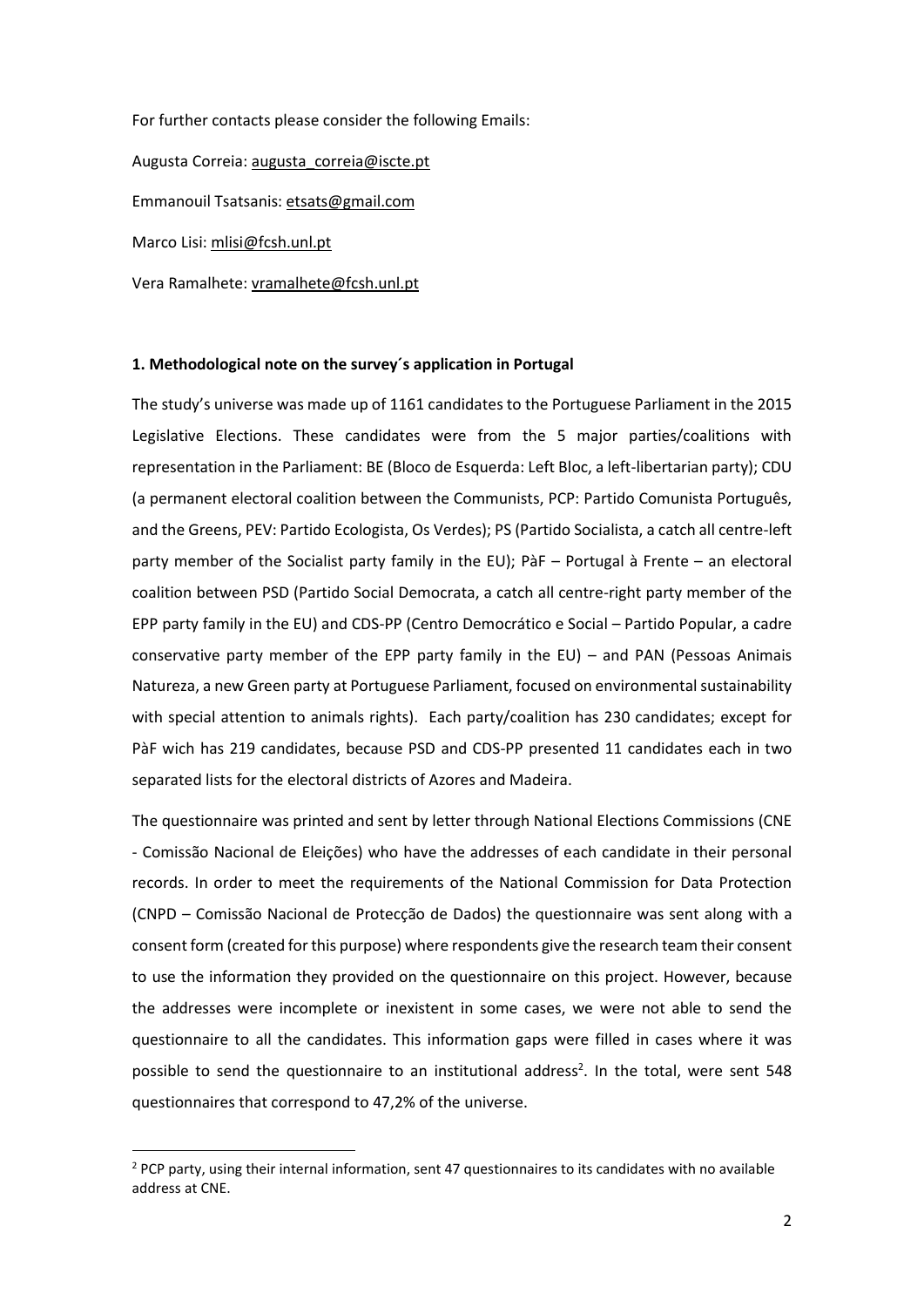The Survey was answered by 144 non-elected candidates (representing 12,5% of all candidates and 26,5% of the questionnaires sent). In order to increase the number of answers it was sent four follow up letters reminding the candidates of the questionnaire and the importance of their answer.

Beside this we also collected data from the Portuguese MPs Survey, once the main structure of the questionnaires is the same and also relied heavily on the comparative questionnaires of the research networks to which the project is related. We inquire 162 MPsfrom a total of 230 (70.4% of all MPs and 14% of all candidates). 71,6% through face-to-face interviews<sup>3</sup>. The other 28,4% were self-administered questionnaires. In this way, we can increase the sample of candidates' answers. As such, in total we end up with 306 answers (26,4% of the universe and 56% of sampling frame (i.e. the listing of the accessible candidates from which was possible to contact - personally (MPs) or by letter (non-elected candidates with registered address on the CNE). The fieldwork was conducted between 12 September 2016 and 14 July 2017<sup>4</sup>.

#### **2. Weighting**

A preliminary analysis of the data noted some detours relative to political party distribution, requiring the weight of the sample.

For this data base (N candidate Survey 2015=306) we weight the sample by party regarding two aspects: 1<sup>st</sup>) all candidate survey answers (N<sub>2015</sub>=306/1160) and 2<sup>nd</sup>) data collected from the MPs Survey ( $N_{2015}=162/230$ ). The data were calculated from information available in Comissão Nacional de Eleições – Resultados eleitorais, Diário da República nº205 de 20 de outubro de 2015., Mapa Oficial n.º 2-B/2015 de 20 de outubro and Portuguese Parliament political distribution.

This results in two weights:

• **p\_part\_candidatos -** This weight is obtained by dividing each party percentage of total candidates by the corresponding response percentage (elected plus not elected)

<sup>&</sup>lt;sup>3</sup> For the Portuguese MPs Survey a team of 15 interviewers was recruited and trained especially to this project.

<sup>4</sup> The field work for the Portuguese MPs Survey started at 12/09/2016 and ended at 03/03/2017. For the non-elected candidates, fieldwork was conducted between 04/11/2016 and 14/07/2017.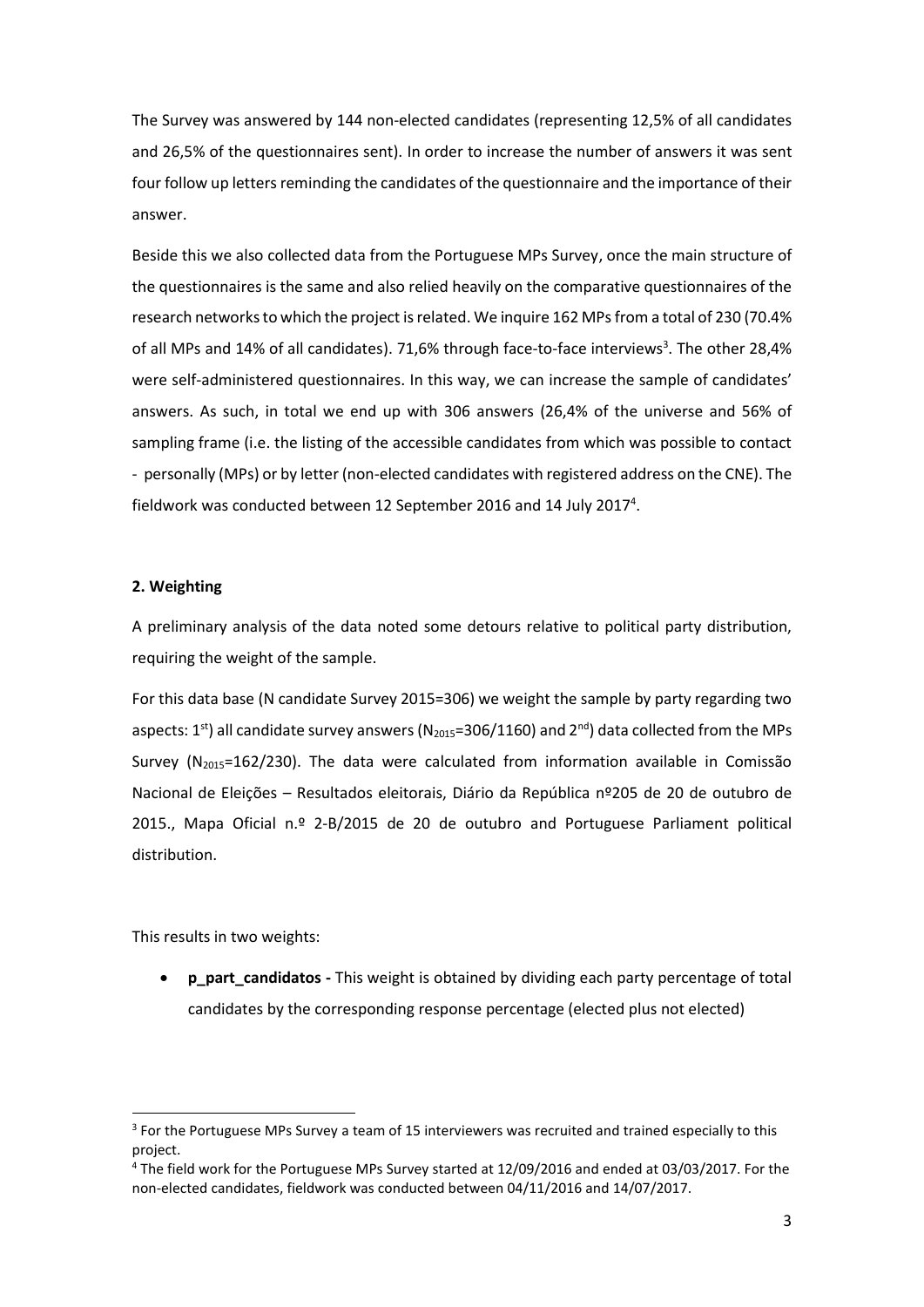• **p\_parlam** - In this case, the weight is obtained by dividing each party percentage of total candidates present in the parliament by the percentage of MPs that respond to the survey by each party

### **3. Specifications of the Portuguese database**

### **3.1. Open-ended questions**

In order to start working with the data, the Portuguese team created new variables and codes for the open questions. These codes and variables are going to be explained bellow.

**Constituency-Specific issues raised by the candidate**. IF YES, what were the most important ones? – [variables in the Portuguese Comparative Candidate Survey 2015 database (CCSPortugal): B6a\_1; B6a\_2; B6a\_3]

|    | <b>Variable Values</b>         | <b>Exemples of aswers</b>                                                                                                                                                                                 |
|----|--------------------------------|-----------------------------------------------------------------------------------------------------------------------------------------------------------------------------------------------------------|
| 1. | Accessibility and<br>transport | "Road Accessibility", "Road Infrastructures", "Mobility",<br>"Tolls A22 road", "Transportation", "Transportation in the<br>Metropolitan Area"                                                             |
| 2. | Health                         | "Access to health care", "Construction of 2nd stage of the<br>Regional Hospital", "Health", "Lack of doctors at the local<br>level Health services", "Access to health", "New hospital"                   |
| 3. | Regional issues                | "Regional asymmetry", "Baixo Vouga Logadouro",<br>"Metropolitan area", "Local Social Issues", "Regional<br>asymmetry", "Regional Assemblies", "Regional Economics",<br>"Financial support for the region" |
| 4. | Agriculture /<br>Environment   | "Agriculture", "Tagus River Environment", "Shared<br>Management of the Sea", "Environmental issues", "Forest<br>Barns", "Environment", "Environmental issues / rivers,<br>pollution"                      |
| 5. | (Un)employment                 | "Employment", "Precarious work in the district and in the<br>country", "Youth unemployed", "Issues of labor rights and<br>precariousness"                                                                 |
| 6. | Infrastructures                | "Infrastructures", "Works of the last government in my<br>county", "Payment plans (light / water)", "Public libraries",<br>"Very high voltage line"                                                       |
| 7. | Education                      | "Education", "Rehabilitation of schools", "Higher education<br>(young people)", "Student access to the Local Polytechnic<br>Institute"                                                                    |
| 8. | Others                         | "Positive action related to Energy", "Discrimination",<br>"Regionalization", "Democracy", "Industry", "Reform of the<br>political system", "Problems related to housing access",<br>"Electoral system"    |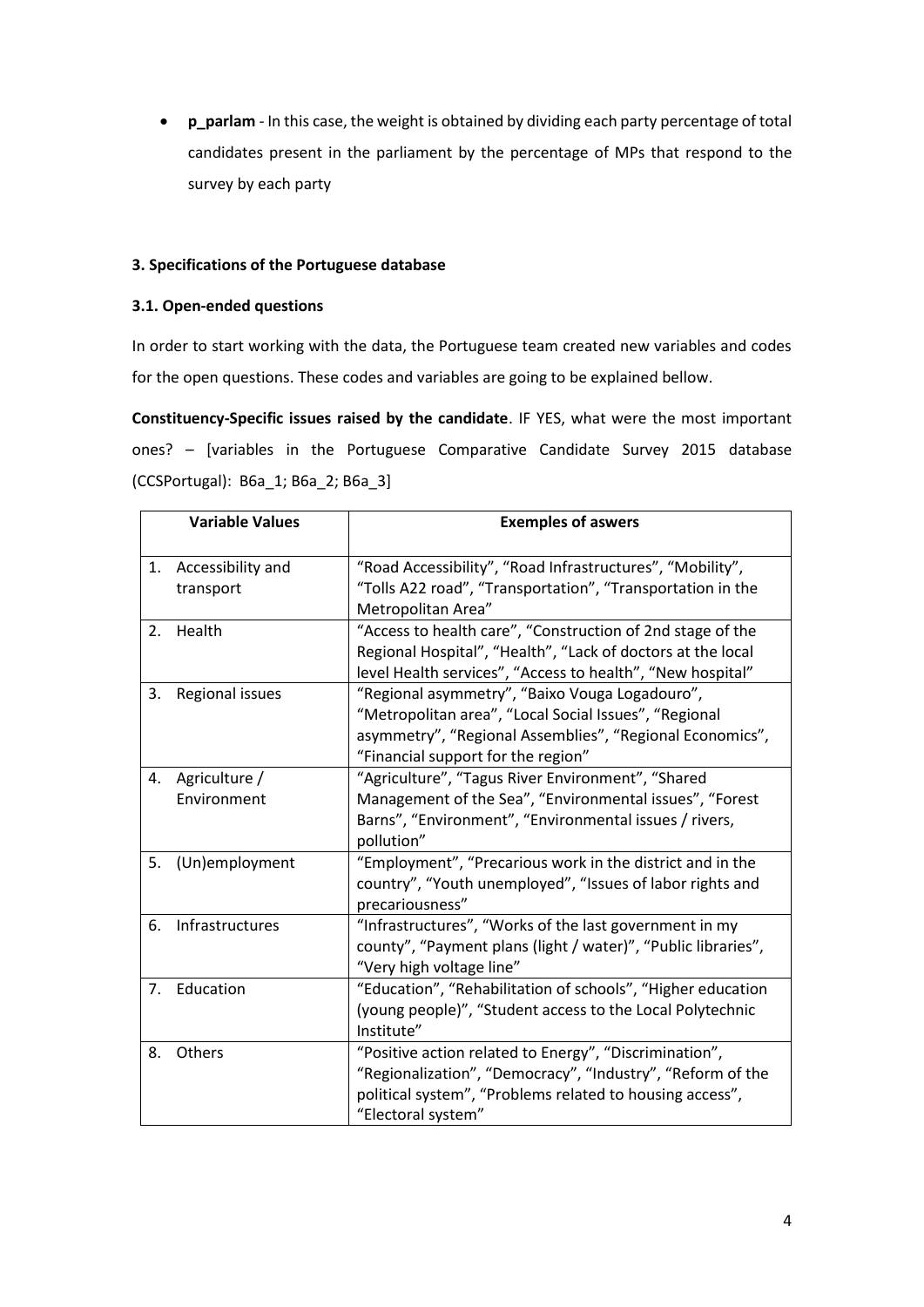The three major problems of Portugal (open-ended questions) – [variables in the Portuguese Comparative Candidate Survey 2015 database (CCS-Portugal): C1a – C1c]

In this case, we created three new variables corresponding to the major problem, the second major problem and the third major problem: all of them with the same coding that correspond to the candidates' answers. The coding is as follows:

|    | <b>Variable Values</b>                         | <b>Exemples of aswers</b>                                                                                                                                                                                                                                                                                                                                                                                                                                                                                                                                                                                                                                                                                                                                                                                                                                                                                                                                  |
|----|------------------------------------------------|------------------------------------------------------------------------------------------------------------------------------------------------------------------------------------------------------------------------------------------------------------------------------------------------------------------------------------------------------------------------------------------------------------------------------------------------------------------------------------------------------------------------------------------------------------------------------------------------------------------------------------------------------------------------------------------------------------------------------------------------------------------------------------------------------------------------------------------------------------------------------------------------------------------------------------------------------------|
| 1. | Competitiveness<br>and economic<br>development | "Economic growth", "Economy", "Competitiveness", "Development<br>of economy", Creation of wealth and consequently jobs",<br>"Stagnation of the economy", "Lack of economic growth",<br>"Misconception about the economic and social model", "Lack of<br>economic growth", "Incapacity of economic growth", "Crisis of the<br>productive sector", "Weak economic development", "Financial<br>crisis", "Reduced economic growth", "Weak economic fabric", "The<br>external dependence of the Portuguese economy", "The economic<br>and social crisis"                                                                                                                                                                                                                                                                                                                                                                                                        |
| 2. | Trust in politicians<br>and institutions       | "Political alienation: how to capture the general interest",<br>"Discrediting of political positions", "Absence of truth in political<br>discourse", "Lack of consensus on key issues (eg, future and<br>sustainability of social security)", "A reckless government",<br>"Credibility of politicians", "A lot of demagogy", "Political debate is<br>not based on facts", "Governance credibility that affects trust",<br>"Poor resource management", "Lack of Citizen Participation",<br>"Distance between citizens and politics", "The existence of a<br>government without a policy for economic growth",<br>"Independence of holders of political positions against proven<br>interests", "Lack of sense of mission and serve the country",<br>"Politics without causes", "Lack of interest and participation of<br>Portuguese in national political life", "Banalization of the Political<br>System", "A government that was not elected", "Populism" |
| 3. | (Un)employment                                 | "Unemployment", "Employment", "The challenge of growth and<br>employment", "Employment and Labor Precariousness",<br>"Precarious work", "Devaluation of work", "Work and money<br>(lack)", "Youth unemployment", "Job creation", "Labor legislation<br>against the intruders of the country"                                                                                                                                                                                                                                                                                                                                                                                                                                                                                                                                                                                                                                                               |
| 4. | <b>Public finances</b>                         | "External Debt", "Public finances and economic growth", "Public<br>debt", "Lack of sustainability of public finances", "Debt", "High tax<br>burden", "Debt deficit", "Debt pressure", "Public Money",<br>"Management"                                                                                                                                                                                                                                                                                                                                                                                                                                                                                                                                                                                                                                                                                                                                      |
| 5. | Social inequalities                            | "Inequality", "Distribution of wealth", "Poverty", "Social Crisis",<br>"Social inequalities", "Poverty and Social Exclusion", "Social<br>Cohesion", "Social Crisis", "The difference between rich and poor",<br>"Distribution of wealth"                                                                                                                                                                                                                                                                                                                                                                                                                                                                                                                                                                                                                                                                                                                   |
| 6. | Europe and<br>external<br>constraints          | "Sovereignty (related to the EU case, transfer of PT's decision to<br>the EU)", "European Constraint", "Europe", "Submission to EU<br>policies and major financial groups", "European dependency",<br>"Loss of sovereignty", "European Union / single currency", "The                                                                                                                                                                                                                                                                                                                                                                                                                                                                                                                                                                                                                                                                                      |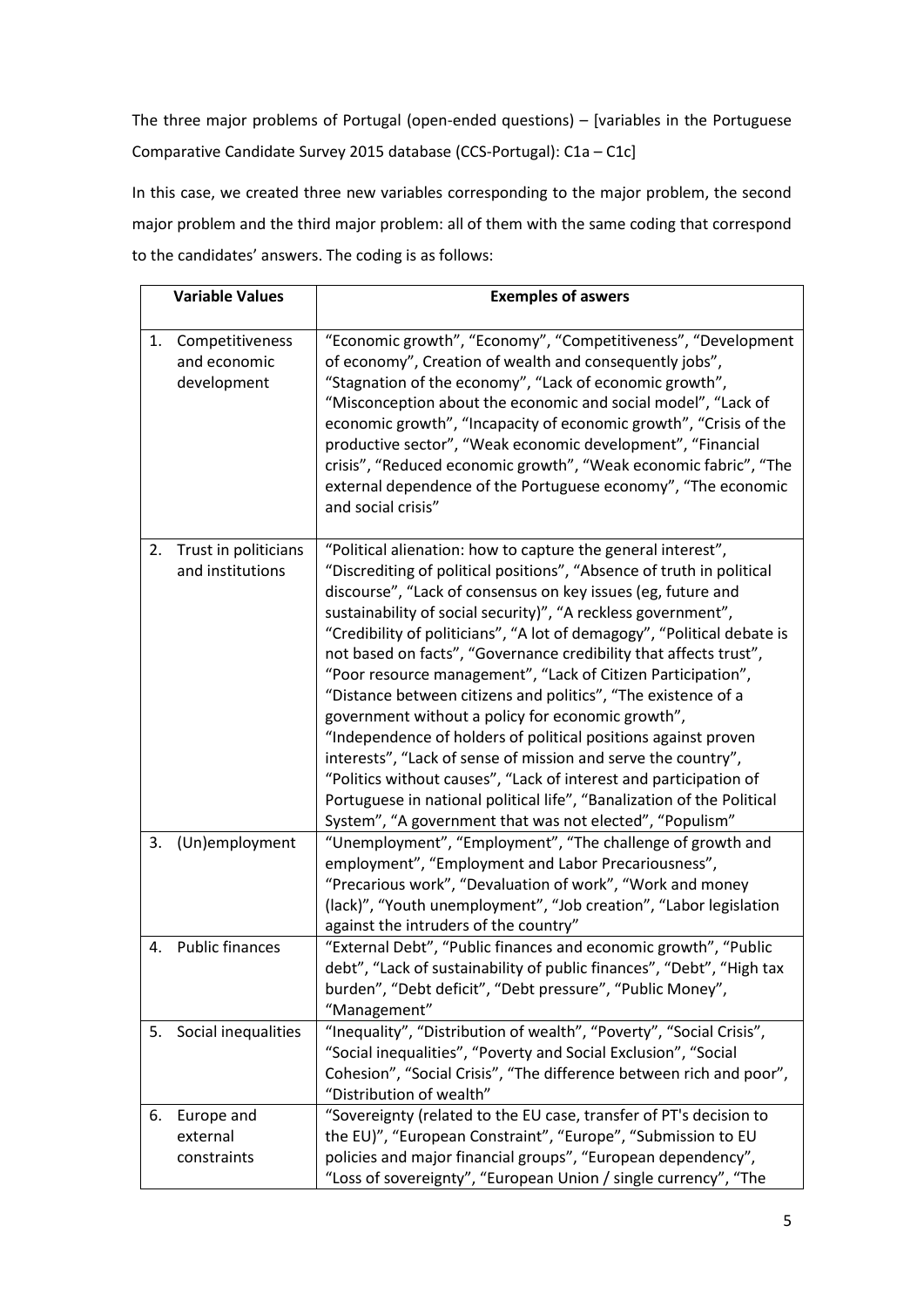|                          | rules of the Budget Treaty", "Loss of sovereignty", "Absence of<br>democracy in the U.E.", "Constant interference by the sovereignty<br>of the country", "European Institutions", "Adapting to Globalization<br>in the EU Framework / Lisbon Treaty", "The European blackmail<br>and the the loss of sovereignty"                                                        |
|--------------------------|--------------------------------------------------------------------------------------------------------------------------------------------------------------------------------------------------------------------------------------------------------------------------------------------------------------------------------------------------------------------------|
| Education<br>7.          | "Education", "Formal training level", "Training and education<br>deficit", "Teaching", "Integral training of young people is of little<br>concern", "Absence of education aimed at the well-being of all<br>beings", "Weak education system", "Low qualifications",<br>"Professional requalification of persons", "Absence of reading the<br>role of education for life" |
| 8.<br>Demography         | "Population aging and depopulation of the interior", "Demographic<br>Crisis", "Depopulation of the interior", "Low birth rate",<br>"Demography", "Population Exodus", "Leaving highly qualified<br>professionals for other countries"                                                                                                                                    |
| Lack of investment<br>9. | "Lack of investment", "Investment", "Disinvestment without public<br>services", "The little investment in national production", "Lack of<br>public and private investment", "Lack of public investment"                                                                                                                                                                  |
| 10. Social policies      | "Sustainability of social status", "Social problems", "Social Security<br>Growth", "Social Policy and centralism of this government", "Lack<br>of funding in the social functions of the State", "Social Security<br>Sustainability"                                                                                                                                     |
| 11. Justice              | "Justice", "The justice system", "Slowness of Justice", "Justice:<br>morality; Perception of some impunity"                                                                                                                                                                                                                                                              |
| 12. Corruption           | "Corruption", "The corruption of politicians"                                                                                                                                                                                                                                                                                                                            |
| 13. Other.               | "Globalization", "Sustainability", "Austerity", "Defend an<br>intergenerational view", "Prejudice and Fanaticism",                                                                                                                                                                                                                                                       |
|                          | "Environment", "Little exempt social communication",<br>"Leadership", "The challenge of globalization at all levels",<br>"Population welfare"                                                                                                                                                                                                                            |

Only to the MPs questionnaire it was added the following open question: "In your perspective, what are the main sources of legitimacy of laws?". In this case we created a new variable to code the MPs answers. The coding is as follows:

| <b>Variable Values</b> |                                                 | <b>Exemples of aswers</b>                                                                                                                                                                                                       |
|------------------------|-------------------------------------------------|---------------------------------------------------------------------------------------------------------------------------------------------------------------------------------------------------------------------------------|
|                        | 1. Parliament                                   | "Parliament", "Be approved by a majority in parliament", "To be<br>voted and appreciated in the parliament democratically elected<br>by the Portuguese people"                                                                  |
|                        | 2. Vote                                         | "Popular Vote"<br>"Legitimacy derived from free and universal voting", "Vote",<br>"Elections, universal and secret electoral suffrage"                                                                                          |
|                        | 3. Public Interest /<br><b>Population Needs</b> | "The needs of citizens", "Problem solving and population well-<br>being", "Addressing citizens' needs", "The collective interest"                                                                                               |
| 4.                     | Democracy /<br>Democratic<br>legitimacy         | "Democracy and compliance with the Constitution",<br>"Representative democracy", "Representativeness", "Democratic<br>sources", "The whole legislative process, hearings, opinions,<br>hearings, etc.", "Democratic legitimacy" |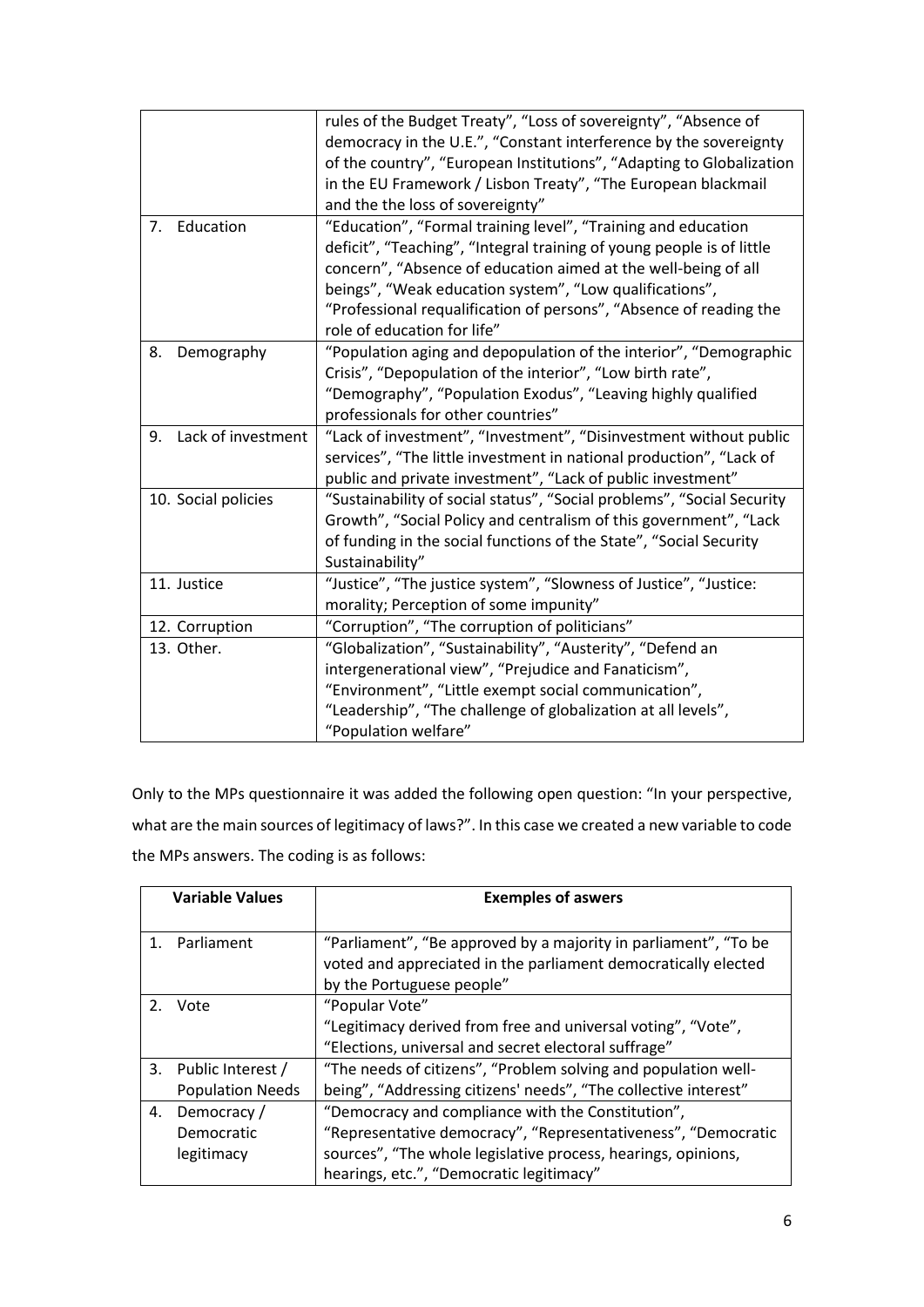| 5. | People / Peoples     | "The people", "Decisions of citizens, democracy, parliament",   |
|----|----------------------|-----------------------------------------------------------------|
|    | Will / Civil Society | "Popular will", "The citizens and through the vote the          |
|    |                      | parliament", "Listening to the readers (intuitions and          |
|    |                      | associations)"                                                  |
| 6. | Constitution         | "The Constitution", "The Constitution of the Republic", "Comply |
|    |                      | with the constitution"                                          |
|    | Others               | "Electoral programs; Commitments with voters"                   |
|    |                      | "Ethics and Social Justice"                                     |
|    |                      | "Discussion, majority, strength"                                |
|    |                      | "Most agree"                                                    |
|    |                      | "Party commitments. Population needs"                           |

**Ethnic background** [variables in the Portuguese Comparative Candidate Survey 2015 database

(CCS-Portugal): – E14]

We created a new variable corresponding to the ethnic background, with the following coding:

| <b>Variable Values E14</b> | <b>Notes</b>                                                                 |
|----------------------------|------------------------------------------------------------------------------|
| 1. Portuguese - Caucasian  | Portuguese candidates born in Portugal                                       |
| 2. Portuguese - African    | Portuguese candidates born in an African<br>country or with African parents. |

### **4. Variable list**

### **Tecnical Variables**

|   | <b>Position Variable</b> | Label                                                          | <b>Values</b> Label |                                    |
|---|--------------------------|----------------------------------------------------------------|---------------------|------------------------------------|
|   | $1$ ID                   |                                                                |                     |                                    |
| 2 | Ord ent                  | Ordem de entrada na respetiva base de dados                    |                     |                                    |
| 3 | Amostra                  | Sample                                                         |                     |                                    |
| 4 | Codigo                   | MP Code                                                        |                     |                                    |
|   | 5 Partido                | Party                                                          |                     |                                    |
| 6 | Partido CNE              | Candidates according coalitions                                |                     |                                    |
|   | Circulo                  | Distrit                                                        |                     |                                    |
| 8 | Entrevistador            | Interviewer                                                    |                     |                                    |
| 9 |                          | Tipo inquerito Self or Interviewer-administered questionnaires | $\mathfrak{p}$      | Interview<br>Self-<br>administered |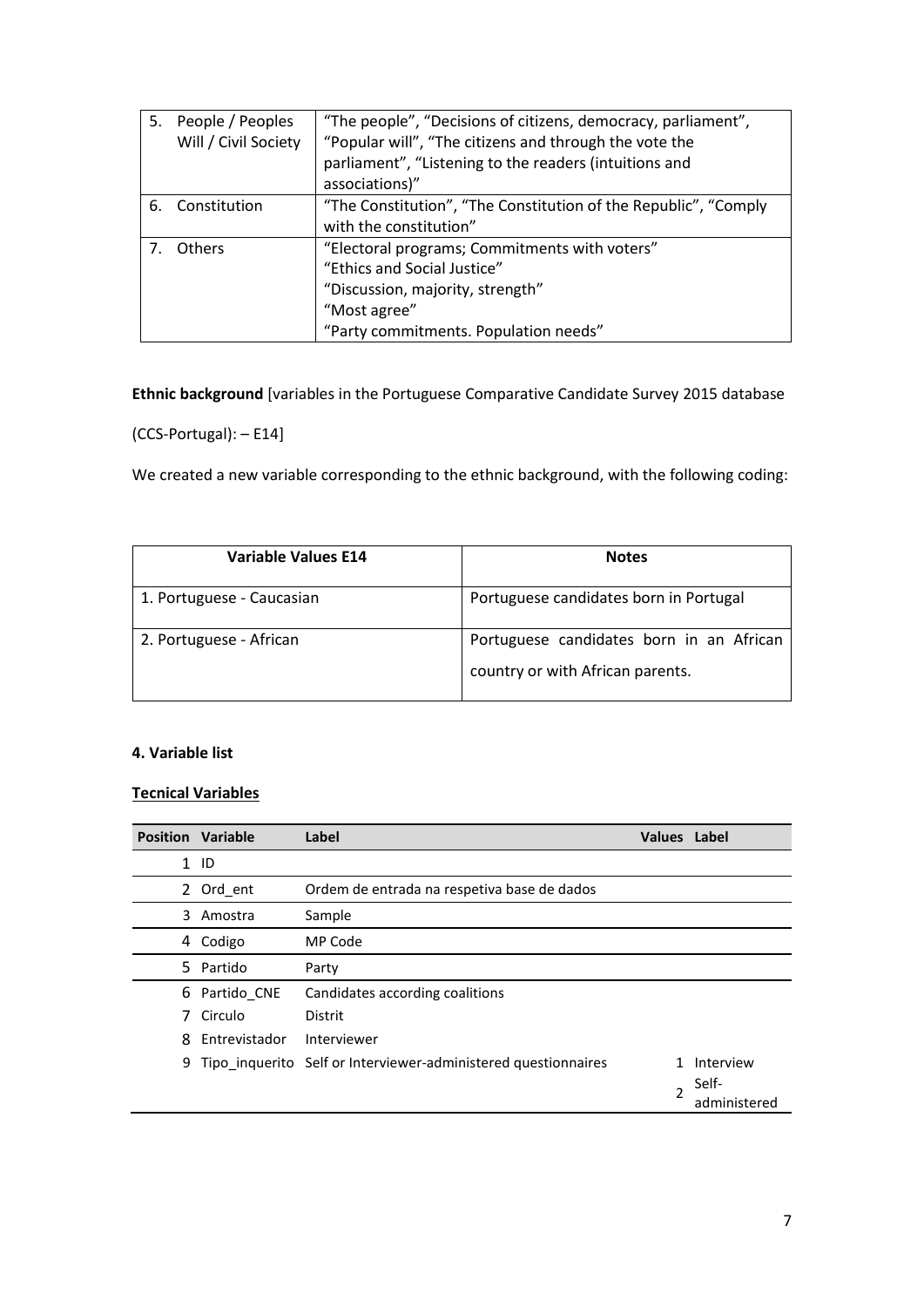## **A. Political Background and Activities**

| <b>Position</b> | Variable   | Label                                                  | Values Label |                 |
|-----------------|------------|--------------------------------------------------------|--------------|-----------------|
|                 |            |                                                        |              | 1 BE            |
|                 |            |                                                        |              | 2 CDS-PP (PáF)  |
|                 |            |                                                        | 3.           | PAN             |
|                 | 10 A1      | What party did you stand for in this 2015 election?    |              | 4 PEV (CDU)     |
|                 |            |                                                        |              | 5 PCP (CDU)     |
|                 |            |                                                        | 6            | PSD (PáF)       |
|                 |            |                                                        | 7            | PS              |
|                 |            |                                                        |              | 8 Another Party |
|                 | 11 A1_2    | Another Party. Please specify:                         |              |                 |
|                 | 12 A2      | In what year did you become a member of this<br>party? |              |                 |
|                 | 13 A3a     | Did you stand for other parties in previous            |              | 1 Yes           |
|                 |            | elections?                                             |              | 2 No            |
|                 | 14 A3b 1   | ВE                                                     |              |                 |
|                 | 15 A3b_2   | CDS-PP                                                 |              |                 |
|                 | 16 A3b_3   | PAN                                                    |              |                 |
|                 | 17 A3b_4   | <b>PEV</b>                                             |              |                 |
|                 | 18 A3b_5   | <b>PCP</b>                                             |              |                 |
|                 | 19 A3b_6   | <b>PSD</b>                                             |              |                 |
|                 | 20 A3b_7   | <b>PS</b>                                              |              |                 |
|                 | 21 A3b_8   | Another Party.                                         |              |                 |
|                 | 22 A3b_q   | Other, please specify:                                 |              |                 |
|                 | 23 A4_1_a  | 1975                                                   |              | 1 Candidate     |
|                 | 24 A4_2_a  | 1976                                                   |              | 1 Candidate     |
|                 | 25 A4_3_a  | 1979                                                   |              | 1 Candidate     |
|                 | 26 A4_4_a  | 1980                                                   |              | 1 Candidate     |
|                 | 27 A4_5_a  | 1983                                                   |              | 1 Candidate     |
|                 | 28 A4_6_a  | 1985                                                   |              | 1 Candidate     |
|                 | 29 A4_7_a  | 1987                                                   |              | 1 Candidate     |
|                 | 30 A4_8_a  | 1991                                                   |              | 1 Candidate     |
|                 | 31 A4_9_a  | 1995                                                   |              | 1 Candidate     |
|                 | 32 A4_10_a | 1999                                                   |              | 1 Candidate     |
|                 | 33 A4_11_a | 2002                                                   |              | 1 Candidate     |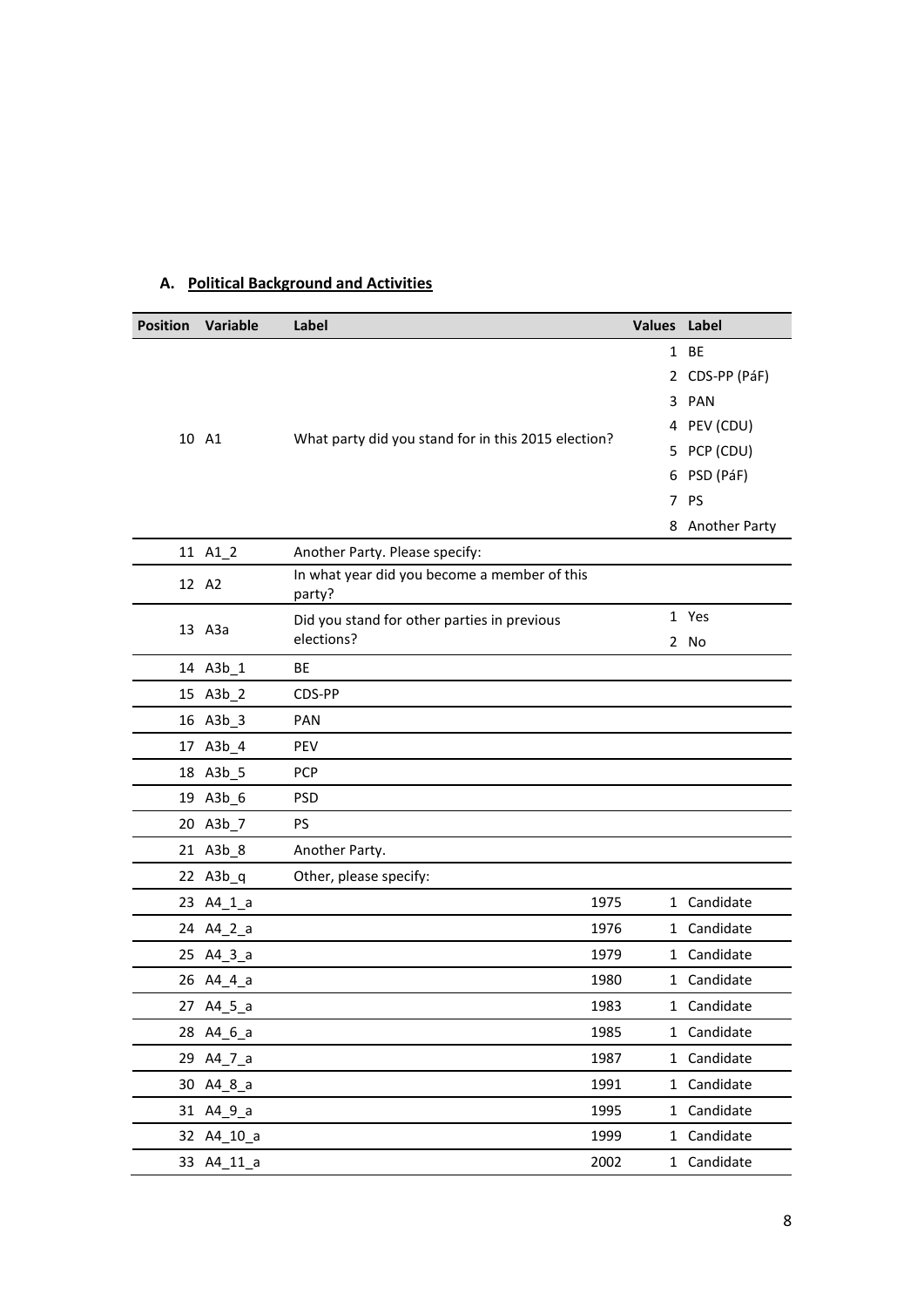| 34 A4_12_a |                                    | 2005 |              | 1 Candidate                |
|------------|------------------------------------|------|--------------|----------------------------|
| 35 A4_13_a |                                    | 2009 |              | 1 Candidate                |
| 36 A3n_a   |                                    | 2011 |              | 1 Candidate                |
| 37 A3o_a   |                                    | 2015 |              | 1 Candidate                |
| 38 A4 1 b  |                                    | 1975 |              | 1 Elected                  |
| 39 A4_2_b  |                                    | 1976 |              | 1 Elected                  |
| 40 A4_3_b  |                                    | 1979 |              | 1 Elected                  |
| 41 A4_4_b  |                                    | 1980 |              | 1 Elected                  |
| 42 A4_5_b  |                                    | 1983 |              | 1 Elected                  |
| 43 A4_6_b  |                                    | 1985 |              | 1 Elected                  |
| 44 A4_7_b  |                                    | 1987 |              | 1 Elected                  |
| 45 A4_8_b  |                                    | 1991 |              | 1 Elected                  |
| 46 A4_9_b  |                                    | 1995 |              | 1 Elected                  |
| 47 A4_10_b |                                    | 1999 |              | 1 Elected                  |
| 48 A4_11_b |                                    | 2002 |              | 1 Elected                  |
| 49 A4_12_b |                                    | 2005 |              | 1 Elected                  |
| 50 A4_13_b |                                    | 2009 |              | 1 Elected                  |
| 51 A3n_b   |                                    | 2011 |              | 1 Elected                  |
| 52 A3o_b   |                                    | 2015 |              | 1 Elected                  |
| 53 A5a1    | <b>Trade Union</b>                 |      |              | 1 Member                   |
|            |                                    |      |              | 2 Not Member               |
| 54 A5a2    | An employer's Association          |      |              | 1 Member                   |
|            |                                    |      |              | 2 Not Member               |
| 55 A5a2_1  | <b>Business Association</b>        |      |              | 1 Member                   |
|            |                                    |      | 2            | Not Member                 |
| 56 A5a3    | <b>Religious Association</b>       |      |              | 1 Member                   |
|            |                                    |      |              | 2 Not Member               |
| 57 A5a4    | <b>Environmental Association</b>   |      |              | 1 Member                   |
|            |                                    |      | 2            | Not Member                 |
| 58 A5a5    | Human and Civil Rights Association |      |              | 1 Member                   |
|            |                                    |      |              | 2 Not Member               |
| 59 A5a6    | Sports club                        |      |              | 1 Member                   |
|            |                                    |      | 2            | Not Member                 |
| 60 A5a6_1  | A cultural Association             |      |              | 1 Member                   |
|            |                                    |      |              | 2 Not Member               |
| 61 A5a7    | Other, please specify:             |      |              |                            |
| 62 A5a8    | Other, please specify:             |      |              |                            |
|            |                                    |      | 1            | Publically                 |
| 63 A5b1    | <b>Trade Union</b>                 |      |              | endorsed<br>2 Not endorsed |
|            |                                    |      |              | Publically                 |
| 64 A5b2    | An employer's Association          |      | $\mathbf{1}$ | endorsed                   |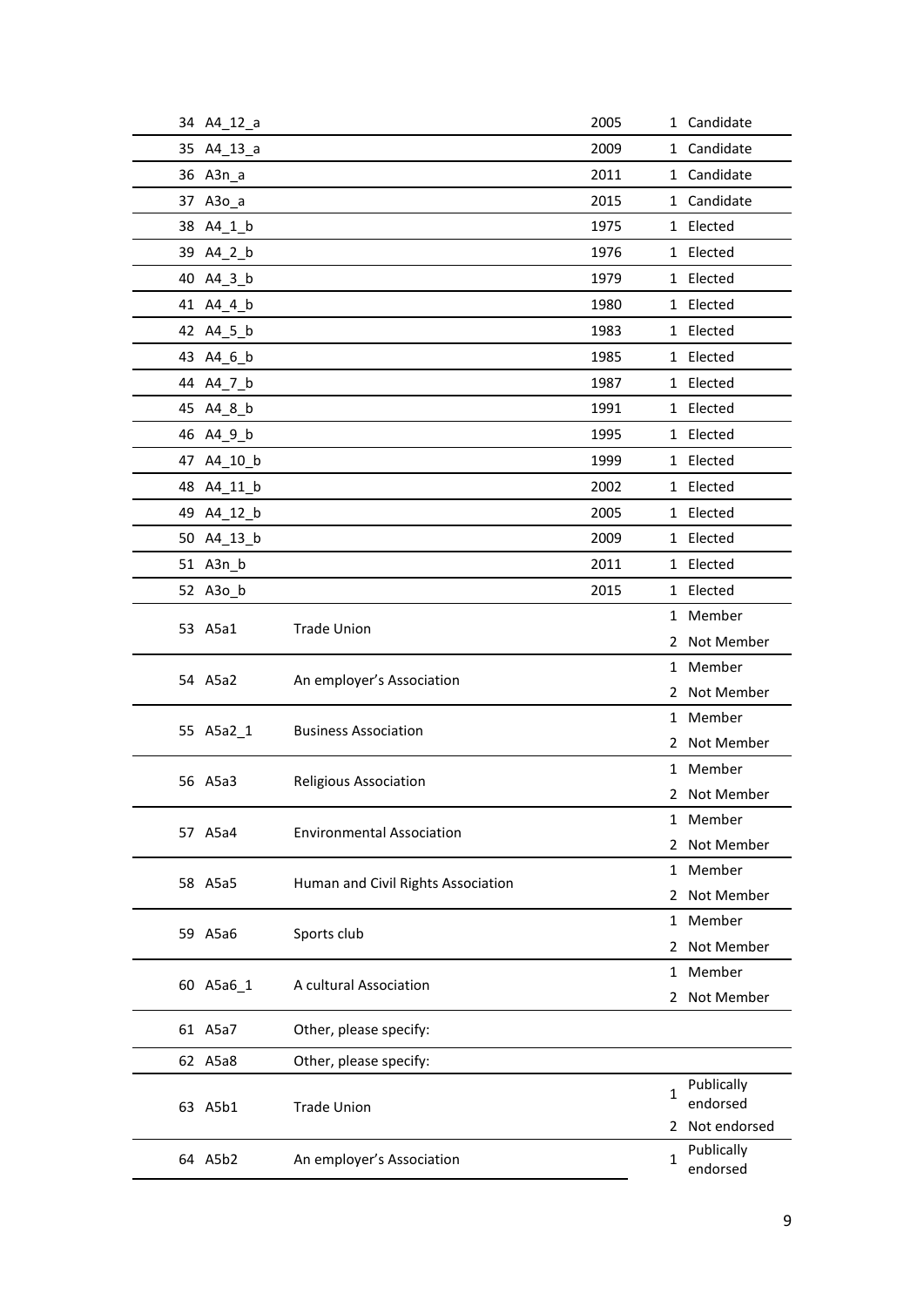|  |                                                |                                                         |                        | 2 Not endorsed         |
|--|------------------------------------------------|---------------------------------------------------------|------------------------|------------------------|
|  | 65 A5b2_1                                      | <b>Business Association</b>                             | 1                      | Publically<br>endorsed |
|  |                                                |                                                         |                        | 2 Not endorsed         |
|  | 66 A5b3                                        | <b>Religious Association</b>                            | 1                      | Publically<br>endorsed |
|  |                                                |                                                         |                        | 2 Not endorsed         |
|  | 67 A5b4                                        | <b>Environmental Association</b>                        | 1                      | Publically<br>endorsed |
|  |                                                |                                                         |                        | 2 Not endorsed         |
|  | 68 A5b5<br>Human and Civil Rights Association  | $\mathbf 1$                                             | Publically<br>endorsed |                        |
|  |                                                |                                                         |                        | 2 Not endorsed         |
|  | 69 A5b6                                        | Sports club                                             | 1                      | Publically<br>endorsed |
|  |                                                |                                                         |                        | 2 Not endorsed         |
|  | 70 A5b6_1                                      | A cultural Association                                  | $\mathbf{1}$           | Publically<br>endorsed |
|  |                                                |                                                         |                        | 2 Not endorsed         |
|  | 71 A5b7                                        | Other, please specify:                                  |                        |                        |
|  | 72 A5b8                                        | Other, please specify:                                  |                        |                        |
|  | 73 A6a                                         |                                                         |                        | 1 Yes                  |
|  |                                                | worked as unpaid party/campaign volunteer?              |                        | 2 No                   |
|  | 74 A6b                                         | worked as paid party/campaign worker or MP<br>employee? |                        | 1 Yes                  |
|  |                                                |                                                         |                        | 2 No                   |
|  | 75 A6c<br>held local or regional party office? |                                                         |                        | 1 Yes                  |
|  |                                                |                                                         |                        | 2 No                   |
|  | 76 A6d<br>held national party office?          |                                                         | 1 Yes                  |                        |
|  |                                                |                                                         | 2 No                   |                        |
|  | 77 A6e<br>been elected or appointed as mayor?  |                                                         | 1 Yes                  |                        |
|  |                                                |                                                         |                        | 2 No                   |
|  | 78 A6f<br>been Member of local government?     |                                                         | 1 Yes                  |                        |
|  |                                                |                                                         |                        | 2 No                   |
|  | 79 A6g                                         | been Member of local parliament?                        |                        | 1 Yes                  |
|  |                                                |                                                         |                        | 2 No                   |
|  | 80 A6h                                         | been President of regional parliament?                  |                        | 1 Yes                  |
|  |                                                |                                                         |                        | 2 No                   |
|  | 81 A6i                                         | been Member of regional parliament?                     |                        | 1 Yes                  |
|  |                                                |                                                         |                        | 2 No                   |
|  | 82 A6j                                         | been Member of European parliament?                     |                        | 1 Yes                  |
|  |                                                |                                                         |                        | 2 No                   |
|  | 83 A7a1                                        | Do you live in your constituency?                       |                        | 1 Yes                  |
|  |                                                |                                                         |                        | 2 No                   |
|  | 84 A7a2                                        | If yes: since what year have you been living there?     |                        |                        |
|  | 85 A7a3                                        | If not, have you once lived there?                      |                        |                        |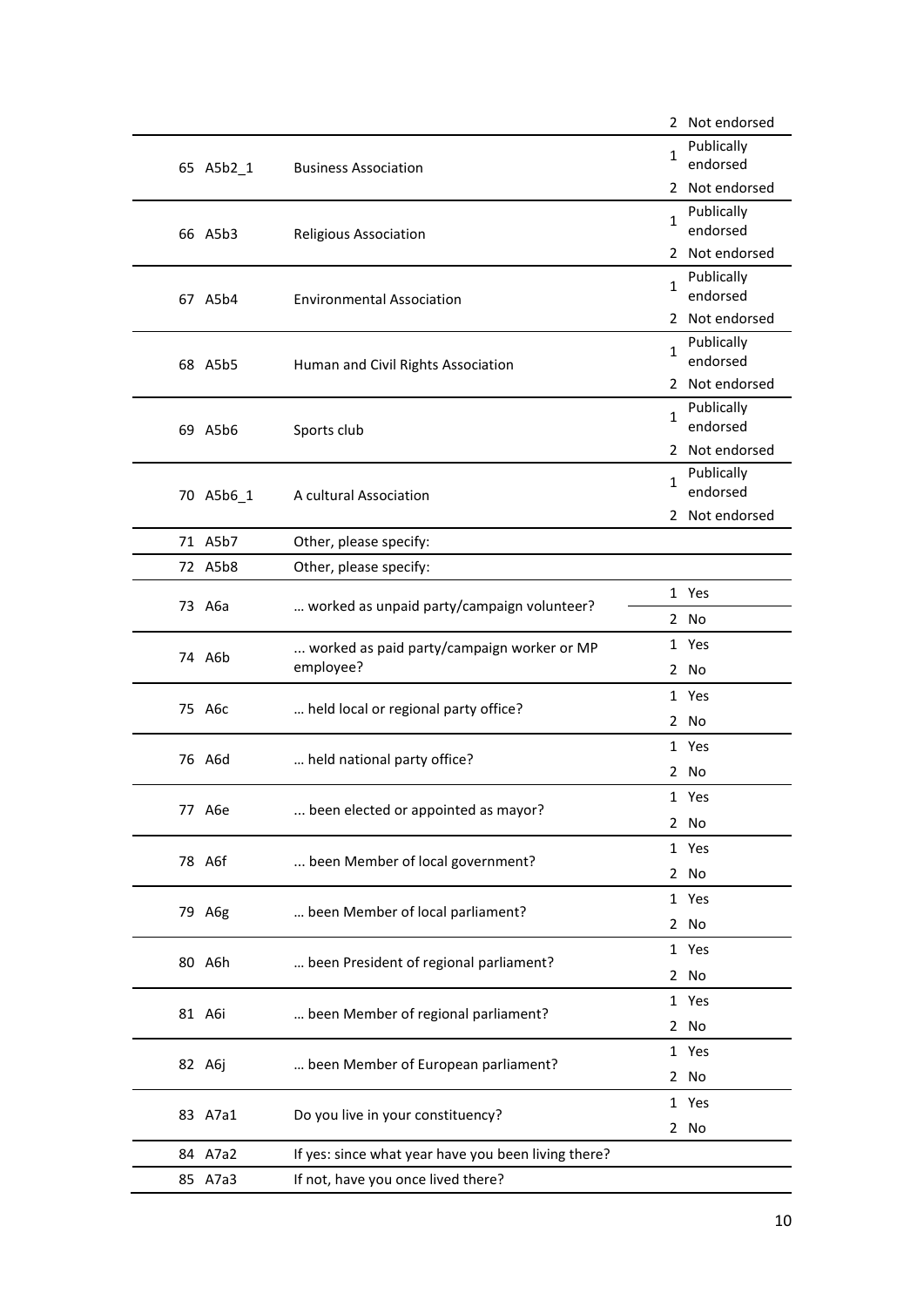| 86 A7a4 | Were you born in your constituency?                                                                                                | 1 Yes<br>2 No |
|---------|------------------------------------------------------------------------------------------------------------------------------------|---------------|
| 87 A8   | Outside of the election campaign, about how much<br>time, if any, do you usually devote to party<br>activities in an average week? |               |

## **B. Campaigning**

| <b>Position</b> | Variable                                                          | Label                                                                                              | <b>Values</b>            | Label                                        |
|-----------------|-------------------------------------------------------------------|----------------------------------------------------------------------------------------------------|--------------------------|----------------------------------------------|
| 88 B1           |                                                                   | Did any persons or groups particularly encourage<br>you for presenting your candidacy, or was this | $\mathbf{1}$             | Yes, I was<br>encouraged<br>No, it was my    |
|                 |                                                                   | decision the result of your personal initiative only?                                              |                          | 2 own initiative<br>only                     |
|                 | 89 B1b_1                                                          | Family, friends, colleagues                                                                        |                          | 1 Yes                                        |
|                 |                                                                   |                                                                                                    |                          | 2 No                                         |
|                 | 90 B1b_2                                                          | Someone within the party                                                                           |                          | 1 Yes                                        |
|                 |                                                                   |                                                                                                    |                          | 2 No                                         |
|                 | 91 B1b_3                                                          | Representative(s) from a civil society organization                                                |                          | 1 Yes                                        |
|                 |                                                                   | or interest group?                                                                                 |                          | 2 No                                         |
|                 | 92 B1b_3a                                                         | If so, which organisation(s)?:                                                                     |                          |                                              |
|                 | 93 B1b 4                                                          | Other, please specify:                                                                             |                          |                                              |
|                 | 94 B <sub>2</sub>                                                 |                                                                                                    |                          | 1 Yes                                        |
|                 |                                                                   | Was your recent nomination contested?                                                              |                          | 2 No                                         |
|                 | 95 B <sub>2</sub> a<br>If yes, how contested was your nomination? |                                                                                                    | $\mathbf{1}$             | Very much<br>contested                       |
|                 |                                                                   |                                                                                                    | 2                        | Moderately<br>contested                      |
|                 |                                                                   | 3                                                                                                  | Very little<br>contested |                                              |
|                 |                                                                   |                                                                                                    | $\mathbf{1}$             | The electorate in<br>general                 |
|                 |                                                                   |                                                                                                    | $\overline{2}$           | The party's own<br>voters                    |
|                 |                                                                   |                                                                                                    | 3                        | The party's<br>supporters                    |
|                 | 96 B3                                                             | Who was most influential in deciding on your<br>candidacy nomination for 2015 election?            |                          | A conference<br>4 with my party<br>delegates |
|                 |                                                                   |                                                                                                    |                          | Party delegates<br>5 in my<br>constituency   |
|                 |                                                                   |                                                                                                    | 6                        | <b>National Party</b><br>Leadership          |
|                 |                                                                   |                                                                                                    |                          | 7 Other                                      |
|                 | 97 B3_q                                                           | Please specify:                                                                                    |                          |                                              |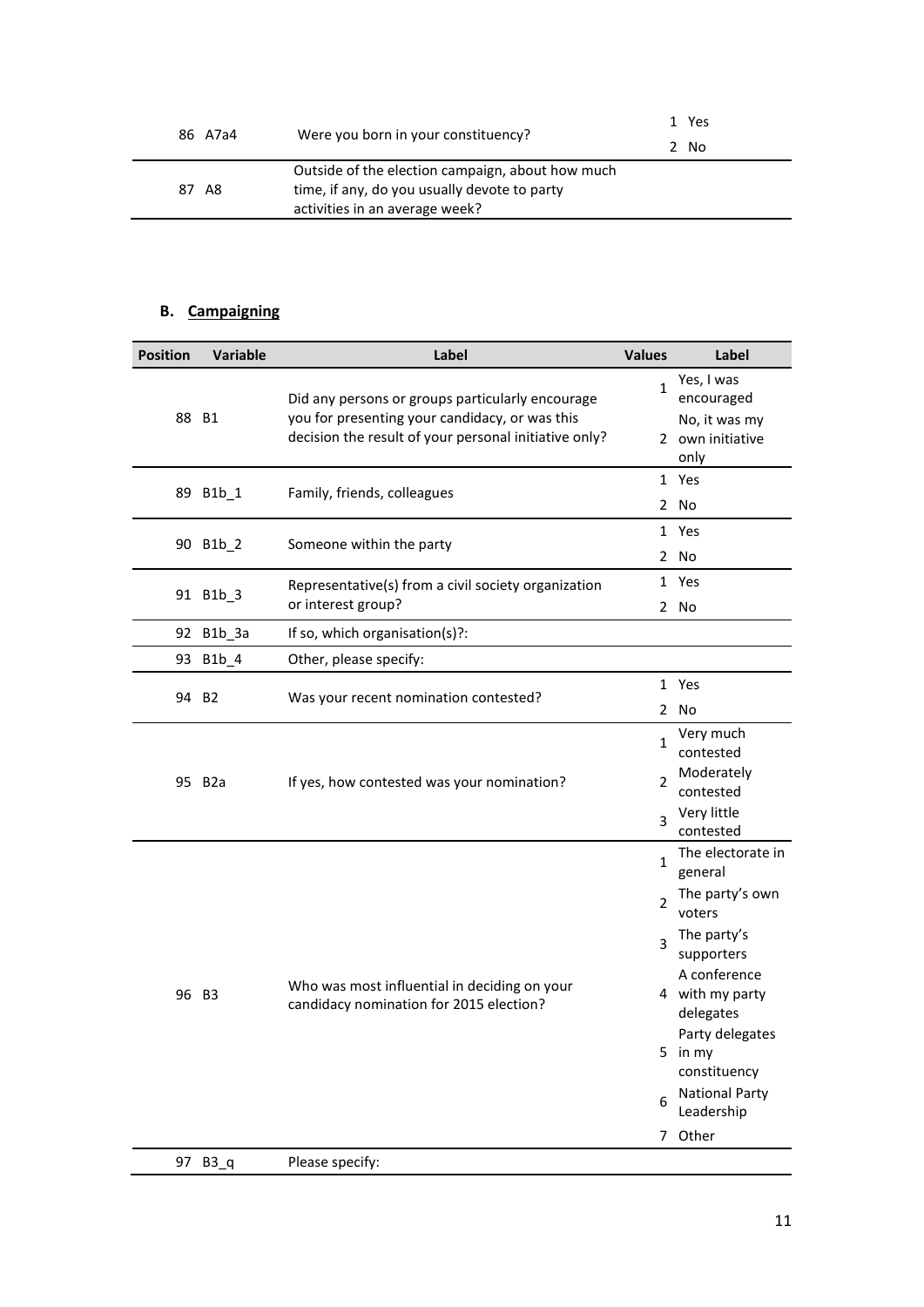|         |                                |                                                                 | 0                     | No                    |
|---------|--------------------------------|-----------------------------------------------------------------|-----------------------|-----------------------|
| 98 B4a  |                                |                                                                 | 1 Little important    |                       |
|         |                                | $\mathcal{P}$<br>Door-knocking, canvassing                      | Somewhat              |                       |
|         |                                |                                                                 | important             |                       |
|         |                                |                                                                 | 3 Very important      |                       |
|         |                                |                                                                 | 4 Most important      |                       |
|         |                                |                                                                 | 0                     | <b>No</b>             |
|         |                                |                                                                 |                       | 1 Little important    |
|         | 99 B4b                         | Distributing campaign material                                  | 2                     | Somewhat<br>important |
|         |                                |                                                                 |                       | 3 Very important      |
|         |                                |                                                                 |                       | 4 Most important      |
|         |                                |                                                                 |                       | $0$ No                |
|         |                                |                                                                 |                       | 1 Little important    |
| 100 B4c | Calling up voters on the phone | 2                                                               | Somewhat<br>important |                       |
|         |                                |                                                                 |                       | 3 Very important      |
|         |                                |                                                                 |                       | 4 Most important      |
|         |                                |                                                                 |                       | $0$ No                |
|         |                                |                                                                 |                       | 1 Little important    |
|         | 101 B4d                        | Visiting businesses and social organisations                    | 2                     | Somewhat<br>important |
|         |                                |                                                                 |                       | 3 Very important      |
|         |                                |                                                                 |                       | 4 Most important      |
|         |                                |                                                                 |                       | $0$ No                |
|         |                                |                                                                 |                       | 1 Little important    |
|         | 102 B4e                        | Meetings with party elites/members and/or party<br>groups       | 2                     | Somewhat<br>important |
|         |                                |                                                                 |                       | 3 Very important      |
|         |                                |                                                                 |                       | 4 Most important      |
|         |                                |                                                                 |                       | 0 No                  |
|         |                                |                                                                 |                       | 1 Little important    |
| 103 B4f |                                | Media activities (interviews, press releases, writing<br>blogs) | 2                     | Somewhat<br>important |
|         |                                |                                                                 |                       | 3 Very important      |
|         |                                |                                                                 |                       | 4 Most important      |
|         |                                |                                                                 |                       | 0 No                  |
| 104 B4g |                                |                                                                 |                       | 1 Little important    |
|         |                                | Public speeches and rallies                                     | $\overline{2}$        | Somewhat<br>important |
|         |                                |                                                                 |                       | 3 Very important      |
|         |                                |                                                                 | 4                     | Most important        |
|         |                                |                                                                 |                       | 0 No                  |
|         |                                |                                                                 |                       | 1 Little important    |
| 105 B4h |                                | Personal campaign posters                                       | $\overline{2}$        | Somewhat<br>important |
|         |                                |                                                                 |                       |                       |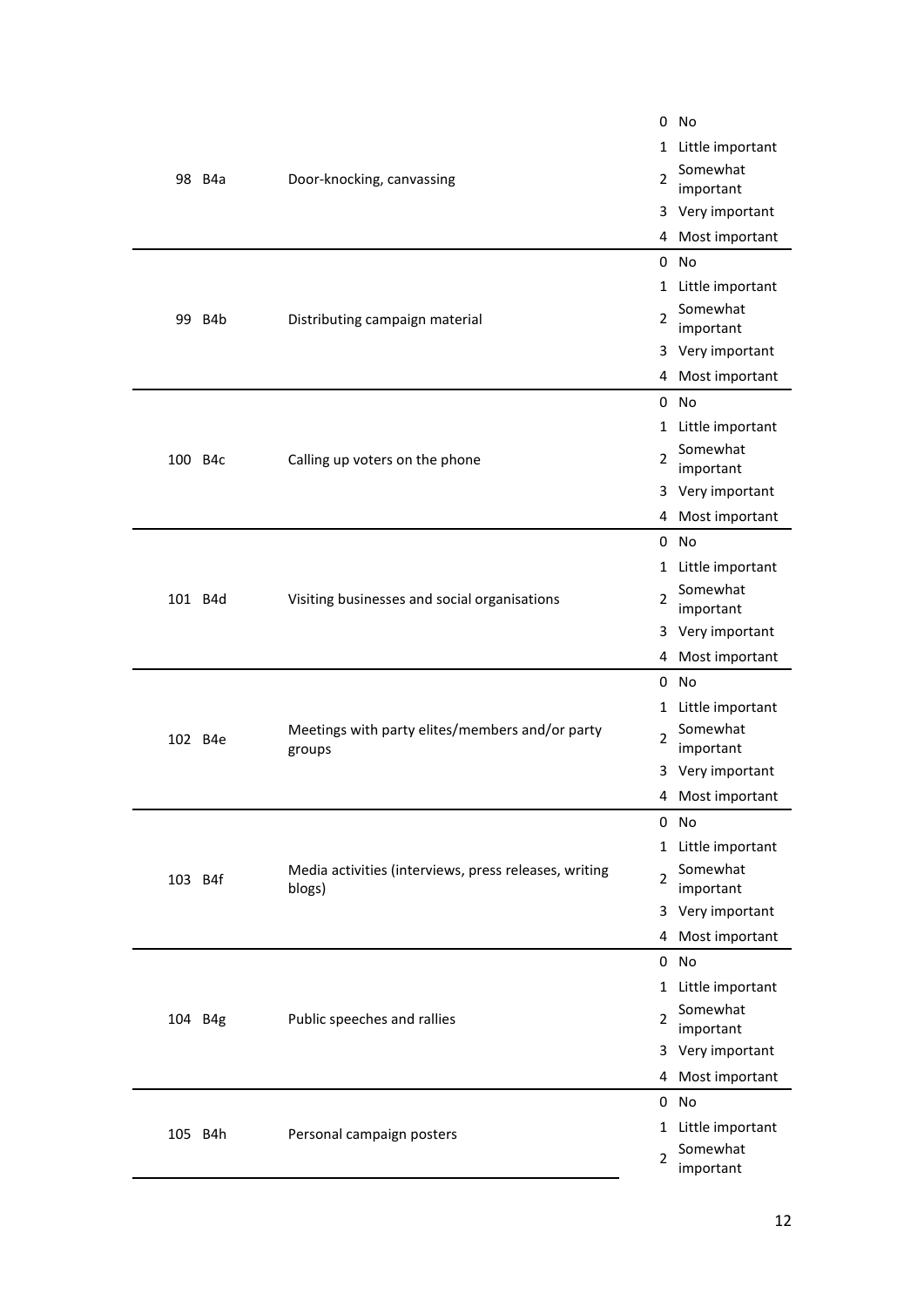|         |         |                                                                   |                     | 3 Very important      |
|---------|---------|-------------------------------------------------------------------|---------------------|-----------------------|
|         |         |                                                                   | 4                   | Most important        |
|         |         |                                                                   |                     | 0 No                  |
|         |         |                                                                   | $1 \ \overline{\ }$ | Little important      |
| 106 B4i |         | Somewhat<br>Direct mailing<br>2<br>important                      |                     |                       |
|         |         |                                                                   |                     | 3 Very important      |
|         |         |                                                                   | 4                   | Most important        |
|         |         |                                                                   |                     | $0$ No                |
|         |         |                                                                   | $1\,$               | Little important      |
| 107 B4j |         | Personal newspaper adds                                           | 2                   | Somewhat<br>important |
|         |         |                                                                   |                     | 3 Very important      |
|         |         |                                                                   | 4                   | Most important        |
|         |         |                                                                   | 0                   | No                    |
|         |         |                                                                   | $\mathbf{1}$        | Little important      |
|         | 108 B4k | Personal spots in radio, TV, movie houses                         | 2                   | Somewhat<br>important |
|         |         |                                                                   | 3                   | Very important        |
|         |         |                                                                   | 4                   | Most important        |
|         |         |                                                                   | 0                   | No                    |
|         |         |                                                                   | 1                   | Little important      |
| 109 B4l |         | Personal flyers or other campaign material (give-<br>aways)       | 2                   | Somewhat<br>important |
|         |         |                                                                   | 3                   | Very important        |
|         |         |                                                                   | 4                   | Most important        |
|         |         |                                                                   | 0                   | No                    |
|         |         |                                                                   | 1                   | Little important      |
|         | 110 B4m | Personal website                                                  | 2                   | Somewhat<br>important |
|         |         |                                                                   |                     | 3 Very important      |
|         |         |                                                                   | 4                   | Most important        |
|         |         |                                                                   |                     | 0 No                  |
|         |         |                                                                   | $\mathbf{1}$        | Little important      |
|         | 111 B4n | Mailing list to inform supporters and voters about<br>my campaign | $\overline{2}$      | Somewhat<br>important |
|         |         |                                                                   | 3                   | Very important        |
|         |         |                                                                   | 4                   | Most important        |
|         |         |                                                                   |                     | 0 No                  |
|         |         |                                                                   | 1                   | Little important      |
|         | 112 B4o | Own blog                                                          | 2                   | Somewhat<br>important |
|         |         |                                                                   |                     | 3 Very important      |
|         |         |                                                                   |                     | 4 Most important      |
|         | 113 B4p | Facebook                                                          |                     | 0 No                  |
|         |         |                                                                   |                     | 1 Little important    |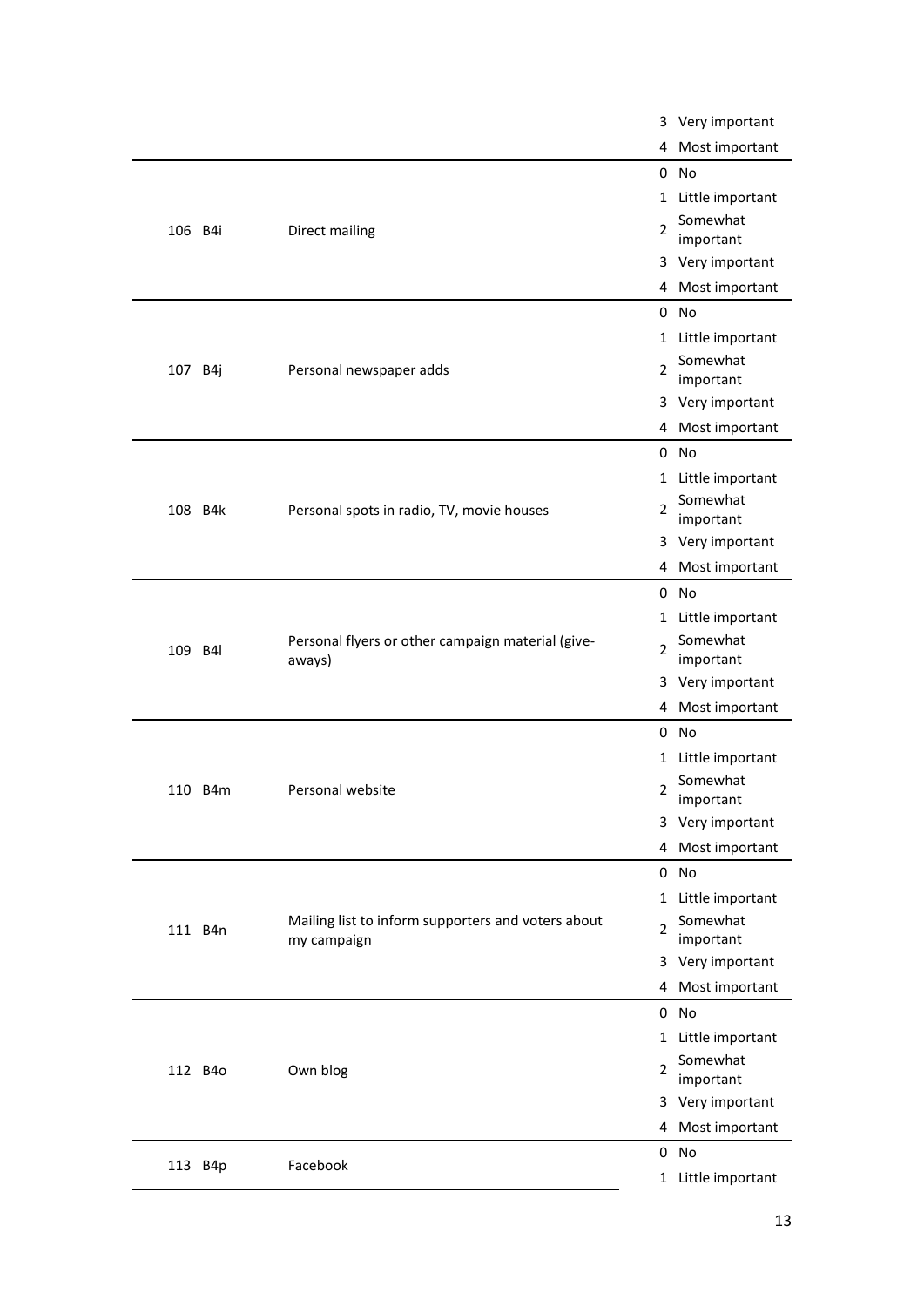|  |               |                                                          | 2              | Somewhat<br>important          |
|--|---------------|----------------------------------------------------------|----------------|--------------------------------|
|  |               |                                                          |                | 3 Very important               |
|  |               |                                                          | 4              | Most important                 |
|  |               |                                                          | 0              | <b>No</b>                      |
|  |               |                                                          | $1\,$          | Little important               |
|  | 114 B4q       | <b>SMS</b>                                               | $\mathfrak{p}$ | Somewhat<br>important          |
|  |               |                                                          |                | 3 Very important               |
|  |               |                                                          | 4              | Most important                 |
|  |               |                                                          | 0              | <b>No</b>                      |
|  |               |                                                          |                | 1 Little important             |
|  | 115 B4r       | <b>YouTube Channels</b>                                  | 2              | Somewhat<br>important          |
|  |               |                                                          |                | 3 Very important               |
|  |               |                                                          | 4              | Most important                 |
|  |               |                                                          |                | $0$ No                         |
|  |               |                                                          | 1              | Little important               |
|  | 116 B4s       | Twitter                                                  | 2              | Somewhat<br>important          |
|  |               |                                                          |                | 3 Very important               |
|  |               |                                                          |                | 4 Most important               |
|  | 117 B4t_a     | Other, please specify                                    |                |                                |
|  | 118 B4t_b     | Other, please specify                                    |                |                                |
|  | 119 B5        | What was your primary aim during the campaign?           | 0              | Attention for<br>candidate     |
|  |               |                                                          | 10             | Attention for<br>party         |
|  | 120 B6        | Did you raise any local issues during your               |                | 1 Yes                          |
|  |               | campaign?                                                |                | 2 No                           |
|  | 121 B6a_1     | If yes, what where the most important ones?              | 125            |                                |
|  |               |                                                          | 1              | Accessibility and<br>transport |
|  |               |                                                          |                | 2 Health                       |
|  |               |                                                          | 3              | Regional issues                |
|  | 122 B6a_1_rec | If yes, what where the most important ones?<br>(Recoded) | 4              | Agriculture /<br>Environment   |
|  |               |                                                          | 5.             | (Un)employment                 |
|  |               |                                                          |                | 6 Infrastructures              |
|  |               |                                                          | 7              | Education                      |
|  |               |                                                          |                | 95 Others                      |
|  | 123 B6a_2     | If yes, what where the most important ones?              |                |                                |
|  |               |                                                          | 1              | Accessibility and              |
|  | 124 B6a_2_rec | If yes, what where the most important ones?<br>(Recoded) |                | transport                      |
|  |               |                                                          |                |                                |
|  |               |                                                          |                | 2 Health<br>3 Regional issues  |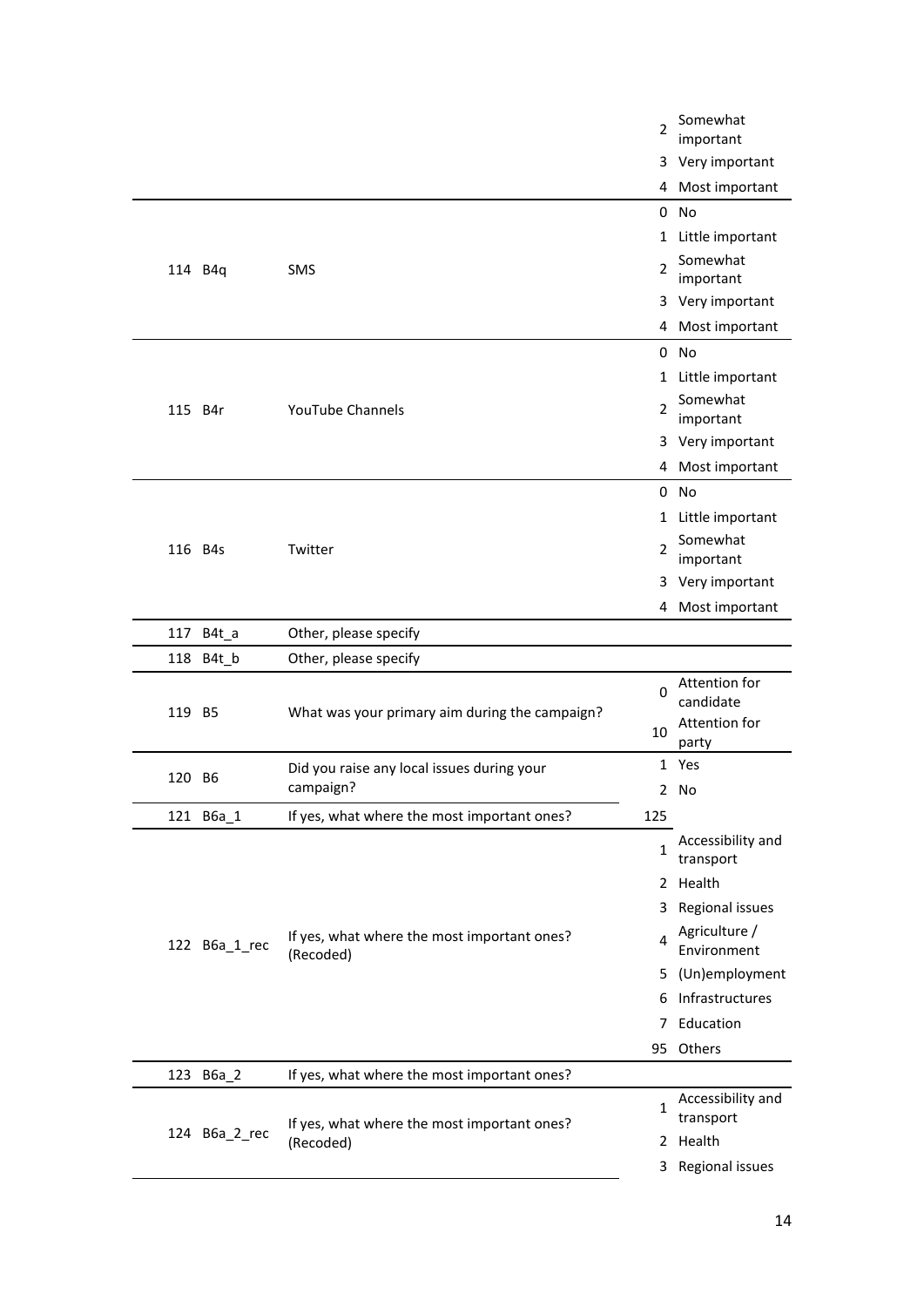|  |         |               |                                                                                       | 4  | Agriculture /<br>Environment                                                                                                                                                                                                                                                                                                                                                                                                                                    |
|--|---------|---------------|---------------------------------------------------------------------------------------|----|-----------------------------------------------------------------------------------------------------------------------------------------------------------------------------------------------------------------------------------------------------------------------------------------------------------------------------------------------------------------------------------------------------------------------------------------------------------------|
|  |         |               |                                                                                       | 5. | (Un)employment                                                                                                                                                                                                                                                                                                                                                                                                                                                  |
|  |         |               |                                                                                       | 6  | Infrastructures                                                                                                                                                                                                                                                                                                                                                                                                                                                 |
|  |         |               |                                                                                       | 7  | Education                                                                                                                                                                                                                                                                                                                                                                                                                                                       |
|  |         |               |                                                                                       |    |                                                                                                                                                                                                                                                                                                                                                                                                                                                                 |
|  |         | 125 B6a_3     | If yes, what where the most important ones?<br>(Recoded)                              |    |                                                                                                                                                                                                                                                                                                                                                                                                                                                                 |
|  |         |               |                                                                                       | 1  | Accessibility and<br>transport                                                                                                                                                                                                                                                                                                                                                                                                                                  |
|  |         |               |                                                                                       |    |                                                                                                                                                                                                                                                                                                                                                                                                                                                                 |
|  |         |               |                                                                                       | 3  | Regional issues                                                                                                                                                                                                                                                                                                                                                                                                                                                 |
|  |         | 126 B6a_3_rec | If yes, what where the most important ones?<br>(Recoded)                              | 4  | 95 Others<br>2 Health<br>Agriculture /<br>Environment<br>(Un)employment<br>Infrastructures<br>Education<br>95 Others<br>1 Not at all<br>Not much<br>Somewhat<br>4 Much<br>5 Very much<br>Not at all<br>Not much<br>Somewhat<br>Much<br>5 Very much<br>1 Not at all<br>2 Not much<br>Somewhat<br>Much<br>Very much<br>Not at all<br>Not much<br>Somewhat<br>Much<br>5 Very much<br>1 Not at all<br>Not much<br>Somewhat<br>4 Much<br>5 Very much<br>1 Not at all |
|  |         |               |                                                                                       | 5. |                                                                                                                                                                                                                                                                                                                                                                                                                                                                 |
|  |         |               |                                                                                       | 6. |                                                                                                                                                                                                                                                                                                                                                                                                                                                                 |
|  |         |               |                                                                                       | 7  |                                                                                                                                                                                                                                                                                                                                                                                                                                                                 |
|  |         |               |                                                                                       |    |                                                                                                                                                                                                                                                                                                                                                                                                                                                                 |
|  |         |               |                                                                                       |    |                                                                                                                                                                                                                                                                                                                                                                                                                                                                 |
|  |         |               |                                                                                       | 2  |                                                                                                                                                                                                                                                                                                                                                                                                                                                                 |
|  |         | 127 B7a       | Providing services and practical help to people in<br>the constituency                | 3  |                                                                                                                                                                                                                                                                                                                                                                                                                                                                 |
|  |         |               |                                                                                       |    |                                                                                                                                                                                                                                                                                                                                                                                                                                                                 |
|  |         |               |                                                                                       |    |                                                                                                                                                                                                                                                                                                                                                                                                                                                                 |
|  |         |               |                                                                                       | 1  |                                                                                                                                                                                                                                                                                                                                                                                                                                                                 |
|  |         |               |                                                                                       | 2  |                                                                                                                                                                                                                                                                                                                                                                                                                                                                 |
|  |         | 128 B7b       | Advocating the policy demands of the voters in the<br>constituency                    | 3. |                                                                                                                                                                                                                                                                                                                                                                                                                                                                 |
|  |         |               |                                                                                       | 4  |                                                                                                                                                                                                                                                                                                                                                                                                                                                                 |
|  |         |               |                                                                                       |    |                                                                                                                                                                                                                                                                                                                                                                                                                                                                 |
|  |         |               |                                                                                       |    |                                                                                                                                                                                                                                                                                                                                                                                                                                                                 |
|  |         |               |                                                                                       |    |                                                                                                                                                                                                                                                                                                                                                                                                                                                                 |
|  | 129 B7c |               | Taking care of the socio-economic well-being of the<br>constituency                   | 3  |                                                                                                                                                                                                                                                                                                                                                                                                                                                                 |
|  |         |               |                                                                                       | 4  |                                                                                                                                                                                                                                                                                                                                                                                                                                                                 |
|  |         |               |                                                                                       | 5  |                                                                                                                                                                                                                                                                                                                                                                                                                                                                 |
|  |         |               |                                                                                       | 1  |                                                                                                                                                                                                                                                                                                                                                                                                                                                                 |
|  |         |               |                                                                                       | 2  |                                                                                                                                                                                                                                                                                                                                                                                                                                                                 |
|  |         | 130 B7d       | Openness to the voters in the constituency and<br>communicating with them extensively | 3  |                                                                                                                                                                                                                                                                                                                                                                                                                                                                 |
|  |         |               |                                                                                       | 4  |                                                                                                                                                                                                                                                                                                                                                                                                                                                                 |
|  |         |               |                                                                                       |    |                                                                                                                                                                                                                                                                                                                                                                                                                                                                 |
|  |         |               |                                                                                       |    |                                                                                                                                                                                                                                                                                                                                                                                                                                                                 |
|  |         |               |                                                                                       | 2  |                                                                                                                                                                                                                                                                                                                                                                                                                                                                 |
|  |         | 131 B7e       | Promoting local customs and traditions                                                | 3. |                                                                                                                                                                                                                                                                                                                                                                                                                                                                 |
|  |         |               |                                                                                       |    |                                                                                                                                                                                                                                                                                                                                                                                                                                                                 |
|  |         |               |                                                                                       |    |                                                                                                                                                                                                                                                                                                                                                                                                                                                                 |
|  | 132 B7f |               | Your personal characteristics and circumstances                                       |    |                                                                                                                                                                                                                                                                                                                                                                                                                                                                 |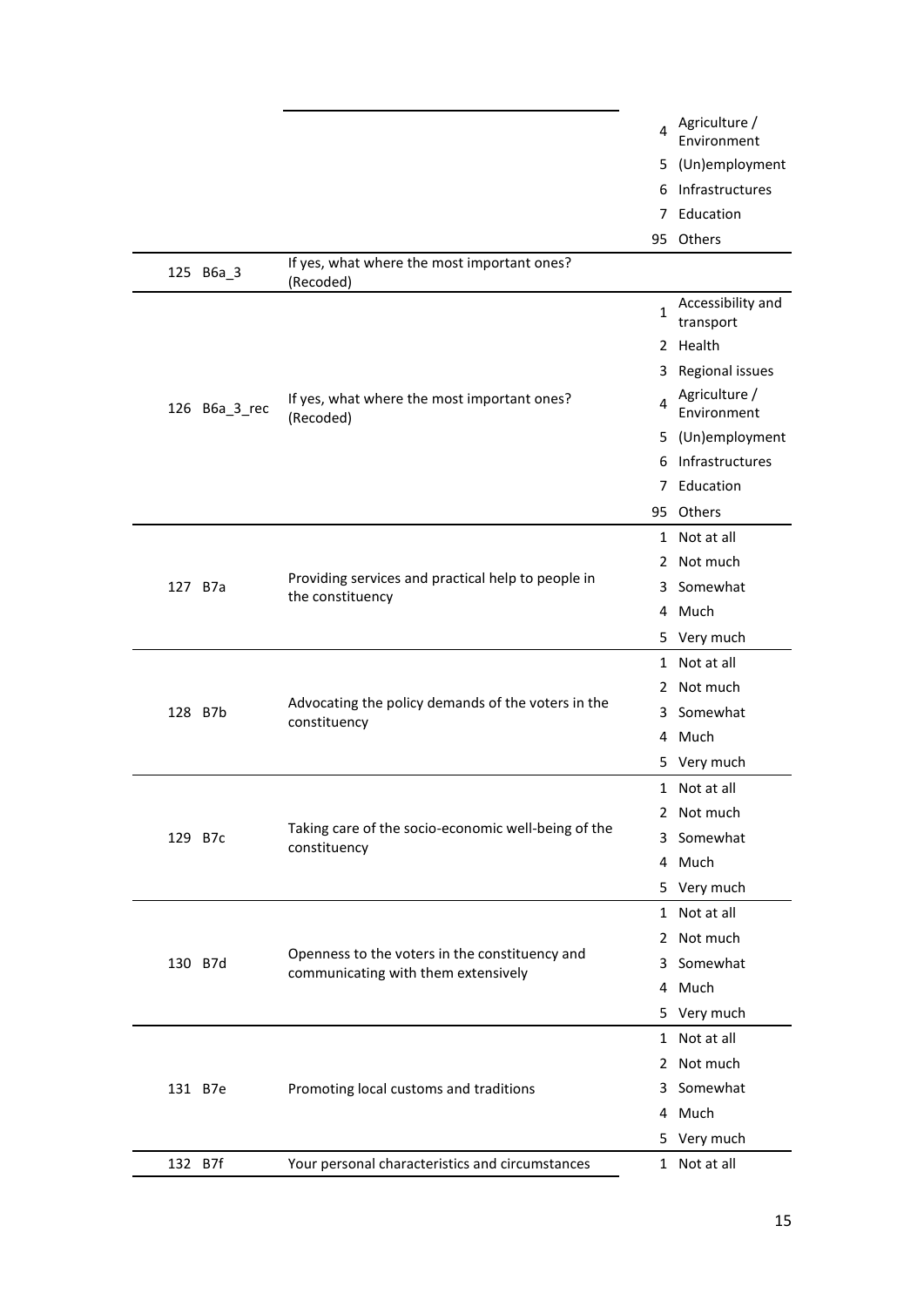|          |                                                                                                                               |                | 2 Not much                                                                                     |
|----------|-------------------------------------------------------------------------------------------------------------------------------|----------------|------------------------------------------------------------------------------------------------|
|          |                                                                                                                               | 3              | Somewhat                                                                                       |
|          |                                                                                                                               |                | 4 Much                                                                                         |
|          |                                                                                                                               |                | 5 Very much                                                                                    |
|          |                                                                                                                               |                | 1 Not at all                                                                                   |
|          |                                                                                                                               |                | 2 Not much                                                                                     |
| 133 B7g  | Particular items on the party platform                                                                                        |                | 3 Somewhat                                                                                     |
|          |                                                                                                                               |                | 4 Much                                                                                         |
|          |                                                                                                                               |                | 5 Very much                                                                                    |
| 134 B8a  | How many people worked for you in your personal<br>campaign?                                                                  |                |                                                                                                |
| 135 B8b  | Of which staff paid by your personal campaign:                                                                                |                |                                                                                                |
| 136 B8c  | Of which volunteers:                                                                                                          |                |                                                                                                |
| 137 B8d  | How many of them were provided by your party?                                                                                 |                |                                                                                                |
|          | Did you employ any professional consultant in your                                                                            |                | 1 Yes                                                                                          |
| 138 B9   | personal campaign?                                                                                                            |                | 2 No                                                                                           |
| 139 B9a  | If yes, please specify the aims of resorting to a<br>consultant:                                                              |                |                                                                                                |
| 140 B10  | How much money did you spend for your personal<br>campaign in euros (including party funds,<br>donations, and private funds)? |                |                                                                                                |
| 141 B11a | Party funds                                                                                                                   |                |                                                                                                |
| 142 B11b | Donations                                                                                                                     |                |                                                                                                |
| 143 B11c | Private funds                                                                                                                 |                |                                                                                                |
|          |                                                                                                                               |                | $0$ No                                                                                         |
| 144 B12  | Did members of national party leadership visit your                                                                           |                | 1 Yes, once                                                                                    |
|          | constituency during the campaign in 2015?                                                                                     | $\overline{2}$ | Yes, more than<br>once                                                                         |
|          |                                                                                                                               | $\mathbf{1}$   | I thought I could<br>not win                                                                   |
|          |                                                                                                                               | 2              | I thought I could                                                                              |
|          |                                                                                                                               |                |                                                                                                |
| 145 B13  | In the beginning of the campaign, how did you<br>evaluate your chances to win the mandate?                                    | 3              |                                                                                                |
|          |                                                                                                                               | 4              | I thought I could                                                                              |
|          |                                                                                                                               | 5              | hardly win<br>I thought it was<br>an open race<br>hardly lose<br>I thought I could<br>not lose |

# **C. Issues and policies**

| <b>Position Variable</b> | Label                          | Values Label |  |
|--------------------------|--------------------------------|--------------|--|
| 146 C1a                  | The most important problem is: |              |  |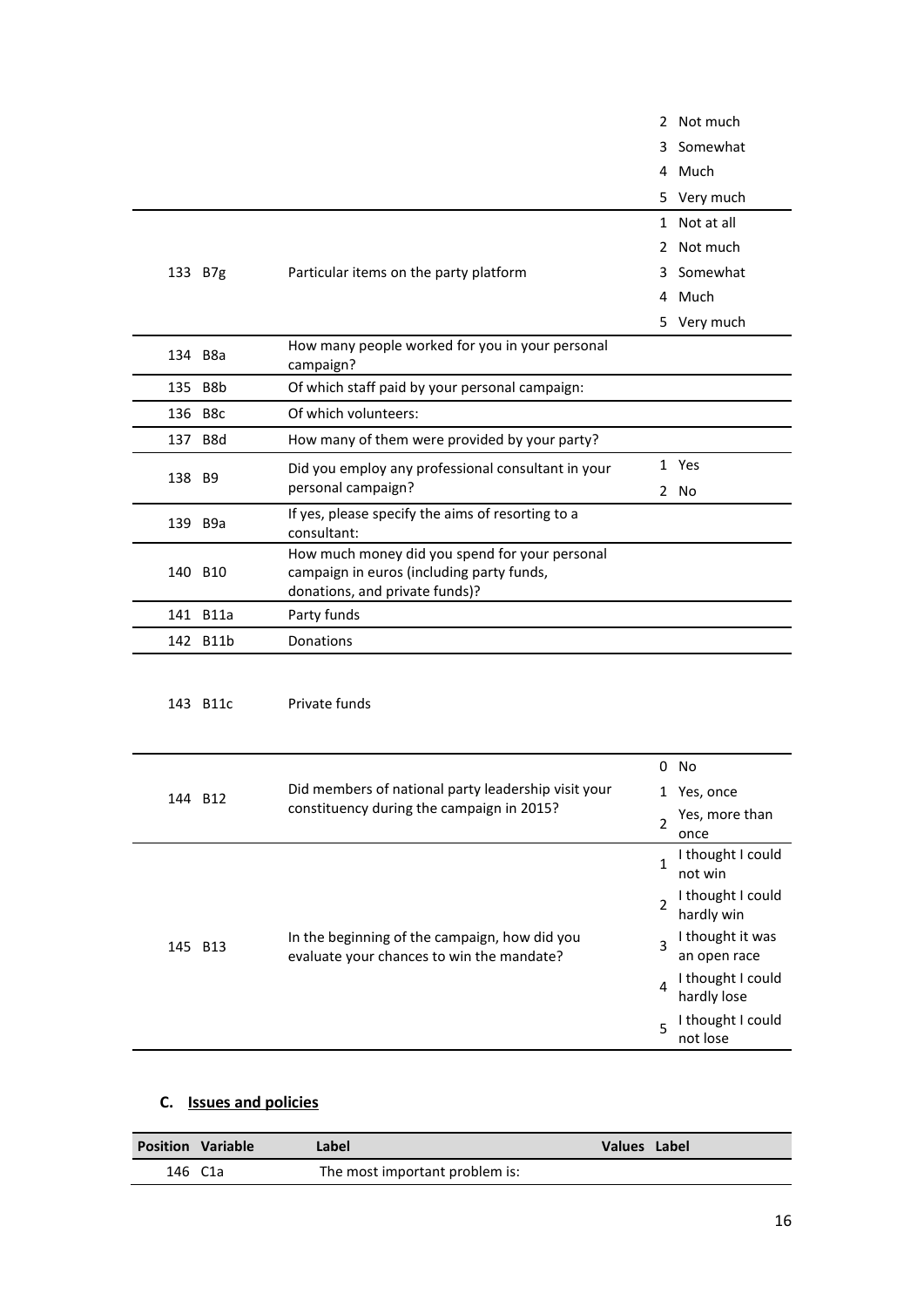|         | 147 C1a_rec | The most important problem is: (Recoded)           | $\overline{2}$<br>5<br>6<br>8<br>9<br>10 | Competitiveness<br>1 and economic<br>development<br>Trust in politicians<br>and institutions<br>3 (Un)employment<br>4 Public finances<br>Social inequalities<br>Europe and external<br>constraints<br>7 Education<br>Demography<br>Lack of investment<br>Social policies<br>11 Justice<br>95 Other   |
|---------|-------------|----------------------------------------------------|------------------------------------------|------------------------------------------------------------------------------------------------------------------------------------------------------------------------------------------------------------------------------------------------------------------------------------------------------|
| 148 C1b |             | The second most important problem is:              |                                          |                                                                                                                                                                                                                                                                                                      |
|         | 149 C1b_rec | The second most important problem is:<br>(Recoded) | $\mathfrak{p}$<br>5.<br>6<br>8<br>95     | Competitiveness<br>1 and economic<br>development<br>Trust in politicians<br>and institutions<br>3 (Un)employment<br>4 Public finances<br>Social inequalities<br>Europe and external<br>constraints<br>7 Education<br>Demography<br>9 Lack of investment<br>10 Social policies<br>11 Justice<br>Other |
| 150 C1c |             | The third most important problem is: :             |                                          |                                                                                                                                                                                                                                                                                                      |
|         | 151 C1c_rec | The third most important problem is:<br>(Recoded)  | $\overline{2}$<br>3<br>5.<br>6<br>8      | Competitiveness<br>1 and economic<br>development<br>Trust in politicians<br>and institutions<br>(Un)employment<br>4 Public finances<br>Social inequalities<br>Europe and external<br>constraints<br>7 Education<br>Demography                                                                        |
|         |             |                                                    | 9                                        | Lack of investment                                                                                                                                                                                                                                                                                   |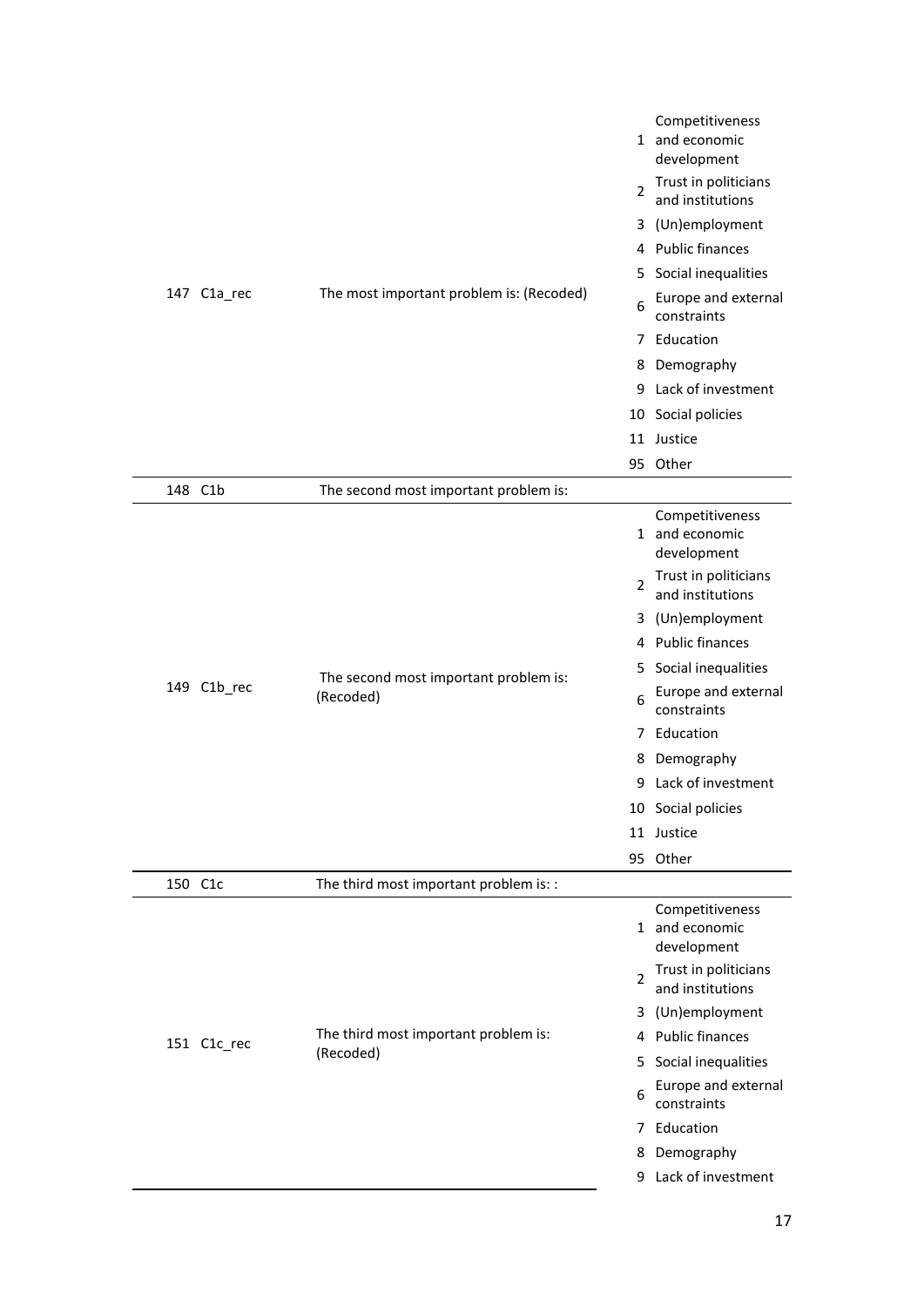|                      |                                                                                          |    | 10 Social policies            |
|----------------------|------------------------------------------------------------------------------------------|----|-------------------------------|
|                      |                                                                                          |    | 11 Justice                    |
|                      |                                                                                          |    | 95 Other                      |
|                      |                                                                                          |    | 1 Strongly disagree           |
|                      |                                                                                          |    | 2 Disagree                    |
| 152 C <sub>2</sub> a | Immigrants should be required to adapt to<br>the customs of Portugal.                    | 3  | Neither agree nor<br>disagree |
|                      |                                                                                          |    | 4 Agree                       |
|                      |                                                                                          | 5. | <b>Strongly Agree</b>         |
|                      |                                                                                          |    | 1 Strongly disagree           |
|                      |                                                                                          |    | 2 Disagree                    |
| 153 C2b              | Governments should abstain from<br>intervening in the economy.                           | 3  | Neither agree nor<br>disagree |
|                      |                                                                                          |    | 4 Agree                       |
|                      |                                                                                          |    | 5 Strongly Agree              |
|                      |                                                                                          |    | 1 Strongly disagree           |
|                      |                                                                                          |    | 2 Disagree                    |
| 154 C <sub>2</sub> c | Stronger measures should be taken to<br>protect the environment.                         | 3  | Neither agree nor<br>disagree |
|                      |                                                                                          |    | 4 Agree                       |
|                      |                                                                                          |    | 5 Strongly Agree              |
|                      |                                                                                          |    | 1 Strongly disagree           |
|                      |                                                                                          |    | 2 Disagree                    |
| 155 C2d              | Same-sex marriages should be prohibited<br>by law.                                       | 3  | Neither agree nor<br>disagree |
|                      |                                                                                          |    | 4 Agree                       |
|                      |                                                                                          |    | 5 Strongly Agree              |
|                      |                                                                                          |    | 1 Strongly disagree           |
|                      |                                                                                          |    | 2 Disagree                    |
| 156 C2e              | Women should be given preferential<br>treatment when applying for jobs and<br>promotions | 3  | Neither agree nor<br>disagree |
|                      |                                                                                          |    | 4 Agree                       |
|                      |                                                                                          |    | 5 Strongly Agree              |
|                      |                                                                                          |    | 1 Strongly disagree           |
|                      |                                                                                          |    | 2 Disagree                    |
| 157 C2f              | People who break the law should be given<br>stiffer sentences                            | 3  | Neither agree nor<br>disagree |
|                      |                                                                                          |    | 4 Agree                       |
|                      |                                                                                          |    | 5 Strongly Agree              |
|                      |                                                                                          |    | 1 Strongly disagree           |
|                      | Providing a stable network of social                                                     |    | 2 Disagree                    |
| 158 C2g              | security should be the prime goal of<br>government                                       | 3  | Neither agree nor<br>disagree |
|                      |                                                                                          |    | 4 Agree                       |
|                      |                                                                                          |    | 5 Strongly Agree              |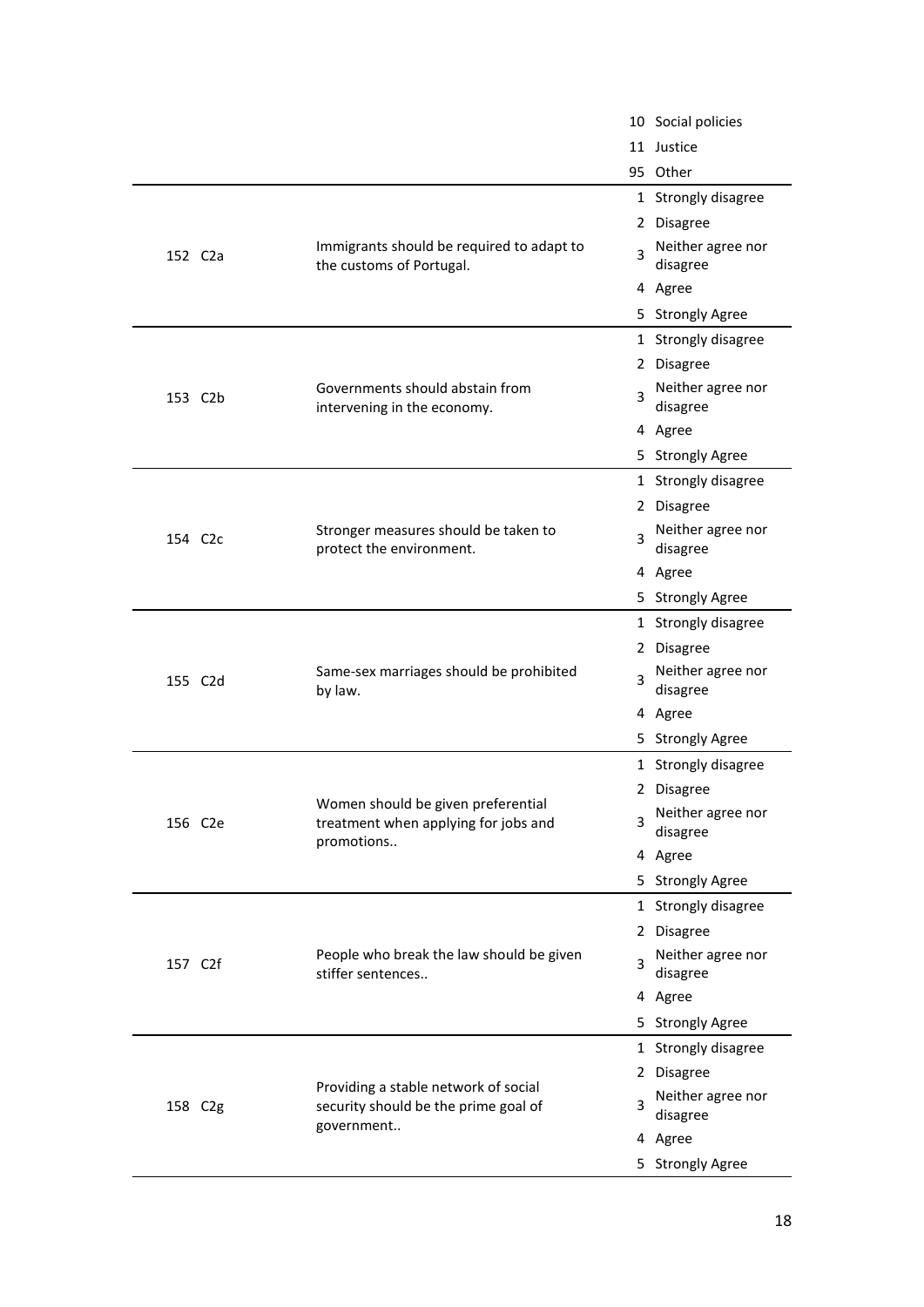|         |                                                                                | 1 Strongly disagree                |
|---------|--------------------------------------------------------------------------------|------------------------------------|
|         |                                                                                | 2 Disagree                         |
| 159 C2h | The government should take measures to<br>reduce differences in income levels. | Neither agree nor<br>3<br>disagree |
|         |                                                                                | 4 Agree                            |
|         |                                                                                | 5 Strongly Agree                   |
|         |                                                                                | 1 Strongly disagree                |
|         |                                                                                | 2 Disagree                         |
| 160 C2i | Immigrants are good for Portugal's<br>economy.                                 | Neither agree nor<br>3<br>disagree |
|         |                                                                                | 4 Agree                            |
|         |                                                                                | 5 Strongly Agree                   |
|         |                                                                                | 1 Strongly disagree                |
|         |                                                                                | 2 Disagree                         |
| 161 C2j | Women should be free to decide on<br>matters of abortion                       | Neither agree nor<br>3<br>disagree |
|         |                                                                                | 4 Agree                            |
|         |                                                                                | 5 Strongly Agree                   |
|         |                                                                                | 1 Strongly disagree                |
|         |                                                                                | 2 Disagree                         |
| 162 C2k | Public companies should not be privatized                                      | Neither agree nor<br>3<br>disagree |
|         |                                                                                | 4 Agree                            |
|         |                                                                                | 5 Strongly Agree                   |
|         |                                                                                | 1 Strongly disagree                |
|         | To promote growth it is more important to                                      | 2 Disagree                         |
| 163 C2I | reduce taxations on companies than<br>investing in the public sector.          | Neither agree nor<br>3<br>disagree |
|         |                                                                                | 4 Agree                            |
|         |                                                                                | <b>Strongly Agree</b><br>5.        |
|         |                                                                                | 1 Strongly disagree                |
|         |                                                                                | 2 Disagree                         |
| 164 C2m | More flexible labour legislation is<br>necessary to create more jobs           | Neither agree nor<br>3<br>disagree |
|         |                                                                                | 4 Agree                            |
|         |                                                                                | 5 Strongly Agree                   |
|         |                                                                                | 1 Strongly disagree                |
|         |                                                                                | 2 Disagree                         |
| 165 C2n | The economic consequences of<br>globalization are eminently negative.          | Neither agree nor<br>3<br>disagree |
|         |                                                                                | 4 Agree                            |
|         |                                                                                | 5 Strongly Agree                   |
|         |                                                                                | 1 Strongly disagree                |
| 166 C2o | Homosexual couples should be able to                                           | 2 Disagree                         |
|         | adopt kids                                                                     | Neither agree nor<br>3<br>disagree |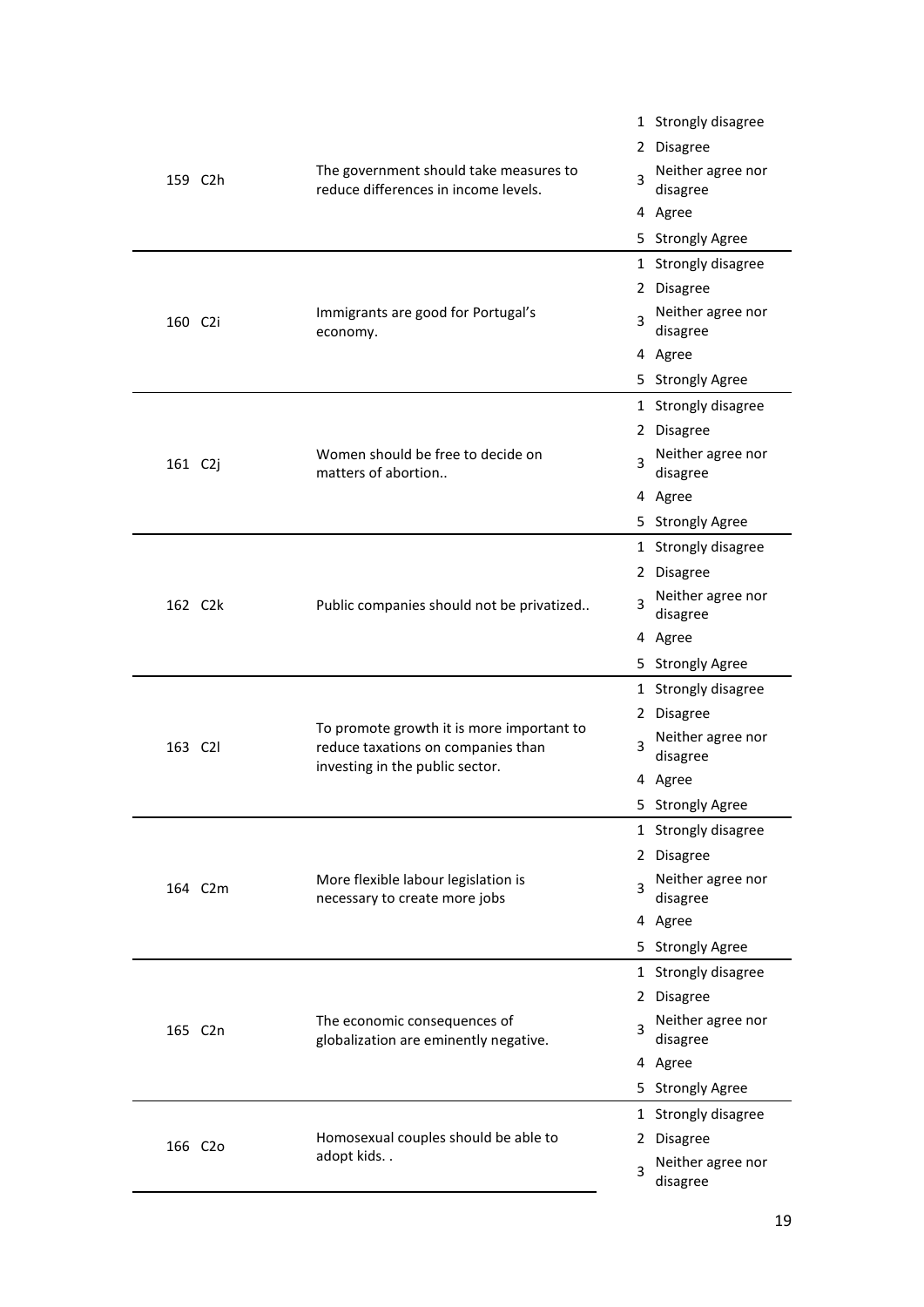|         |         |                                                                                         |                | 4 Agree             |
|---------|---------|-----------------------------------------------------------------------------------------|----------------|---------------------|
|         |         |                                                                                         |                | 5 Strongly Agree    |
|         |         |                                                                                         |                | 1 Strongly disagree |
|         |         |                                                                                         |                | 2 Disagree          |
|         | 167 C2p | Neither agree nor<br>3<br>Trade unions have far too much power.<br>disagree             |                |                     |
|         |         |                                                                                         |                | 4 Agree             |
|         |         |                                                                                         |                | 5 Strongly Agree    |
|         |         |                                                                                         |                | 0 Left              |
|         |         |                                                                                         | 1              |                     |
|         |         |                                                                                         | $\overline{2}$ |                     |
|         |         |                                                                                         | 3              |                     |
|         |         | In politics, people sometimes talk about<br>the 'left' and the 'right'. Where would you | 4              |                     |
| 168 C3a |         | place your own views on a scale from 0 to                                               | 5              |                     |
|         |         | 10, where 0 means the most left and 10                                                  | 6              |                     |
|         |         | means the most right?                                                                   | 7              |                     |
|         |         |                                                                                         | 8              |                     |
|         |         |                                                                                         | 9              |                     |
|         |         |                                                                                         |                | 10 Right            |
|         |         | 0 Left<br>1<br>2<br>3                                                                   |                |                     |
|         |         |                                                                                         |                |                     |
|         |         |                                                                                         |                |                     |
|         |         |                                                                                         |                |                     |
|         |         |                                                                                         | 4              |                     |
| 169 C3b |         | Using the same scale, where would you<br>place your party?                              | 5              |                     |
|         |         |                                                                                         | 6              |                     |
|         |         |                                                                                         | 7              |                     |
|         |         |                                                                                         | 8              |                     |
|         |         |                                                                                         | 9              |                     |
|         |         |                                                                                         |                | 10 Right            |
|         |         |                                                                                         |                | 0 Left              |
|         |         |                                                                                         | 1              |                     |
|         |         |                                                                                         | $\overline{2}$ |                     |
|         |         |                                                                                         | 3              |                     |
|         |         |                                                                                         | 4              |                     |
| 170 C3c |         | Using the same scale again, where would<br>you place your party's voters?               | 5              |                     |
|         |         |                                                                                         | 6              |                     |
|         |         |                                                                                         | 7              |                     |
|         |         |                                                                                         | 8              |                     |
|         |         |                                                                                         | 9              |                     |
|         |         |                                                                                         |                | 10 Right            |
| 171 C4  |         | Generally speaking, do you think that                                                   |                | 1 A bad thing       |
|         |         | Portugal's membership of the European                                                   |                | 2 Neither           |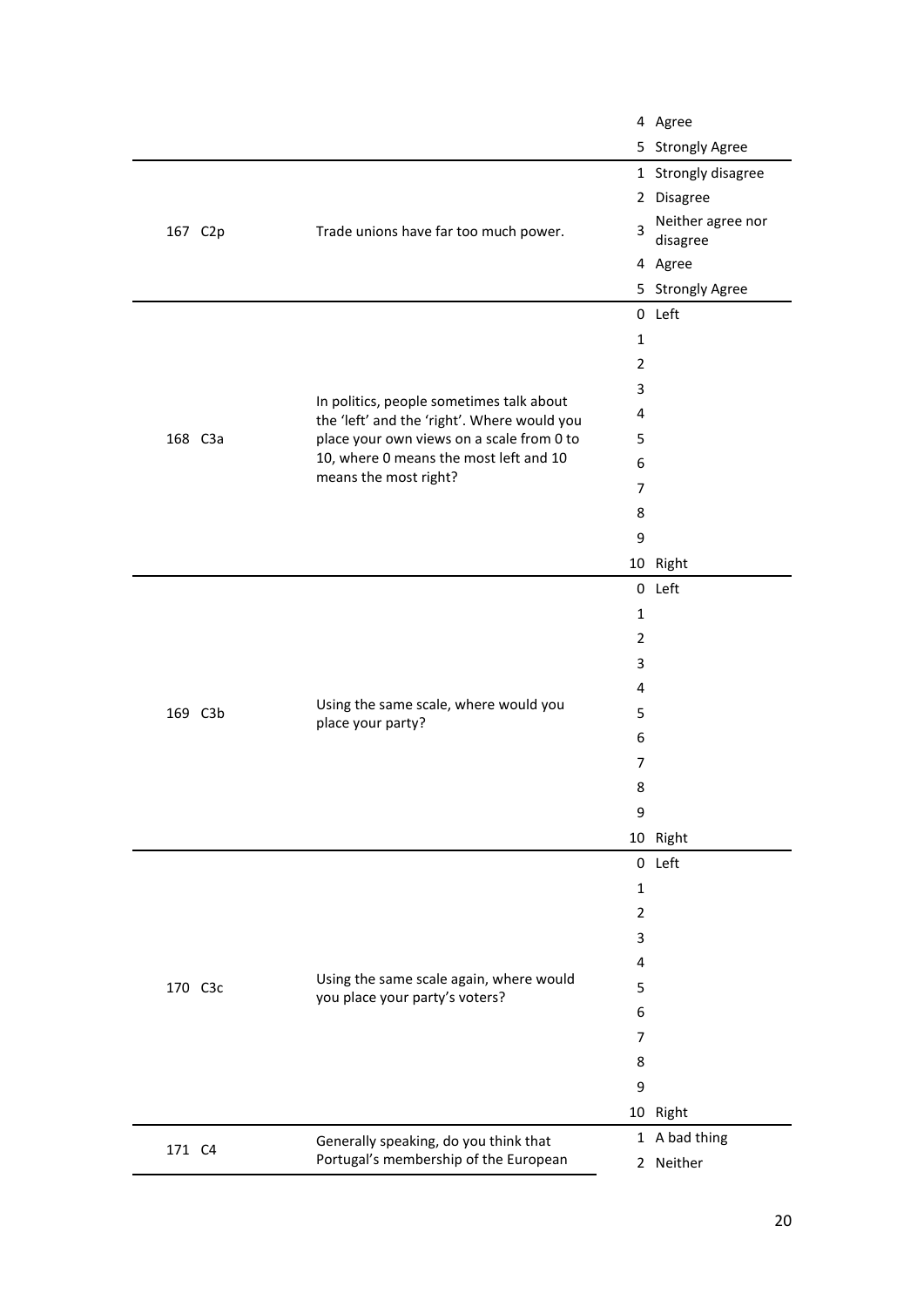|         | Union is a good thing, a bad thing, or<br>neither good nor bad?                            |                                  |                |                                                                                                                                                                                                                                                                                                                                        |
|---------|--------------------------------------------------------------------------------------------|----------------------------------|----------------|----------------------------------------------------------------------------------------------------------------------------------------------------------------------------------------------------------------------------------------------------------------------------------------------------------------------------------------|
|         |                                                                                            | Has already gone<br>0<br>too far |                |                                                                                                                                                                                                                                                                                                                                        |
|         |                                                                                            |                                  | 1              |                                                                                                                                                                                                                                                                                                                                        |
|         |                                                                                            |                                  | $\overline{2}$ | 3 A good thing<br>Should be pushed<br>further<br>Fairly satisfied<br>Not at all<br>responsible<br>Fairly responsible<br>Extremely<br>Responsible<br>Don't Know<br>No answer<br>Not at all<br>responsible<br>Fairly responsible<br>Very Responsible<br>Extremely<br>Responsible<br>Don't Know<br>No answer<br>Not at all<br>responsible |
|         |                                                                                            |                                  | 3              |                                                                                                                                                                                                                                                                                                                                        |
|         | Some say European unification should be                                                    |                                  | 4              |                                                                                                                                                                                                                                                                                                                                        |
| 172 C5  | pushed further. Others say it already has                                                  |                                  | 5              |                                                                                                                                                                                                                                                                                                                                        |
|         | gone too far. What is your opinion?                                                        |                                  | 6              |                                                                                                                                                                                                                                                                                                                                        |
|         |                                                                                            |                                  | 7              |                                                                                                                                                                                                                                                                                                                                        |
|         |                                                                                            |                                  | 8              |                                                                                                                                                                                                                                                                                                                                        |
|         |                                                                                            |                                  | 9              |                                                                                                                                                                                                                                                                                                                                        |
|         |                                                                                            |                                  | 10             |                                                                                                                                                                                                                                                                                                                                        |
|         | All in all, are you very satisfied, fairly                                                 |                                  |                |                                                                                                                                                                                                                                                                                                                                        |
| 173 C6  | satisfied, not very satisfied or not at all                                                |                                  |                |                                                                                                                                                                                                                                                                                                                                        |
|         | satisfied with the way democracy works in<br>the European Union?                           |                                  | 3              |                                                                                                                                                                                                                                                                                                                                        |
|         |                                                                                            |                                  |                |                                                                                                                                                                                                                                                                                                                                        |
|         |                                                                                            |                                  | 1              |                                                                                                                                                                                                                                                                                                                                        |
|         | The governments and politicians in the<br>countries suffering from the economic<br>crises. |                                  |                |                                                                                                                                                                                                                                                                                                                                        |
|         |                                                                                            |                                  | 3              |                                                                                                                                                                                                                                                                                                                                        |
| 174 C7a |                                                                                            |                                  | 4              |                                                                                                                                                                                                                                                                                                                                        |
|         |                                                                                            |                                  | 5              |                                                                                                                                                                                                                                                                                                                                        |
|         |                                                                                            | 98a                              |                |                                                                                                                                                                                                                                                                                                                                        |
|         |                                                                                            | 99a                              |                |                                                                                                                                                                                                                                                                                                                                        |
|         |                                                                                            |                                  |                |                                                                                                                                                                                                                                                                                                                                        |
|         |                                                                                            |                                  | $\mathbf{1}$   |                                                                                                                                                                                                                                                                                                                                        |
|         |                                                                                            |                                  |                |                                                                                                                                                                                                                                                                                                                                        |
|         |                                                                                            |                                  | 3              |                                                                                                                                                                                                                                                                                                                                        |
| 175 C7b | The European Union.                                                                        |                                  | 4              |                                                                                                                                                                                                                                                                                                                                        |
|         |                                                                                            |                                  | 5              |                                                                                                                                                                                                                                                                                                                                        |
|         |                                                                                            | 98a                              |                |                                                                                                                                                                                                                                                                                                                                        |
|         |                                                                                            | 99a                              |                |                                                                                                                                                                                                                                                                                                                                        |
|         |                                                                                            |                                  | $\mathbf{1}$   |                                                                                                                                                                                                                                                                                                                                        |
|         |                                                                                            |                                  |                |                                                                                                                                                                                                                                                                                                                                        |
|         |                                                                                            |                                  | 3              | Fairly responsible                                                                                                                                                                                                                                                                                                                     |
| 176 C7c | The large banks.                                                                           |                                  | 4              |                                                                                                                                                                                                                                                                                                                                        |
|         |                                                                                            |                                  | 5              | 1 Not at all satisfied<br>2 Not very satisfied<br>4 Very satisfied<br>2 Not very responsible<br>Very Responsible<br>2 Not very responsible<br>2 Not very responsible<br>Very Responsible<br>Extremely<br>Responsible<br>Don't Know<br>No answer                                                                                        |
|         |                                                                                            | 98a                              |                |                                                                                                                                                                                                                                                                                                                                        |
|         |                                                                                            | 99a                              |                |                                                                                                                                                                                                                                                                                                                                        |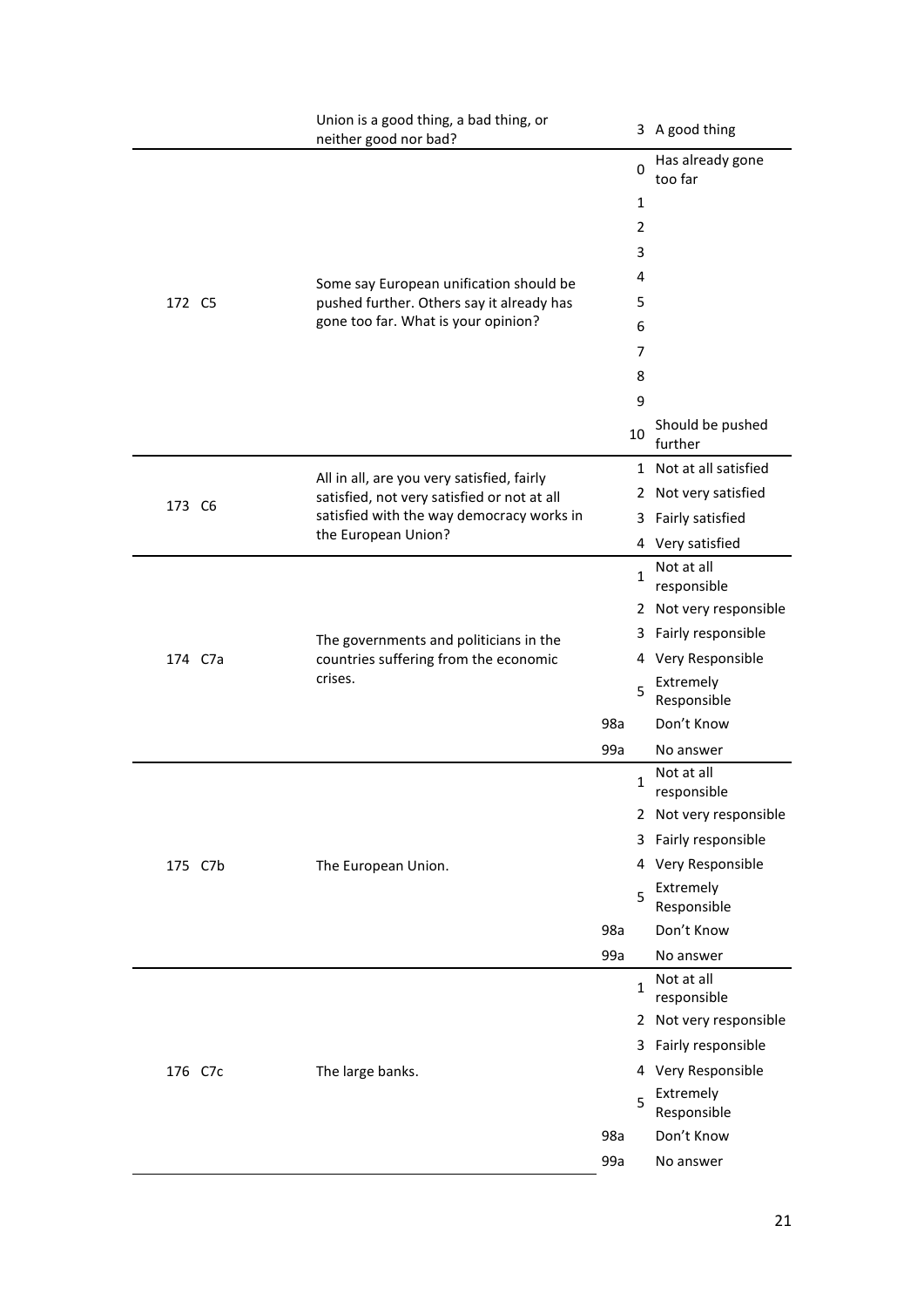| 2 Not very responsible<br>3 Fairly responsible<br>4 Very Responsible<br>Foreign investors/speculators.<br>177 C7d<br>Extremely<br>5<br>Responsible<br>98a<br>Don't Know<br>99a<br>No answer<br>Not at all<br>$\mathbf{1}$<br>responsible<br>2 Not very responsible<br>Fairly responsible<br>3.<br>4 Very Responsible<br>178 C7e<br>The European currency - EURO.<br>Extremely<br>5<br>Responsible<br>Don't Know<br>98a<br>99a<br>No answer<br>Not at all<br>1<br>responsible<br>2 Not very responsible<br>Fairly responsible<br>3<br>4 Very Responsible<br>179 C7f<br>The people/everybody in these countries<br>Extremely<br>5<br>Responsible<br>Don't Know<br>98a<br>99a<br>No answer<br>1 Strongly Disagree<br>2 Disagree<br>Neither agree nor<br>3<br>Rather than take on more debt, countries<br>disagree<br>with unsustainable sovereign debts should<br>180 C8a<br>4 Agree<br>default and start anew.<br>5 Strongly Agree<br>98a<br>Don't Know<br>99a<br>No answer<br>1 Strongly Disagree<br>2 Disagree<br>Neither agree nor<br>3<br>The EU should continue to support all<br>disagree<br>181 C8b<br>current members of the Eurozone facing<br>4 Agree<br>major financial crises.<br>5 Strongly Agree<br>Don't Know<br>98a<br>99a<br>No answer<br>1 Strongly Disagree<br>Austerity is the only way to solve the<br>182 C8c<br>Eurozone crisis.<br><b>Disagree</b><br>2 |  | Not at all<br>1<br>responsible |  |  |  |
|-------------------------------------------------------------------------------------------------------------------------------------------------------------------------------------------------------------------------------------------------------------------------------------------------------------------------------------------------------------------------------------------------------------------------------------------------------------------------------------------------------------------------------------------------------------------------------------------------------------------------------------------------------------------------------------------------------------------------------------------------------------------------------------------------------------------------------------------------------------------------------------------------------------------------------------------------------------------------------------------------------------------------------------------------------------------------------------------------------------------------------------------------------------------------------------------------------------------------------------------------------------------------------------------------------------------------------------------------------------------------------|--|--------------------------------|--|--|--|
|                                                                                                                                                                                                                                                                                                                                                                                                                                                                                                                                                                                                                                                                                                                                                                                                                                                                                                                                                                                                                                                                                                                                                                                                                                                                                                                                                                               |  |                                |  |  |  |
|                                                                                                                                                                                                                                                                                                                                                                                                                                                                                                                                                                                                                                                                                                                                                                                                                                                                                                                                                                                                                                                                                                                                                                                                                                                                                                                                                                               |  |                                |  |  |  |
|                                                                                                                                                                                                                                                                                                                                                                                                                                                                                                                                                                                                                                                                                                                                                                                                                                                                                                                                                                                                                                                                                                                                                                                                                                                                                                                                                                               |  |                                |  |  |  |
|                                                                                                                                                                                                                                                                                                                                                                                                                                                                                                                                                                                                                                                                                                                                                                                                                                                                                                                                                                                                                                                                                                                                                                                                                                                                                                                                                                               |  |                                |  |  |  |
|                                                                                                                                                                                                                                                                                                                                                                                                                                                                                                                                                                                                                                                                                                                                                                                                                                                                                                                                                                                                                                                                                                                                                                                                                                                                                                                                                                               |  |                                |  |  |  |
|                                                                                                                                                                                                                                                                                                                                                                                                                                                                                                                                                                                                                                                                                                                                                                                                                                                                                                                                                                                                                                                                                                                                                                                                                                                                                                                                                                               |  |                                |  |  |  |
|                                                                                                                                                                                                                                                                                                                                                                                                                                                                                                                                                                                                                                                                                                                                                                                                                                                                                                                                                                                                                                                                                                                                                                                                                                                                                                                                                                               |  |                                |  |  |  |
|                                                                                                                                                                                                                                                                                                                                                                                                                                                                                                                                                                                                                                                                                                                                                                                                                                                                                                                                                                                                                                                                                                                                                                                                                                                                                                                                                                               |  |                                |  |  |  |
|                                                                                                                                                                                                                                                                                                                                                                                                                                                                                                                                                                                                                                                                                                                                                                                                                                                                                                                                                                                                                                                                                                                                                                                                                                                                                                                                                                               |  |                                |  |  |  |
|                                                                                                                                                                                                                                                                                                                                                                                                                                                                                                                                                                                                                                                                                                                                                                                                                                                                                                                                                                                                                                                                                                                                                                                                                                                                                                                                                                               |  |                                |  |  |  |
|                                                                                                                                                                                                                                                                                                                                                                                                                                                                                                                                                                                                                                                                                                                                                                                                                                                                                                                                                                                                                                                                                                                                                                                                                                                                                                                                                                               |  |                                |  |  |  |
|                                                                                                                                                                                                                                                                                                                                                                                                                                                                                                                                                                                                                                                                                                                                                                                                                                                                                                                                                                                                                                                                                                                                                                                                                                                                                                                                                                               |  |                                |  |  |  |
|                                                                                                                                                                                                                                                                                                                                                                                                                                                                                                                                                                                                                                                                                                                                                                                                                                                                                                                                                                                                                                                                                                                                                                                                                                                                                                                                                                               |  |                                |  |  |  |
|                                                                                                                                                                                                                                                                                                                                                                                                                                                                                                                                                                                                                                                                                                                                                                                                                                                                                                                                                                                                                                                                                                                                                                                                                                                                                                                                                                               |  |                                |  |  |  |
|                                                                                                                                                                                                                                                                                                                                                                                                                                                                                                                                                                                                                                                                                                                                                                                                                                                                                                                                                                                                                                                                                                                                                                                                                                                                                                                                                                               |  |                                |  |  |  |
|                                                                                                                                                                                                                                                                                                                                                                                                                                                                                                                                                                                                                                                                                                                                                                                                                                                                                                                                                                                                                                                                                                                                                                                                                                                                                                                                                                               |  |                                |  |  |  |
|                                                                                                                                                                                                                                                                                                                                                                                                                                                                                                                                                                                                                                                                                                                                                                                                                                                                                                                                                                                                                                                                                                                                                                                                                                                                                                                                                                               |  |                                |  |  |  |
|                                                                                                                                                                                                                                                                                                                                                                                                                                                                                                                                                                                                                                                                                                                                                                                                                                                                                                                                                                                                                                                                                                                                                                                                                                                                                                                                                                               |  |                                |  |  |  |
|                                                                                                                                                                                                                                                                                                                                                                                                                                                                                                                                                                                                                                                                                                                                                                                                                                                                                                                                                                                                                                                                                                                                                                                                                                                                                                                                                                               |  |                                |  |  |  |
|                                                                                                                                                                                                                                                                                                                                                                                                                                                                                                                                                                                                                                                                                                                                                                                                                                                                                                                                                                                                                                                                                                                                                                                                                                                                                                                                                                               |  |                                |  |  |  |
|                                                                                                                                                                                                                                                                                                                                                                                                                                                                                                                                                                                                                                                                                                                                                                                                                                                                                                                                                                                                                                                                                                                                                                                                                                                                                                                                                                               |  |                                |  |  |  |
|                                                                                                                                                                                                                                                                                                                                                                                                                                                                                                                                                                                                                                                                                                                                                                                                                                                                                                                                                                                                                                                                                                                                                                                                                                                                                                                                                                               |  |                                |  |  |  |
|                                                                                                                                                                                                                                                                                                                                                                                                                                                                                                                                                                                                                                                                                                                                                                                                                                                                                                                                                                                                                                                                                                                                                                                                                                                                                                                                                                               |  |                                |  |  |  |
|                                                                                                                                                                                                                                                                                                                                                                                                                                                                                                                                                                                                                                                                                                                                                                                                                                                                                                                                                                                                                                                                                                                                                                                                                                                                                                                                                                               |  |                                |  |  |  |
|                                                                                                                                                                                                                                                                                                                                                                                                                                                                                                                                                                                                                                                                                                                                                                                                                                                                                                                                                                                                                                                                                                                                                                                                                                                                                                                                                                               |  |                                |  |  |  |
|                                                                                                                                                                                                                                                                                                                                                                                                                                                                                                                                                                                                                                                                                                                                                                                                                                                                                                                                                                                                                                                                                                                                                                                                                                                                                                                                                                               |  |                                |  |  |  |
|                                                                                                                                                                                                                                                                                                                                                                                                                                                                                                                                                                                                                                                                                                                                                                                                                                                                                                                                                                                                                                                                                                                                                                                                                                                                                                                                                                               |  |                                |  |  |  |
|                                                                                                                                                                                                                                                                                                                                                                                                                                                                                                                                                                                                                                                                                                                                                                                                                                                                                                                                                                                                                                                                                                                                                                                                                                                                                                                                                                               |  |                                |  |  |  |
|                                                                                                                                                                                                                                                                                                                                                                                                                                                                                                                                                                                                                                                                                                                                                                                                                                                                                                                                                                                                                                                                                                                                                                                                                                                                                                                                                                               |  |                                |  |  |  |
|                                                                                                                                                                                                                                                                                                                                                                                                                                                                                                                                                                                                                                                                                                                                                                                                                                                                                                                                                                                                                                                                                                                                                                                                                                                                                                                                                                               |  |                                |  |  |  |
|                                                                                                                                                                                                                                                                                                                                                                                                                                                                                                                                                                                                                                                                                                                                                                                                                                                                                                                                                                                                                                                                                                                                                                                                                                                                                                                                                                               |  |                                |  |  |  |
|                                                                                                                                                                                                                                                                                                                                                                                                                                                                                                                                                                                                                                                                                                                                                                                                                                                                                                                                                                                                                                                                                                                                                                                                                                                                                                                                                                               |  |                                |  |  |  |
|                                                                                                                                                                                                                                                                                                                                                                                                                                                                                                                                                                                                                                                                                                                                                                                                                                                                                                                                                                                                                                                                                                                                                                                                                                                                                                                                                                               |  |                                |  |  |  |
|                                                                                                                                                                                                                                                                                                                                                                                                                                                                                                                                                                                                                                                                                                                                                                                                                                                                                                                                                                                                                                                                                                                                                                                                                                                                                                                                                                               |  |                                |  |  |  |
|                                                                                                                                                                                                                                                                                                                                                                                                                                                                                                                                                                                                                                                                                                                                                                                                                                                                                                                                                                                                                                                                                                                                                                                                                                                                                                                                                                               |  |                                |  |  |  |
|                                                                                                                                                                                                                                                                                                                                                                                                                                                                                                                                                                                                                                                                                                                                                                                                                                                                                                                                                                                                                                                                                                                                                                                                                                                                                                                                                                               |  |                                |  |  |  |
|                                                                                                                                                                                                                                                                                                                                                                                                                                                                                                                                                                                                                                                                                                                                                                                                                                                                                                                                                                                                                                                                                                                                                                                                                                                                                                                                                                               |  |                                |  |  |  |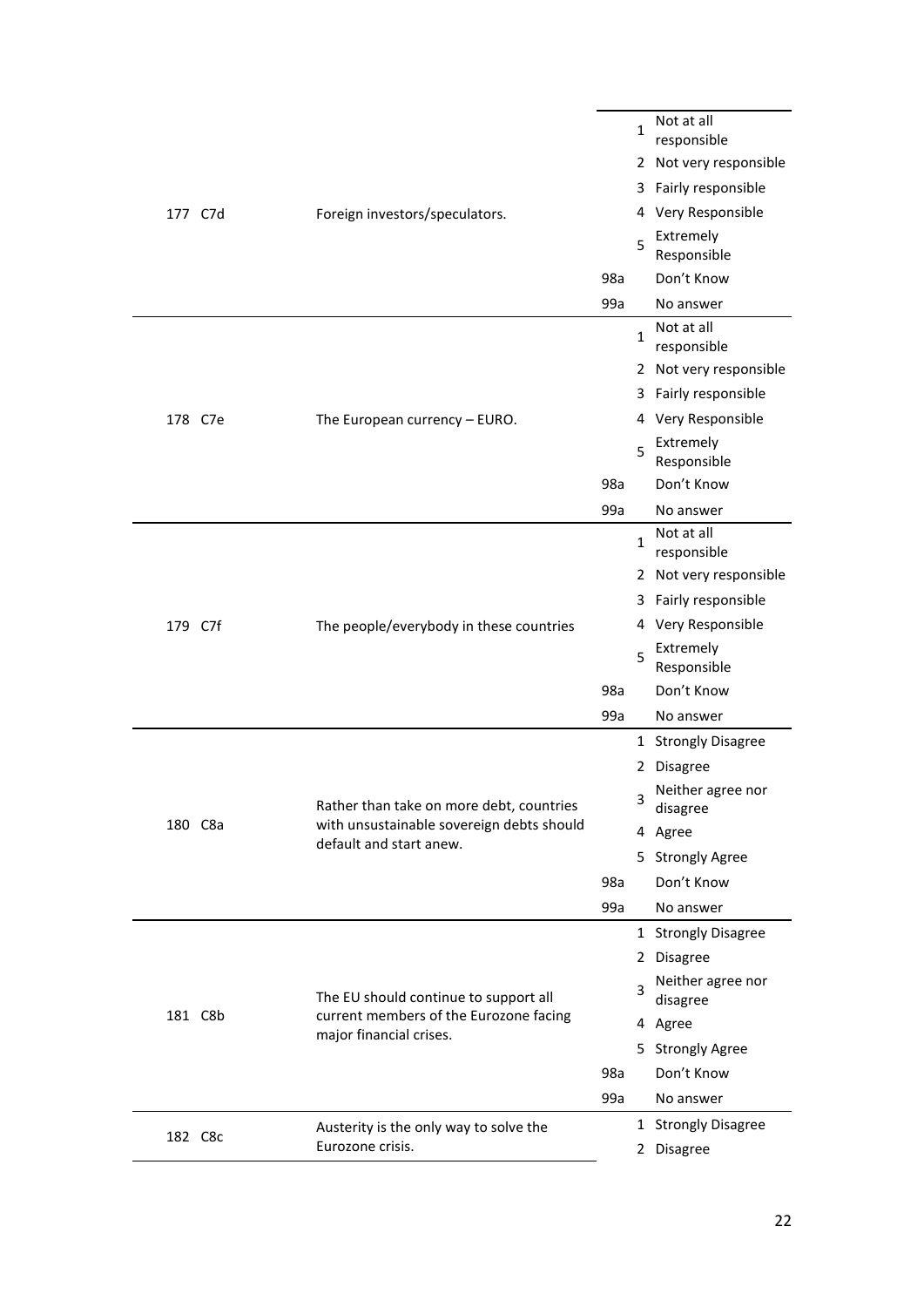|  |               |                                                                                                |     | 3              | Neither agree nor<br>disagree       |
|--|---------------|------------------------------------------------------------------------------------------------|-----|----------------|-------------------------------------|
|  |               |                                                                                                |     |                | 4 Agree                             |
|  |               |                                                                                                |     |                | 5 Strongly Agree                    |
|  |               |                                                                                                | 98a |                | Don't Know                          |
|  |               |                                                                                                | 99a |                | No answer                           |
|  |               |                                                                                                |     |                | 1 Strongly Disagree                 |
|  |               |                                                                                                |     |                | 2 Disagree                          |
|  |               | Eurozone countries with financial                                                              |     | 3              | Neither agree nor<br>disagree       |
|  | 183 C8d       | difficulties should leave the EURO and<br>return to the national currency.                     |     |                | 4 Agree                             |
|  |               |                                                                                                |     |                | 5 Strongly Agree                    |
|  |               |                                                                                                | 98a |                | Don't Know                          |
|  |               |                                                                                                | 99a |                | No answer                           |
|  |               |                                                                                                |     |                | 1 Strongly Disagree                 |
|  |               |                                                                                                |     |                | 2 Disagree                          |
|  |               | The EU and/or IMF should provide funds<br>for more investment to stimulate<br>economic growth. |     | 3              | Neither agree nor<br>disagree       |
|  | 184 C8e       |                                                                                                |     |                | 4 Agree                             |
|  |               |                                                                                                |     |                | 5 Strongly Agree                    |
|  |               |                                                                                                | 98a |                | Don't Know                          |
|  |               |                                                                                                | 99a |                | No answer                           |
|  |               |                                                                                                |     | 0              | Abandon Austerity<br>measures       |
|  |               |                                                                                                |     | 1              |                                     |
|  |               |                                                                                                |     | 2              |                                     |
|  |               |                                                                                                |     | 3              |                                     |
|  |               |                                                                                                |     | 4              |                                     |
|  | 185 GL_C9     | In a scale of 0 to 10, tell us which number                                                    |     | 5              |                                     |
|  |               | better describes your personal position:                                                       |     | 6              |                                     |
|  |               |                                                                                                |     | $\overline{7}$ |                                     |
|  |               |                                                                                                |     | 8              |                                     |
|  |               |                                                                                                |     | 9              |                                     |
|  |               |                                                                                                |     | 10             | <b>Accept Austerity</b><br>measures |
|  |               |                                                                                                | 98a |                | Don't Know                          |
|  |               |                                                                                                |     | 0              | Abandon Austerity<br>measures       |
|  |               |                                                                                                |     | $\mathbf{1}$   |                                     |
|  |               |                                                                                                |     | $\overline{2}$ |                                     |
|  | 186 GL_C10_BE | BE                                                                                             |     | 3              |                                     |
|  |               |                                                                                                |     | 4              |                                     |
|  |               |                                                                                                |     | 5              |                                     |
|  |               |                                                                                                |     | 6              |                                     |
|  |               |                                                                                                |     | $\overline{7}$ |                                     |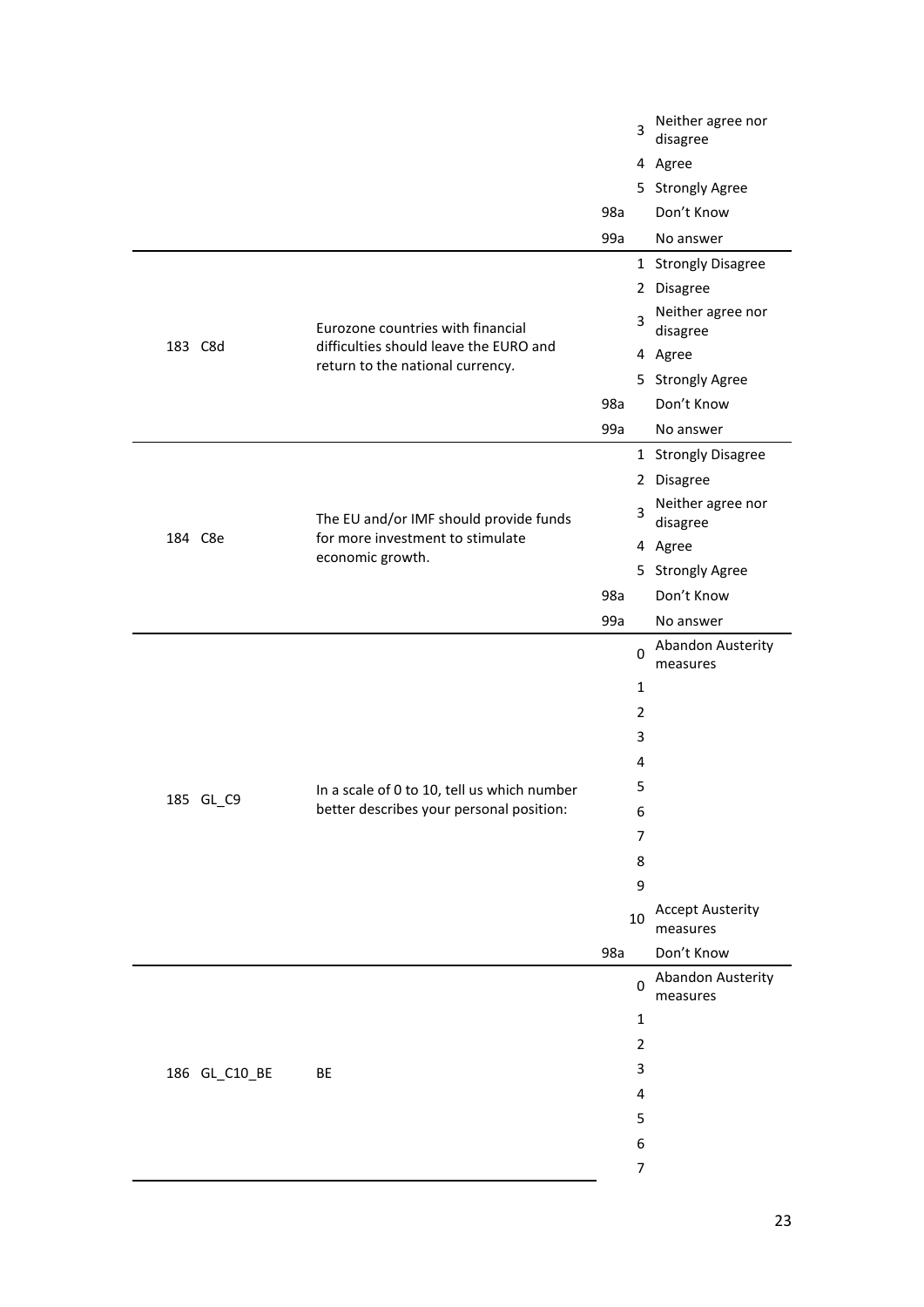|                |     | 8              |                                     |
|----------------|-----|----------------|-------------------------------------|
|                |     | 9              |                                     |
|                |     | $10\,$         | <b>Accept Austerity</b><br>measures |
|                |     | 98a            | Don't Know                          |
|                |     | $\pmb{0}$      | Abandon Austerity<br>measures       |
|                |     | $\mathbf{1}$   |                                     |
|                |     | $\overline{2}$ |                                     |
|                |     | 3              |                                     |
|                |     | $\pmb{4}$      |                                     |
|                |     | 5              |                                     |
| 187 GL_C10_PCP | PCP | 6              |                                     |
|                |     | $\overline{7}$ |                                     |
|                |     | 8              |                                     |
|                |     | 9              |                                     |
|                |     | 10             | <b>Accept Austerity</b><br>measures |
|                |     | 98a            | Don't Know                          |
|                |     | $\pmb{0}$      | Abandon Austerity<br>measures       |
|                |     | $\mathbf 1$    |                                     |
|                |     | $\overline{2}$ |                                     |
|                |     | 3              |                                     |
|                |     | $\pmb{4}$      |                                     |
| 188 GL_C10_PS  | PS  | 5              |                                     |
|                |     | 6              |                                     |
|                |     | $\overline{7}$ |                                     |
|                |     | 8              |                                     |
|                |     | 9              |                                     |
|                |     | 10             | <b>Accept Austerity</b><br>measures |
|                |     | 98a            | Don't Know                          |
|                |     | $\pmb{0}$      | Abandon Austerity<br>measures       |
|                |     | $\mathbf 1$    |                                     |
|                |     | $\overline{2}$ |                                     |
|                |     | 3              |                                     |
|                |     | $\pmb{4}$      |                                     |
| 189 GL_C10_PAN | PAN | 5              |                                     |
|                |     | 6              |                                     |
|                |     | $\overline{7}$ |                                     |
|                |     | 8              |                                     |
|                |     | 9              |                                     |
|                |     | $10\,$         | <b>Accept Austerity</b><br>measures |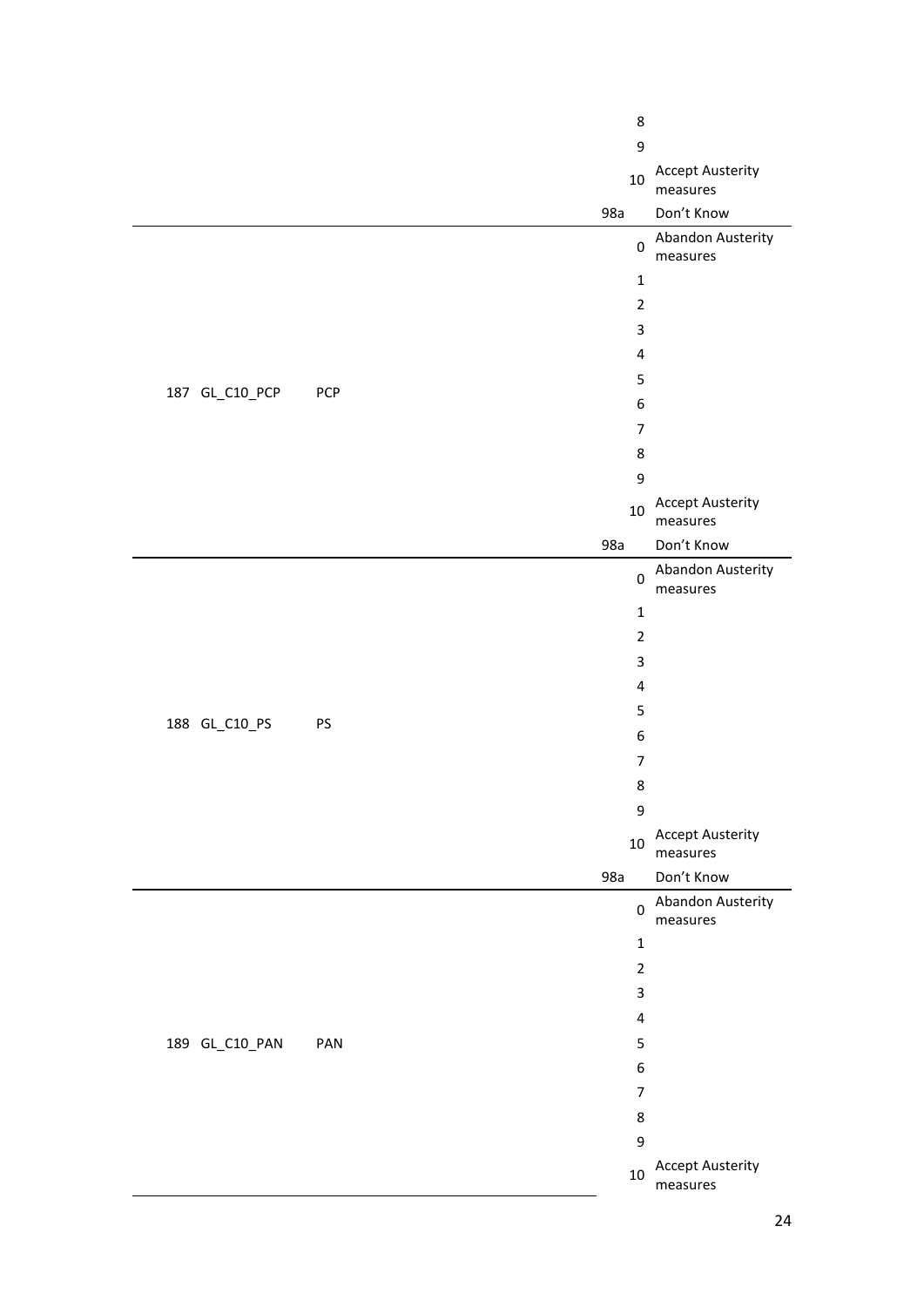|                          |                                  | 98a            | Don't Know                          |
|--------------------------|----------------------------------|----------------|-------------------------------------|
|                          |                                  | 0              | Abandon Austerity<br>measures       |
|                          |                                  | $\mathbf 1$    |                                     |
|                          |                                  | $\overline{2}$ |                                     |
|                          |                                  | 3              |                                     |
|                          |                                  | 4              |                                     |
|                          |                                  | 5              |                                     |
| 190 GL_C10_PSD           | <b>PSD</b>                       | 6              |                                     |
|                          |                                  | $\overline{7}$ |                                     |
|                          |                                  | 8              |                                     |
|                          |                                  | 9              |                                     |
|                          |                                  | 10             | <b>Accept Austerity</b>             |
|                          |                                  |                | measures                            |
|                          |                                  | 98a            | Don't Know                          |
|                          |                                  | 0              | Abandon Austerity<br>measures       |
|                          |                                  | $\mathbf 1$    |                                     |
|                          |                                  | $\overline{2}$ |                                     |
|                          |                                  | 3              |                                     |
|                          |                                  | 4              |                                     |
|                          |                                  | 5              |                                     |
| 191 GL_C10_CDS_PP CDS-PP |                                  | 6              |                                     |
|                          |                                  | $\overline{7}$ |                                     |
|                          |                                  | 8              |                                     |
|                          |                                  | 9              |                                     |
|                          |                                  | 10             | <b>Accept Austerity</b><br>measures |
|                          |                                  | 98a            | Don't Know                          |
|                          |                                  |                | 1 Not worried                       |
|                          |                                  |                | 2 Slightly Worried                  |
|                          |                                  |                | 3 Worried                           |
| 192 GL_C11a              | Portugal not reimburse its debt. |                | 4 Very Worried                      |
|                          |                                  |                | 5 Extremely Worried                 |
|                          |                                  | 98a            | Don't Know                          |
|                          |                                  | 99a            | No answer                           |
|                          |                                  |                | 1 Not worried                       |
|                          |                                  |                | 2 Slightly Worried                  |
|                          |                                  |                | 3 Worried                           |
| 193 GL_C11b              | Wide social protests             |                | 4 Very Worried                      |
|                          |                                  |                | 5 Extremely Worried                 |
|                          |                                  | 98a            | Don't Know                          |
|                          |                                  | 99a            | No answer                           |
| 194 GL_C11c              |                                  |                | 1 Not worried                       |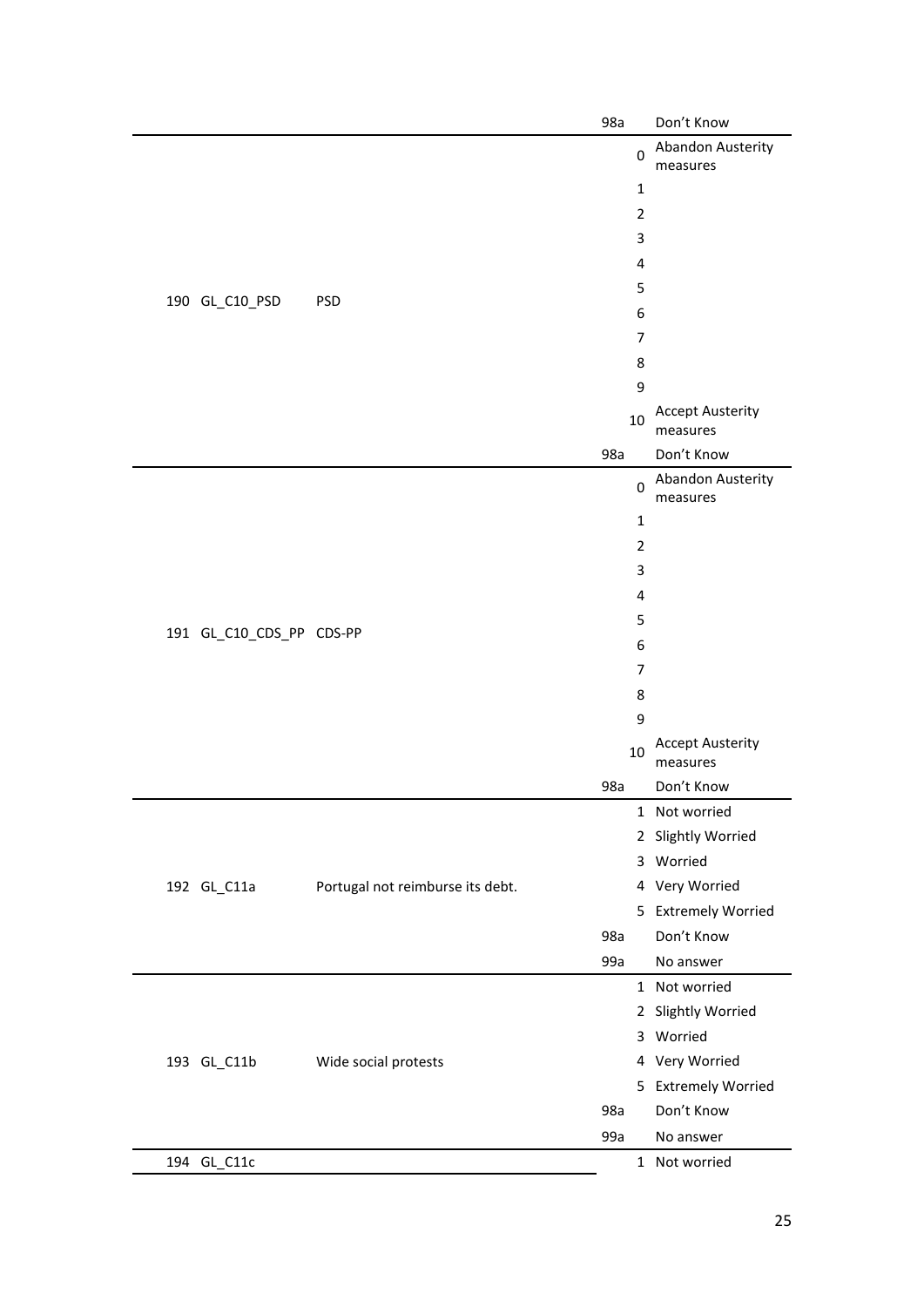|                                         |     | 2 Slightly Worried  |
|-----------------------------------------|-----|---------------------|
|                                         |     | Worried<br>3        |
| Portugal leaving the Eurozone and going |     | 4 Very Worried      |
| back to its former currency.            |     | 5 Extremely Worried |
|                                         | 98a | Don't Know          |
|                                         | 99a | No answer           |
|                                         |     |                     |

## **D1. Democracy and Representation**

| <b>Position</b>    | <b>Variable</b>                             | Label                                                                                                             |                  | Values Label                              |
|--------------------|---------------------------------------------|-------------------------------------------------------------------------------------------------------------------|------------------|-------------------------------------------|
|                    |                                             | On the whole are you very satisfied, fairly satisfied,<br>not very satisfied or not at all satisfied with the way |                  | Not at all<br>$\mathbf{1}$<br>satisfied   |
| 195 D1             |                                             |                                                                                                                   |                  | Not very<br>2<br>satisfied                |
|                    |                                             | democracy works in Portugal?                                                                                      |                  | Fairly satisfied<br>3                     |
|                    |                                             |                                                                                                                   | 4 Very satisfied |                                           |
|                    |                                             | Thinking about how elections in [country] work in                                                                 |                  | 1 Not well at all                         |
|                    |                                             | practice, how well do you think they ensure that                                                                  |                  | 2 Not very well                           |
| 196 D <sub>2</sub> |                                             | the views of MPs accurately reflect the views of                                                                  |                  | Fairly well<br>3                          |
|                    |                                             | voters?                                                                                                           |                  | 4 Very well                               |
|                    |                                             |                                                                                                                   |                  | Not important<br>$\mathbf{1}$<br>at all   |
|                    |                                             | Own voters in the constituency                                                                                    |                  | Rather not<br>2<br>important              |
|                    | 197 D3a                                     |                                                                                                                   |                  | Rather<br>3<br>important                  |
|                    |                                             |                                                                                                                   |                  | 4 Very important                          |
|                    |                                             |                                                                                                                   | 99a              | No answer                                 |
|                    | 198 D3b<br>All citizens in the constituency |                                                                                                                   |                  | Not important<br>$\mathbf{1}$<br>at all   |
|                    |                                             |                                                                                                                   |                  | Rather not<br>2<br>important              |
|                    |                                             |                                                                                                                   |                  | Rather<br>3<br>important                  |
|                    |                                             |                                                                                                                   | 4 Very important |                                           |
|                    |                                             |                                                                                                                   | 99a              | No answer                                 |
|                    |                                             |                                                                                                                   |                  | Not important<br>$\mathbf{1}$<br>at all   |
|                    |                                             |                                                                                                                   |                  | Rather not<br>2<br>important              |
|                    | 199 D3c                                     | The party electorate at large                                                                                     |                  | Rather<br>ς<br>important                  |
|                    |                                             |                                                                                                                   |                  | 4 Very important                          |
|                    |                                             |                                                                                                                   | 99a              | No answer                                 |
|                    |                                             | Members of specific social group (e.g. young or                                                                   |                  | Not important<br>$\mathbf{1}$<br>at all   |
|                    | 200 D3d                                     | elderly people)                                                                                                   |                  | Rather not<br>$\overline{2}$<br>important |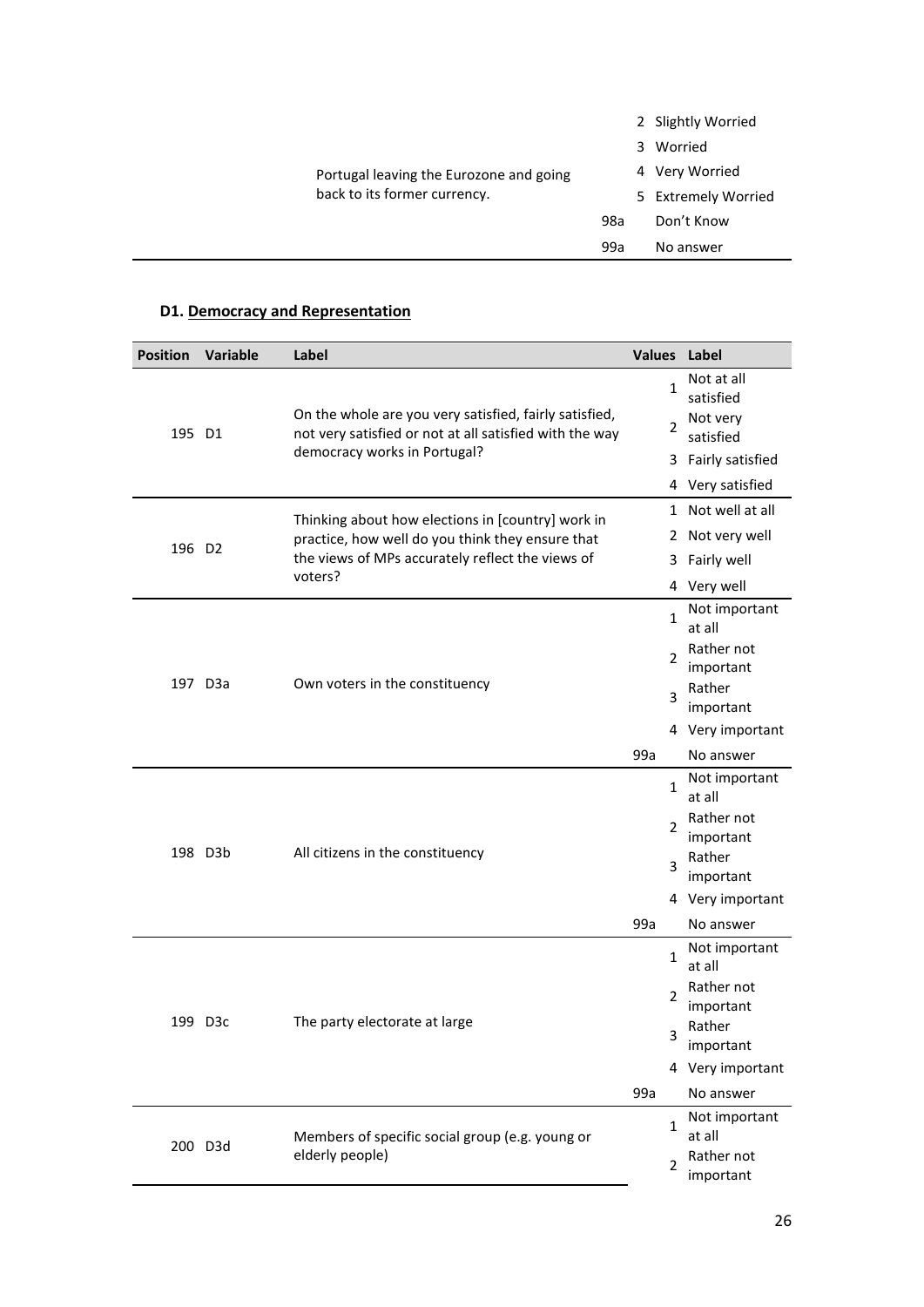|                     |                             |                                                                                                                      |     | 3              | Rather<br>important          |
|---------------------|-----------------------------|----------------------------------------------------------------------------------------------------------------------|-----|----------------|------------------------------|
|                     |                             |                                                                                                                      |     |                | 4 Very important             |
|                     |                             |                                                                                                                      | 99a |                | No answer                    |
|                     |                             |                                                                                                                      |     | 1              | Not important<br>at all      |
|                     |                             |                                                                                                                      |     | 2              | Rather not                   |
|                     | 201 D3e                     |                                                                                                                      |     |                | important                    |
|                     |                             | The Portuguese citizenry                                                                                             |     | 3              | Rather<br>important          |
|                     |                             |                                                                                                                      |     |                | 4 Very important             |
|                     |                             |                                                                                                                      | 99a |                | No answer                    |
|                     |                             |                                                                                                                      |     |                | MP should                    |
|                     |                             |                                                                                                                      |     | $\mathbf{1}$   | vote according<br>to his/her |
|                     |                             | If the voters in his/her constituency have one                                                                       |     |                | party's opinion              |
| 202 D <sub>4a</sub> |                             | opinion and his/her party takes a different opinion?                                                                 |     |                | MP should                    |
|                     |                             |                                                                                                                      |     | 2              | vote according               |
|                     |                             |                                                                                                                      |     |                | to his/her<br>voters opinion |
|                     |                             |                                                                                                                      |     |                | MP should                    |
|                     |                             |                                                                                                                      |     | 1              | vote according               |
|                     | 203 D4b                     | If his/her own opinion on an issue does not<br>correspond with the opinion of the voters in his/her<br>constituency? |     |                | to his/her own<br>opinion    |
|                     |                             |                                                                                                                      |     |                | MP should                    |
|                     |                             |                                                                                                                      |     | $\overline{2}$ | vote according               |
|                     |                             |                                                                                                                      |     |                | to his/her                   |
|                     |                             |                                                                                                                      |     |                | voters opinion<br>MP should  |
|                     | 204 D4c<br>party's opinion? | If his/her own opinion on an issue differ from the                                                                   |     | $\mathbf{1}$   | vote according               |
|                     |                             |                                                                                                                      |     |                | to his/her own               |
|                     |                             |                                                                                                                      |     |                | opinion<br>MP should         |
|                     |                             |                                                                                                                      |     |                | vote according               |
|                     |                             |                                                                                                                      |     | 2              | to his/her                   |
|                     |                             |                                                                                                                      |     |                | party's opinion              |
|                     |                             |                                                                                                                      |     | $\mathbf{1}$   | Strongly<br>disagree         |
|                     |                             |                                                                                                                      |     |                | 2 Disagree                   |
|                     |                             | Citizens have ample opportunity to participate in                                                                    |     | 3              | Neither agree                |
|                     | 205 D5a                     | political decisions.                                                                                                 |     |                | nor disagree                 |
|                     |                             |                                                                                                                      |     |                | 4 Agree                      |
|                     |                             |                                                                                                                      |     |                | 5 Strongly agree             |
|                     |                             |                                                                                                                      | 98a |                | No answer                    |
|                     |                             |                                                                                                                      |     | $\mathbf{1}$   | Strongly<br>disagree         |
|                     |                             |                                                                                                                      |     |                | 2 Disagree                   |
|                     |                             | Legislation reflects the interests of the majority of                                                                |     |                | Neither agree                |
|                     | 206 D5b                     | citizens.                                                                                                            |     | 3              | nor disagree                 |
|                     |                             |                                                                                                                      |     |                | 4 Agree                      |
|                     |                             |                                                                                                                      |     |                | 5 Strongly agree             |
|                     |                             |                                                                                                                      | 98a |                | No answer                    |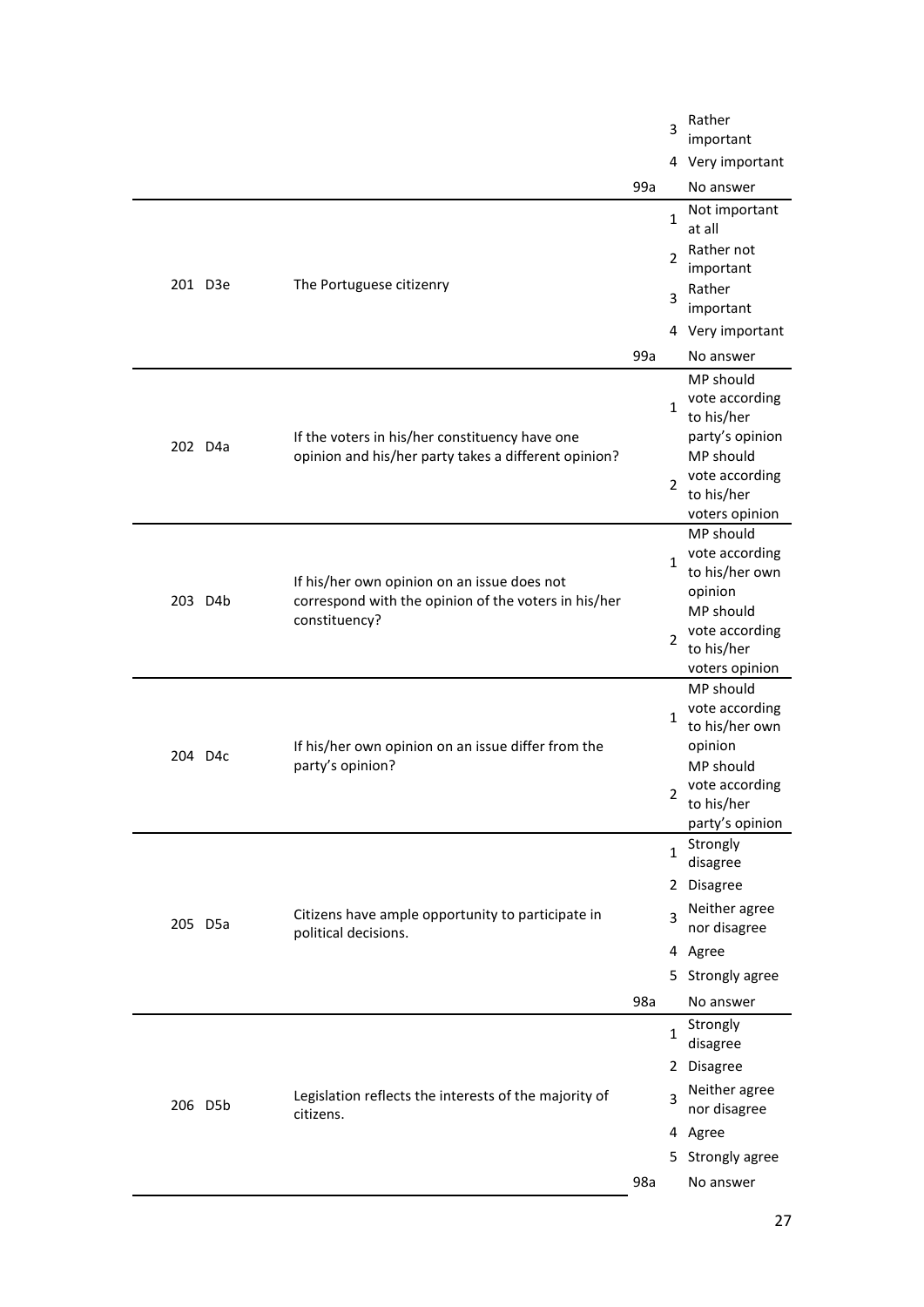|  | 207 D5c | Political parties are the essential link between<br>citizens and the state. |     | $\mathbf{1}$<br>3 | Strongly<br>disagree<br>2 Disagree<br>Neither agree<br>nor disagree |
|--|---------|-----------------------------------------------------------------------------|-----|-------------------|---------------------------------------------------------------------|
|  |         |                                                                             |     |                   | 4 Agree                                                             |
|  |         |                                                                             |     |                   | 5 Strongly agree                                                    |
|  |         |                                                                             | 98a |                   | No answer                                                           |
|  |         |                                                                             |     | $\mathbf{1}$      | Strongly<br>disagree                                                |
|  |         |                                                                             |     |                   | 2 Disagree                                                          |
|  | 208 D5d | Special interests have too much influence on law<br>making.                 |     | 3                 | Neither agree<br>nor disagree                                       |
|  |         |                                                                             |     |                   | 4 Agree                                                             |
|  |         |                                                                             |     |                   | 5 Strongly agree                                                    |
|  |         |                                                                             | 98a |                   | No answer                                                           |
|  |         |                                                                             |     | $\mathbf{1}$      | Strongly<br>disagree                                                |
|  | 209 D5e | Parliament, not voters, should make final decisions<br>on law and policy.   |     |                   | 2 Disagree                                                          |
|  |         |                                                                             |     | 3                 | Neither agree<br>nor disagree                                       |
|  |         |                                                                             |     |                   | 4 Agree                                                             |
|  |         |                                                                             |     |                   | 5 Strongly agree                                                    |
|  |         |                                                                             | 98a |                   | No answer                                                           |
|  | 210 D5f | Citizens should be able to initiate a binding<br>referendum.                |     | $\mathbf{1}$      | Strongly<br>disagree                                                |
|  |         |                                                                             |     |                   | 2 Disagree                                                          |
|  |         |                                                                             |     | 3                 | Neither agree<br>nor disagree                                       |
|  |         |                                                                             |     |                   | 4 Agree                                                             |
|  |         |                                                                             |     |                   | 5 Strongly agree                                                    |
|  |         |                                                                             | 98a |                   | No answer                                                           |
|  |         |                                                                             |     | $\mathbf{1}$      | Strongly<br>disagree                                                |
|  |         |                                                                             |     |                   | 2 Disagree                                                          |
|  | 211 D5g | Referendums tend to be poorly thought out and<br>make bad law.              |     | 3                 | Neither agree<br>nor disagree                                       |
|  |         |                                                                             |     |                   | 4 Agree                                                             |
|  |         |                                                                             |     |                   | 5 Strongly agree                                                    |
|  |         |                                                                             | 98a |                   | No answer                                                           |
|  |         |                                                                             |     | 1                 | Strongly<br>disagree                                                |
|  |         |                                                                             |     |                   | 2 Disagree                                                          |
|  | 212 D5h | Our democracy is about to lose the trust of the<br>citizens                 |     |                   |                                                                     |
|  |         |                                                                             |     | 3                 | Neither agree<br>nor disagree                                       |
|  |         |                                                                             |     |                   | 4 Agree                                                             |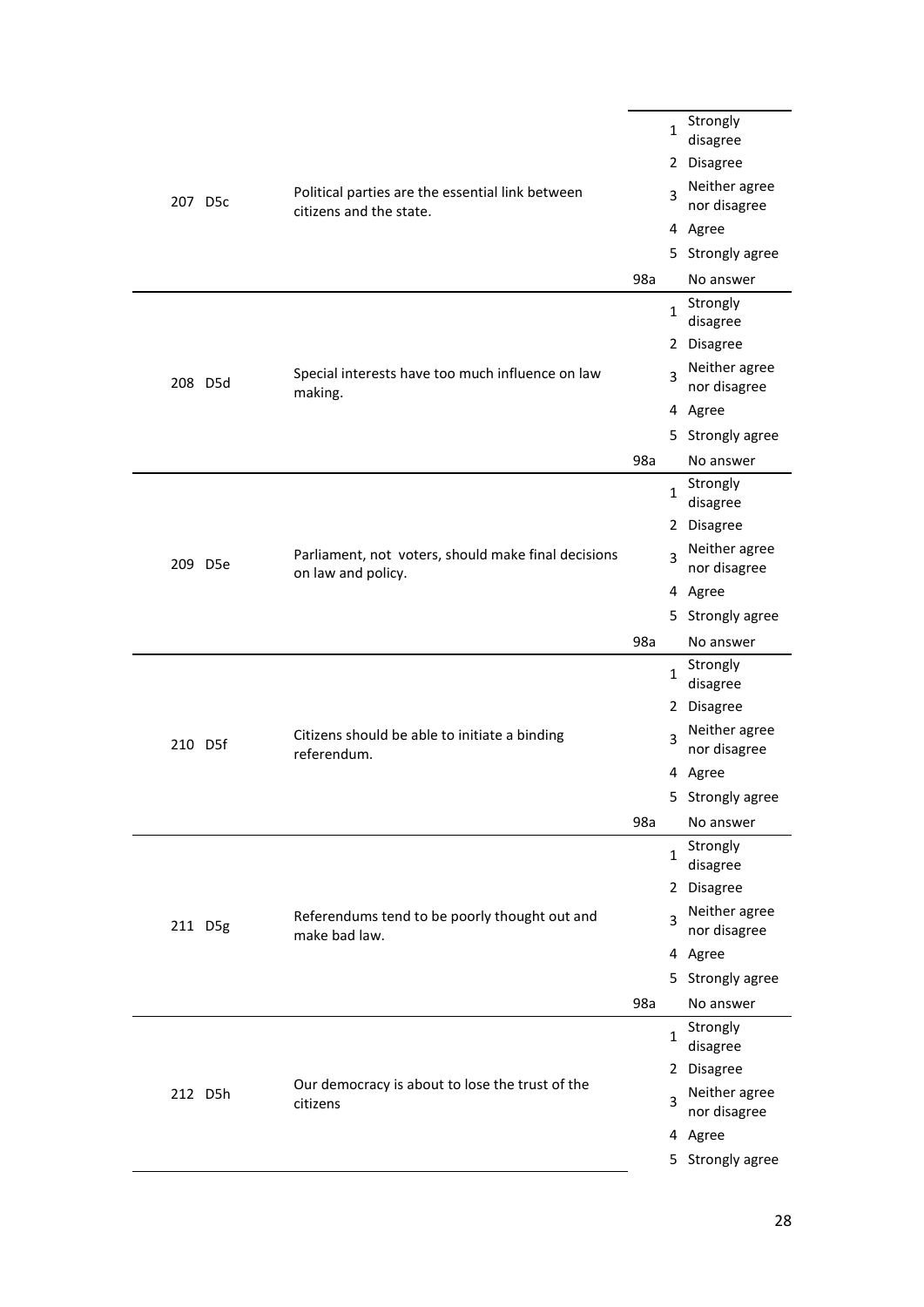|         |                                                                                                                                                     |                                                                                                             | 98a |              | No answer                     |
|---------|-----------------------------------------------------------------------------------------------------------------------------------------------------|-------------------------------------------------------------------------------------------------------------|-----|--------------|-------------------------------|
|         |                                                                                                                                                     |                                                                                                             |     | 1            | Strongly<br>disagree          |
|         |                                                                                                                                                     |                                                                                                             |     |              | 2 Disagree                    |
|         | 213 D5i                                                                                                                                             | What people call "consensus" in politics actually is a<br>concession in a matter of principles              |     | 3            | Neither agree<br>nor disagree |
|         |                                                                                                                                                     |                                                                                                             |     |              | 4 Agree                       |
|         |                                                                                                                                                     |                                                                                                             |     |              | 5 Strongly agree              |
|         |                                                                                                                                                     |                                                                                                             | 98a |              | No answer                     |
|         |                                                                                                                                                     |                                                                                                             |     | 1            | Strongly<br>disagree          |
|         |                                                                                                                                                     |                                                                                                             |     |              | 2 Disagree                    |
| 214 D5j |                                                                                                                                                     | The demanding of the citizens are ignored in favour<br>of the vested interests                              |     | 3            | Neither agree<br>nor disagree |
|         |                                                                                                                                                     |                                                                                                             |     |              | 4 Agree                       |
|         |                                                                                                                                                     |                                                                                                             |     |              | 5 Strongly agree              |
|         |                                                                                                                                                     |                                                                                                             | 98a |              | No answer                     |
|         |                                                                                                                                                     | The electoral system should be modified to allow<br>citizens to vote for candidate and not parties          |     | $\mathbf{1}$ | Strongly<br>disagree          |
|         |                                                                                                                                                     |                                                                                                             |     |              | 2 Disagree                    |
|         | 215 D5k                                                                                                                                             |                                                                                                             |     | 3            | Neither agree<br>nor disagree |
|         |                                                                                                                                                     |                                                                                                             |     |              | 4 Agree                       |
|         |                                                                                                                                                     |                                                                                                             |     |              | 5 Strongly agree              |
|         |                                                                                                                                                     |                                                                                                             | 98a |              | No answer                     |
|         | Like what happen with the right wing parties in<br>216 D5I<br>well in understanding each other to enable the<br>existence of the present government | Portugal, the left parties (PS, BE and PCP/PEV) did                                                         |     | 1            | Strongly<br>disagree          |
|         |                                                                                                                                                     |                                                                                                             |     | 2            | <b>Disagree</b>               |
|         |                                                                                                                                                     |                                                                                                             |     | 3            | Neither agree<br>nor disagree |
|         |                                                                                                                                                     |                                                                                                             |     |              | 4 Agree                       |
|         |                                                                                                                                                     |                                                                                                             |     |              | 5 Strongly agree              |
|         |                                                                                                                                                     |                                                                                                             | 98a |              | No answer                     |
|         |                                                                                                                                                     |                                                                                                             |     | $\mathbf{1}$ | Strongly<br>disagree          |
|         |                                                                                                                                                     |                                                                                                             |     |              | 2 Disagree                    |
|         | 217 D5m                                                                                                                                             | Citizens should be able to participate directly in the<br>selection of candidates through primary elections |     | 3            | Neither agree<br>nor disagree |
|         |                                                                                                                                                     |                                                                                                             |     |              | 4 Agree                       |
|         |                                                                                                                                                     |                                                                                                             |     |              | 5 Strongly agree              |
|         |                                                                                                                                                     |                                                                                                             | 98a |              | No answer                     |
|         |                                                                                                                                                     |                                                                                                             |     |              | 1 Never occurs                |
|         |                                                                                                                                                     |                                                                                                             |     | 2            | Occurs very                   |
|         | 218 D6a                                                                                                                                             | There is a general discussion of the topic in the<br>parliamentary group and then a decision is made        |     |              | rarely<br>Occurs with         |
|         |                                                                                                                                                     |                                                                                                             |     |              | 3 some                        |
|         |                                                                                                                                                     |                                                                                                             |     |              | frequency                     |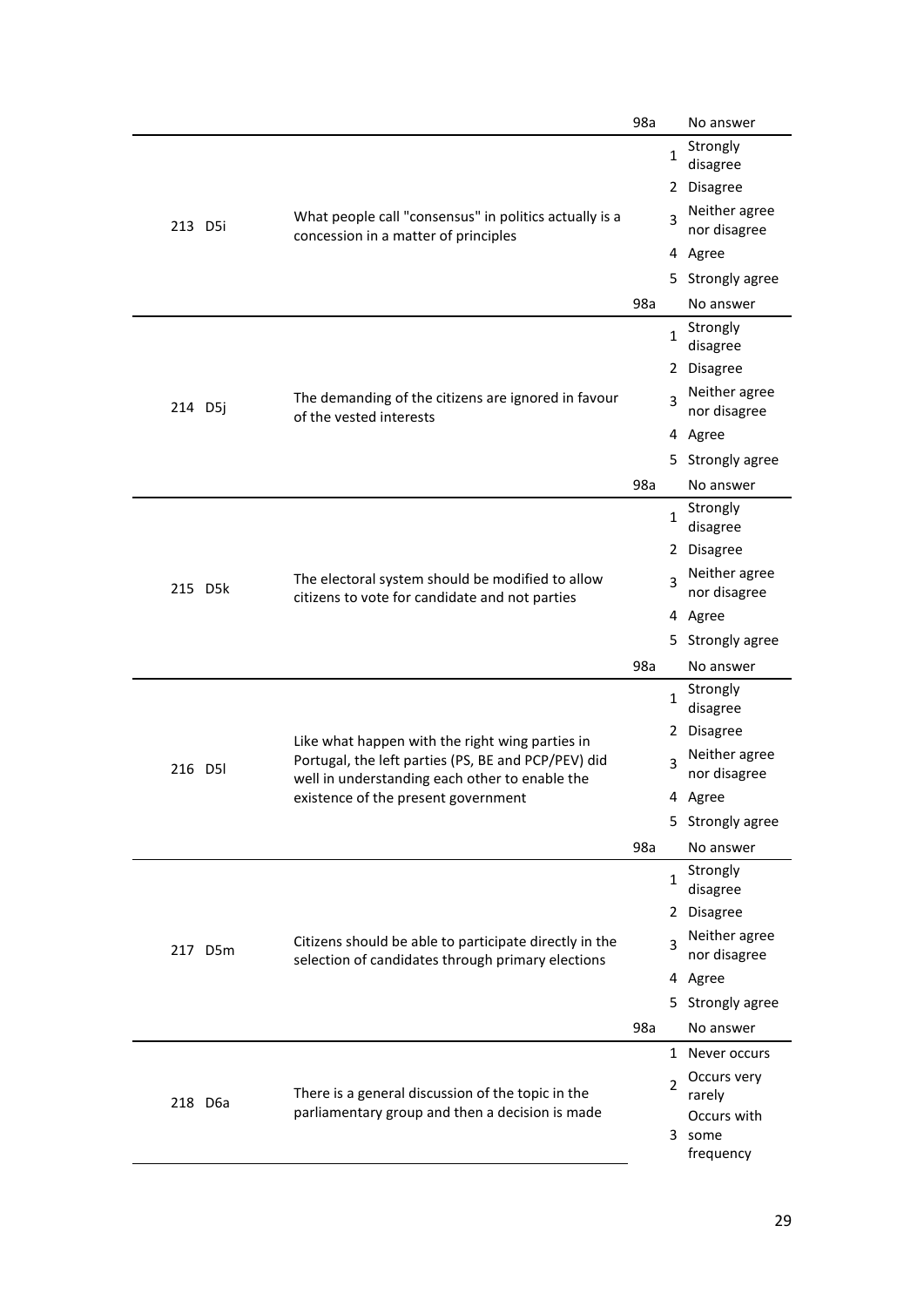|          |                                                                                                         |     | 4              | Occurs very<br>frequently           |
|----------|---------------------------------------------------------------------------------------------------------|-----|----------------|-------------------------------------|
|          |                                                                                                         | 99a |                | No answer                           |
|          |                                                                                                         |     |                | 1 Never occurs                      |
|          |                                                                                                         |     | $\overline{2}$ | Occurs very<br>rarely               |
| 219 D6b  | There are made hearings with some members of<br>the parliamentary group and then a decision is<br>taken |     |                | Occurs with<br>3 some<br>frequency  |
|          |                                                                                                         |     | 4              | Occurs very<br>frequently           |
|          |                                                                                                         | 99a |                | No answer                           |
|          |                                                                                                         |     |                | 1 Never occurs                      |
|          |                                                                                                         |     | $\overline{2}$ | Occurs very<br>rarely               |
|          | A decision is made by a restrict group and then it is                                                   |     |                | Occurs with                         |
| 220 D6c  | communicated to the group                                                                               |     |                | 3 some<br>frequency                 |
|          |                                                                                                         |     | $\overline{4}$ | Occurs very                         |
|          |                                                                                                         |     |                | frequently                          |
|          |                                                                                                         | 99a |                | No answer                           |
|          | Of the following five tasks, what, in your opinion, is<br>the most important of a MP?                   |     |                | Influencing<br>1 government         |
|          |                                                                                                         |     |                | policy                              |
|          |                                                                                                         |     |                | Assist voters in<br>their relations |
|          |                                                                                                         |     | 2              | with the                            |
|          |                                                                                                         |     |                | Administration                      |
| 221 D7_1 |                                                                                                         |     |                | Participate in<br>3 the Parliament  |
|          |                                                                                                         |     |                | works                               |
|          |                                                                                                         |     |                | Defend your                         |
|          |                                                                                                         |     |                | 4 constituency in<br>the Assembly   |
|          |                                                                                                         |     |                | Solve the                           |
|          |                                                                                                         |     |                | 5 problems in his                   |
|          |                                                                                                         |     |                | constituency<br>Influencing         |
|          |                                                                                                         |     |                | 1 government                        |
|          |                                                                                                         |     |                | policy                              |
|          |                                                                                                         |     |                | Assist voters in<br>their relations |
|          |                                                                                                         |     | $\overline{2}$ | with the                            |
|          |                                                                                                         |     |                | Administration                      |
| 222 D7_2 | Of the following five tasks, what, in your opinion, is<br>the second most important of a MP?            |     |                | Participate in<br>3 the Parliament  |
|          |                                                                                                         |     |                | works                               |
|          |                                                                                                         |     |                | Defend your                         |
|          |                                                                                                         |     |                | 4 constituency in<br>the Assembly   |
|          |                                                                                                         |     |                | Solve the                           |
|          |                                                                                                         |     |                | 5 problems in his                   |
|          |                                                                                                         |     |                | constituency                        |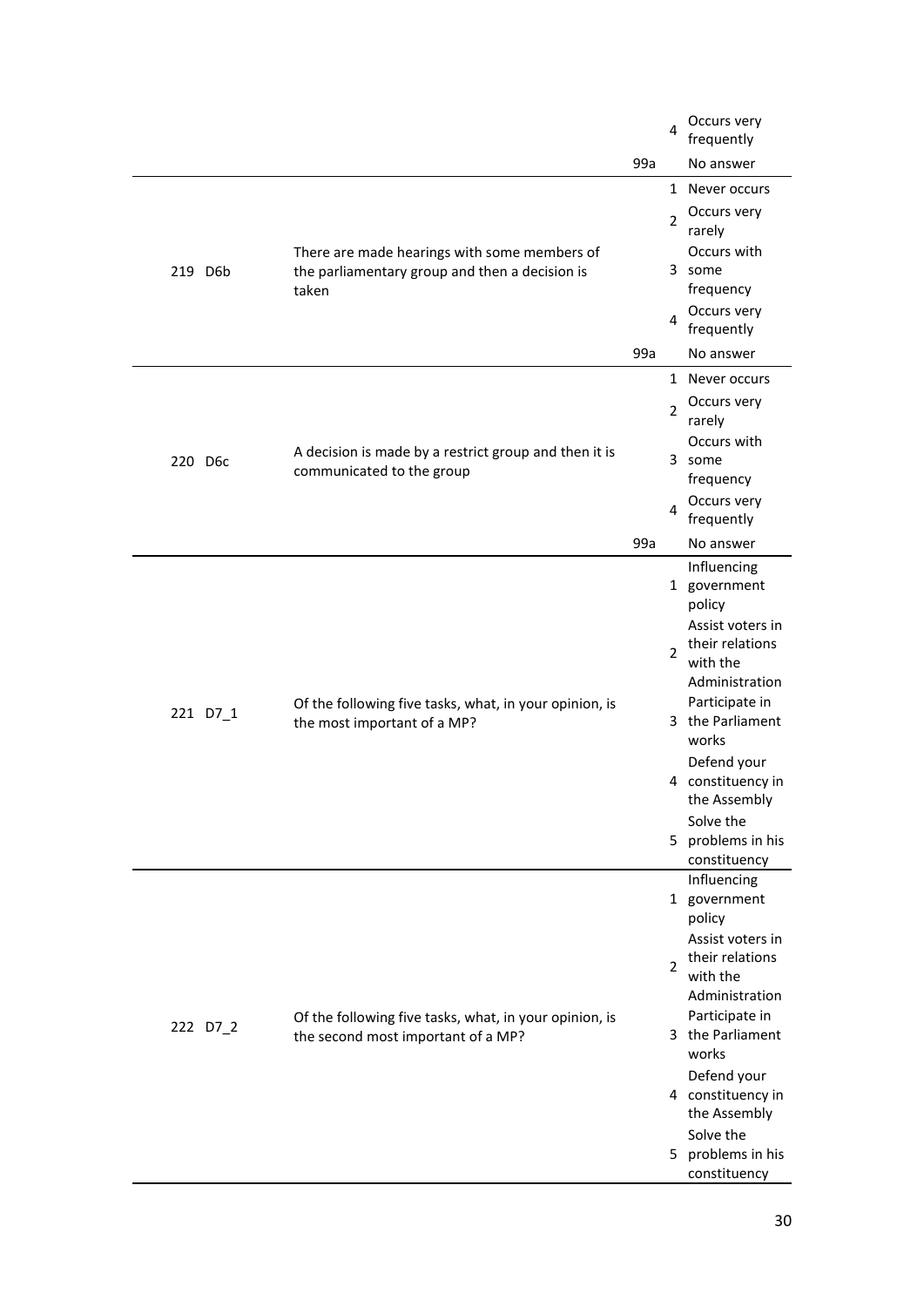|  | 223 D8     | In your perspective, what are the main sources of<br>legitimacy of laws?           |                                                                                                                      |
|--|------------|------------------------------------------------------------------------------------|----------------------------------------------------------------------------------------------------------------------|
|  |            |                                                                                    | 1 Parliament                                                                                                         |
|  |            |                                                                                    | 2 Vote                                                                                                               |
|  | 224 D8_rec | In your perspective, what are the main sources of<br>legitimacy of laws? (Recoded) | <b>Public Interest</b><br>3 / Population<br><b>Needs</b><br>Democracy /<br>Democratic<br>4<br>legitimacy<br>People / |
|  |            |                                                                                    | 5 Peoples Will /                                                                                                     |
|  |            |                                                                                    | Civil Society                                                                                                        |
|  |            |                                                                                    | Constitution<br>6.                                                                                                   |
|  |            | 95                                                                                 | Others                                                                                                               |

# **D2. Government performance evaluation**

| <b>Position</b> | Variable                                                                        | Label                                                                    |                | <b>Values</b> Label |
|-----------------|---------------------------------------------------------------------------------|--------------------------------------------------------------------------|----------------|---------------------|
|                 |                                                                                 |                                                                          |                | 1 Very bad          |
|                 |                                                                                 | Considering the GENERAL PERFOMANCE of the                                |                | 2 Bad               |
|                 |                                                                                 | present socialist government, supported in                               |                | 3 Good              |
| 225             | D <sub>2</sub> 1<br>parliament by BE and PCP-PEV, how would you<br>evaluate it? |                                                                          | Very good<br>4 |                     |
|                 |                                                                                 | 98a                                                                      | Don't know     |                     |
|                 |                                                                                 |                                                                          | 99a            | No answer           |
|                 |                                                                                 |                                                                          |                | 1 Very bad          |
|                 |                                                                                 |                                                                          |                | 2 Bad               |
|                 | Considering the GENERAL PERFOMANCE of the                                       |                                                                          |                | 3 Good              |
|                 | 226 D <sub>2</sub> 2                                                            | former coalition government (PSD/CDSP-PP), how<br>would you evaluate it? |                | Very good<br>4      |
|                 |                                                                                 |                                                                          | 98a            | Don't know          |
|                 |                                                                                 |                                                                          | 99a            | No answer           |

## **E. Personal background**

|         | <b>Position Variable</b> | Label                           | Values Label                 |                         |  |  |  |
|---------|--------------------------|---------------------------------|------------------------------|-------------------------|--|--|--|
| 227 E1  |                          |                                 |                              | 1 Male                  |  |  |  |
|         |                          | Are you:                        |                              | 2 Female                |  |  |  |
| 228 E2  |                          | In what year were you born?     |                              |                         |  |  |  |
| 229 E3  |                          | Did you have Portuguese         |                              | 1 Yes                   |  |  |  |
|         |                          | citizenship when you were born? |                              | 2 No                    |  |  |  |
| 230 E3a |                          | If no: What citizenship did you |                              |                         |  |  |  |
|         |                          | have when you were born?        |                              |                         |  |  |  |
|         |                          |                                 |                              | 1 Rural area or village |  |  |  |
| 231 F4  |                          | Do you live in a                | 2 Small or middle-sized town |                         |  |  |  |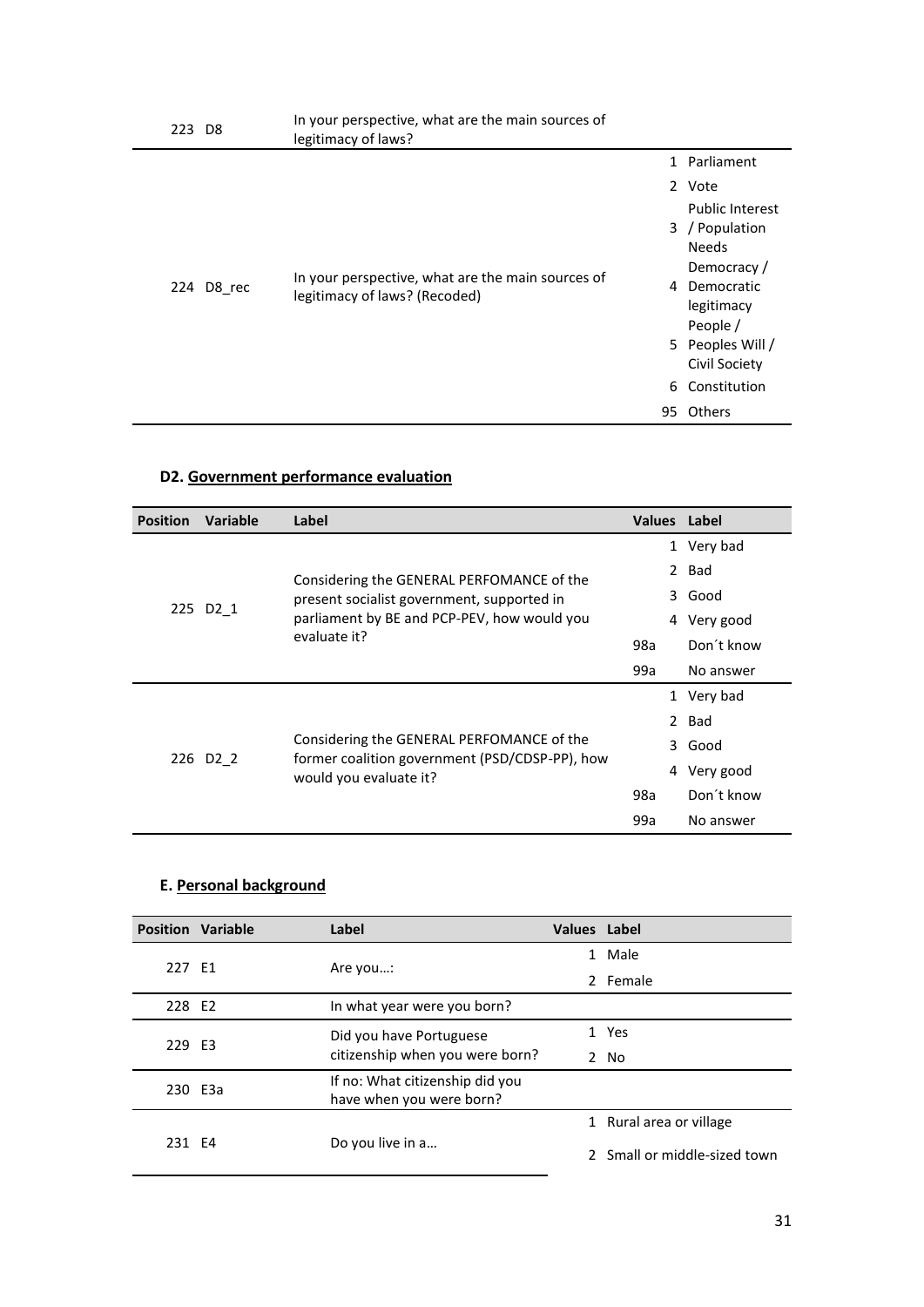|         |               |                                                                                      | 3 | Suburb of a large town or<br>city          |
|---------|---------------|--------------------------------------------------------------------------------------|---|--------------------------------------------|
|         |               |                                                                                      |   | 4 Large town or city                       |
| 232 E4a |               | In which parish do you actually<br>live?                                             |   |                                            |
| 233 E5  |               | How long have you been living in<br>your current residential<br>community?           |   |                                            |
|         |               | What is your highest level of<br>education?                                          |   | 1 None                                     |
|         |               |                                                                                      |   | 2 Incomplete Primary School                |
|         |               |                                                                                      | 3 | 4 full years (full primary -<br>4th grade) |
|         |               |                                                                                      | 4 | 6 full years (preparatory,<br>6th grade)   |
| 234 E6a |               |                                                                                      |   | 5 9 full years (9th grade)                 |
|         |               |                                                                                      |   | 6 12 full years (secondary)                |
|         |               |                                                                                      |   | Post-secondary<br>trade/vocational school  |
|         |               |                                                                                      |   | 8 University (Bachelor)                    |
|         |               |                                                                                      |   | 9 Other                                    |
|         | 235 E6a_q     | What is your highest level of<br>education? Other?                                   |   |                                            |
|         |               |                                                                                      |   | 1 None                                     |
|         | 236 E6a_q_rec | What is the highest level of<br>academic qualification do you<br>achieved? (Recoded) |   | 2 Incomplete Primary School                |
|         |               |                                                                                      | 3 | 4 full years (full primary -<br>4th grade) |
|         |               |                                                                                      | 4 | 6 full years (preparatory,<br>6th grade)   |
|         |               |                                                                                      |   | 5 9 full years (9th grade)                 |
|         |               |                                                                                      |   | 6 12 full years (secondary)                |
|         |               |                                                                                      |   | Post-secondary<br>trade/vocational school  |
|         |               |                                                                                      |   | 8 University (Bachelor)                    |
|         |               |                                                                                      |   | 9 Post-Graduation                          |
|         |               |                                                                                      |   | 10 Master                                  |
|         |               |                                                                                      |   | 11 PhD                                     |
|         |               |                                                                                      |   | 12 Aggregation                             |
| 237 E6b |               | If university degree: What was<br>your discipline?                                   |   |                                            |
|         | 238 E6b_rec   |                                                                                      |   | 1 Law                                      |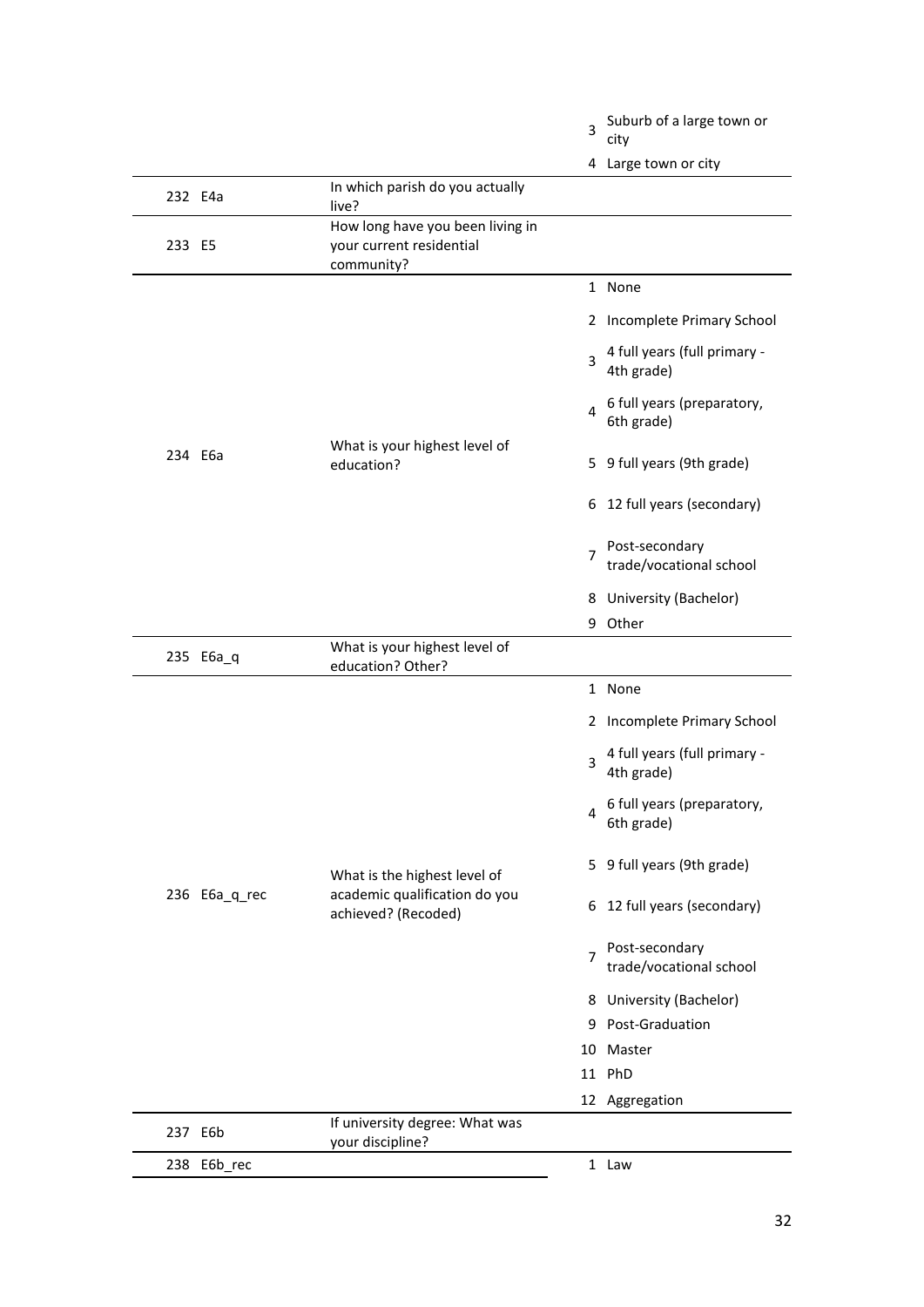|         |                                                                                                      |                | 2 Economy                                       |
|---------|------------------------------------------------------------------------------------------------------|----------------|-------------------------------------------------|
|         | If university degree: What was<br>your discipline? (Recoded)                                         | 3.             | Engineering                                     |
|         |                                                                                                      | 4              | Policy and / or International<br>Relations      |
|         |                                                                                                      |                | 5 Psychology                                    |
|         |                                                                                                      |                | 6 Sociology                                     |
|         |                                                                                                      | 7              | Management and<br>Administration                |
|         |                                                                                                      |                | 8 Communication                                 |
|         |                                                                                                      |                | 9 Education                                     |
|         |                                                                                                      |                | 10 Languages and humanities                     |
|         |                                                                                                      |                | 11 Architecture                                 |
|         |                                                                                                      |                | 12 Medical / Nursing                            |
|         |                                                                                                      |                | 13 Philosophy                                   |
|         |                                                                                                      |                | 95 Others                                       |
|         |                                                                                                      |                | 1 Self-employed                                 |
|         | Irrespective of whether or not<br>you are a Member of Parliament,<br>what is your employment status? | $\overline{2}$ | Employed full-time (32 hrs<br>or more per week) |
|         |                                                                                                      | 3              | Employed part-time (15-32<br>hrs)               |
|         |                                                                                                      | 4              | Employed part-time (less<br>than 15 hrs)        |
| 239 E7  |                                                                                                      |                | 5 Assisting a family member                     |
|         |                                                                                                      |                | 6 Unemployed                                    |
|         |                                                                                                      | 7              | Student                                         |
|         |                                                                                                      |                | 8 Retired                                       |
|         |                                                                                                      |                | 9 Responsible for homework                      |
|         |                                                                                                      | 10             | Other, not in the labour<br>force               |
|         | If RETIRED, SELF-EMPLOYED or<br>UNEMPLOYED: What was your<br>previous employment status?             |                | 1 Self-employed                                 |
|         |                                                                                                      | $\overline{2}$ | Employed full-time (32 hrs<br>or more per week) |
|         |                                                                                                      | 3              | Employed part-time (15-32<br>hrs)               |
|         |                                                                                                      | 4              | Employed part-time (less<br>than 15 hrs)        |
| 240 E7a |                                                                                                      | 5              | Assisting a family member                       |
|         |                                                                                                      | 6              | Unemployed                                      |
|         |                                                                                                      | 7              | Student                                         |
|         |                                                                                                      |                | 8 Retired                                       |
|         |                                                                                                      |                | 9 Responsible for homework                      |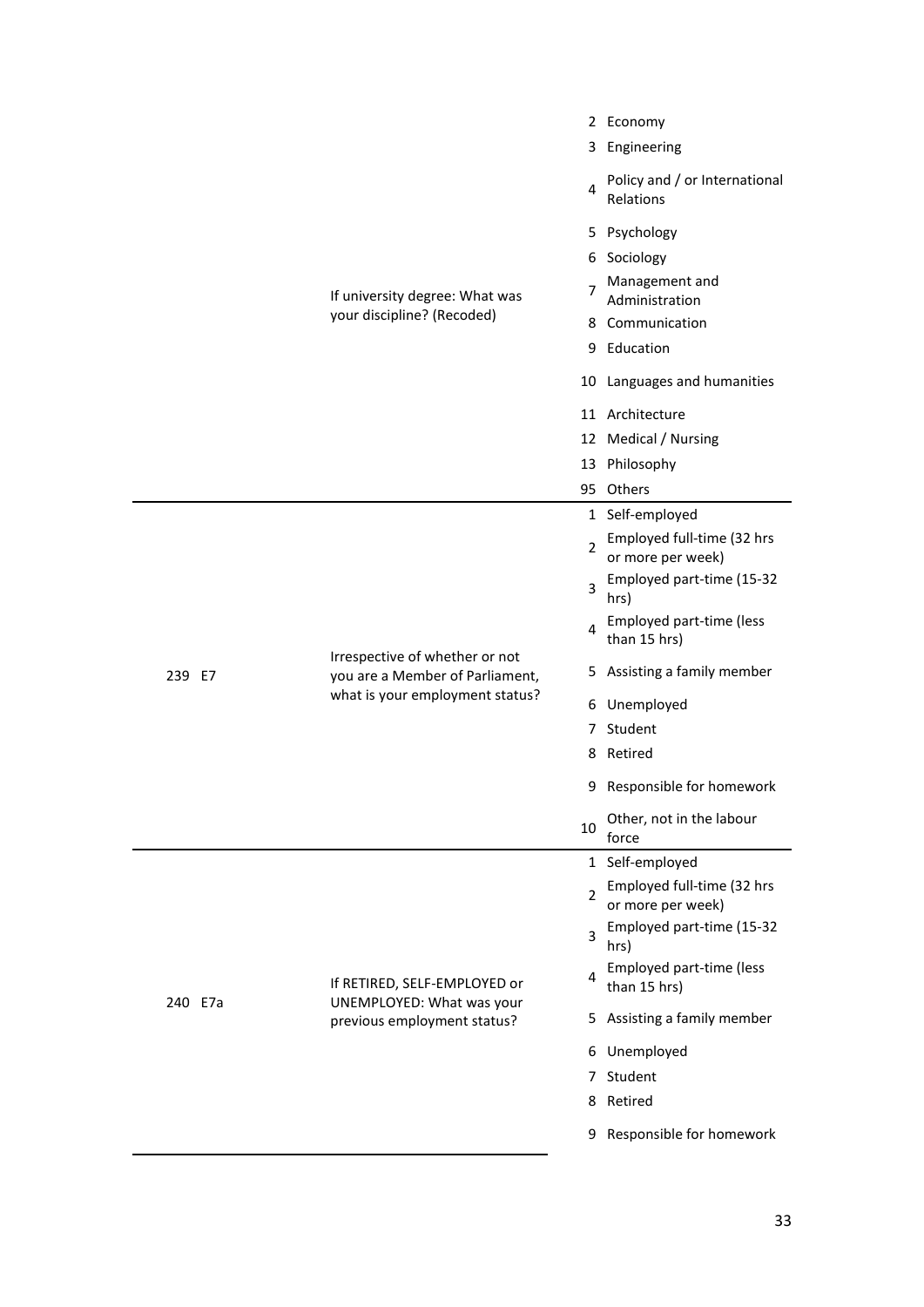|         |               |                                                                                                                 | 10 | Other, not in the labour<br>force |
|---------|---------------|-----------------------------------------------------------------------------------------------------------------|----|-----------------------------------|
|         |               | As self-employed, do you have                                                                                   |    | 1 No                              |
| 241 E7b |               | any employees?                                                                                                  |    | 2 Yes                             |
| 242 E7c |               |                                                                                                                 |    | 1 1 to 5 employees                |
|         |               | If yes, how many employees do<br>you have?                                                                      |    | 2 6 to 9 employees                |
|         |               |                                                                                                                 | 3  | 10 or more employees              |
| 243 E8  |               | What is your current [IF MEMBER<br>OF PARLIAMENT AND/OR<br>RETIRED: what was your former]<br>occupation?        |    |                                   |
|         |               |                                                                                                                 |    | 1 Attorney / Jurist               |
|         |               |                                                                                                                 |    | 2 Teacher                         |
|         |               |                                                                                                                 |    | 3 Manager / Entrepreneur          |
|         |               | What is your current [IF MEMBER<br>OF PARLIAMENT AND/OR                                                         |    | 4 MP                              |
|         | 244 E8_rec    | RETIRED: what was your former]                                                                                  | 5. | Senior Technician                 |
|         |               | occupation? (Recoded)                                                                                           |    | 6 Economist                       |
|         |               |                                                                                                                 |    | 7 Engineer                        |
|         |               |                                                                                                                 |    | 8 University Student              |
|         |               |                                                                                                                 |    | 9 Councillor / Mayor              |
|         |               |                                                                                                                 |    | 1 Civil servant                   |
|         |               |                                                                                                                 |    | 2 In the private sector           |
|         | 245 E8a       | This main occupation is/was as:                                                                                 | 3  | Other. Please<br>specify:         |
|         | 246 E8a_q     | Other occupation, please specify:                                                                               |    |                                   |
|         | 247 E8a_q_rec | Other occupation, please specify<br>(Recoded)<br>About how often do you attend<br>religious services these days |    | 1 MP                              |
|         |               |                                                                                                                 |    | 2 Self-employed                   |
|         |               |                                                                                                                 |    | 95 Others                         |
|         |               |                                                                                                                 |    | 1 Never                           |
|         |               |                                                                                                                 |    | 2 Less often                      |
|         |               |                                                                                                                 |    | 3 Once a year                     |
| 248 E9  |               |                                                                                                                 |    | 4 A number of times a year        |
|         |               |                                                                                                                 |    | 5 Once a month                    |
|         |               |                                                                                                                 |    | 6 2 or 3 times a month            |
|         |               |                                                                                                                 |    | 7 At least once a week            |
|         |               |                                                                                                                 |    | 1 Catholic                        |
|         | 249 E10       | What is your religious belief?                                                                                  | 2  | Other. Please<br>specify_         |
|         |               |                                                                                                                 |    | 3 None                            |
|         |               | What is your religious belief?                                                                                  |    |                                   |
|         | 250 E10_q     | Other, please specify:                                                                                          |    |                                   |
|         | 251 E11       |                                                                                                                 |    | 1 Married                         |